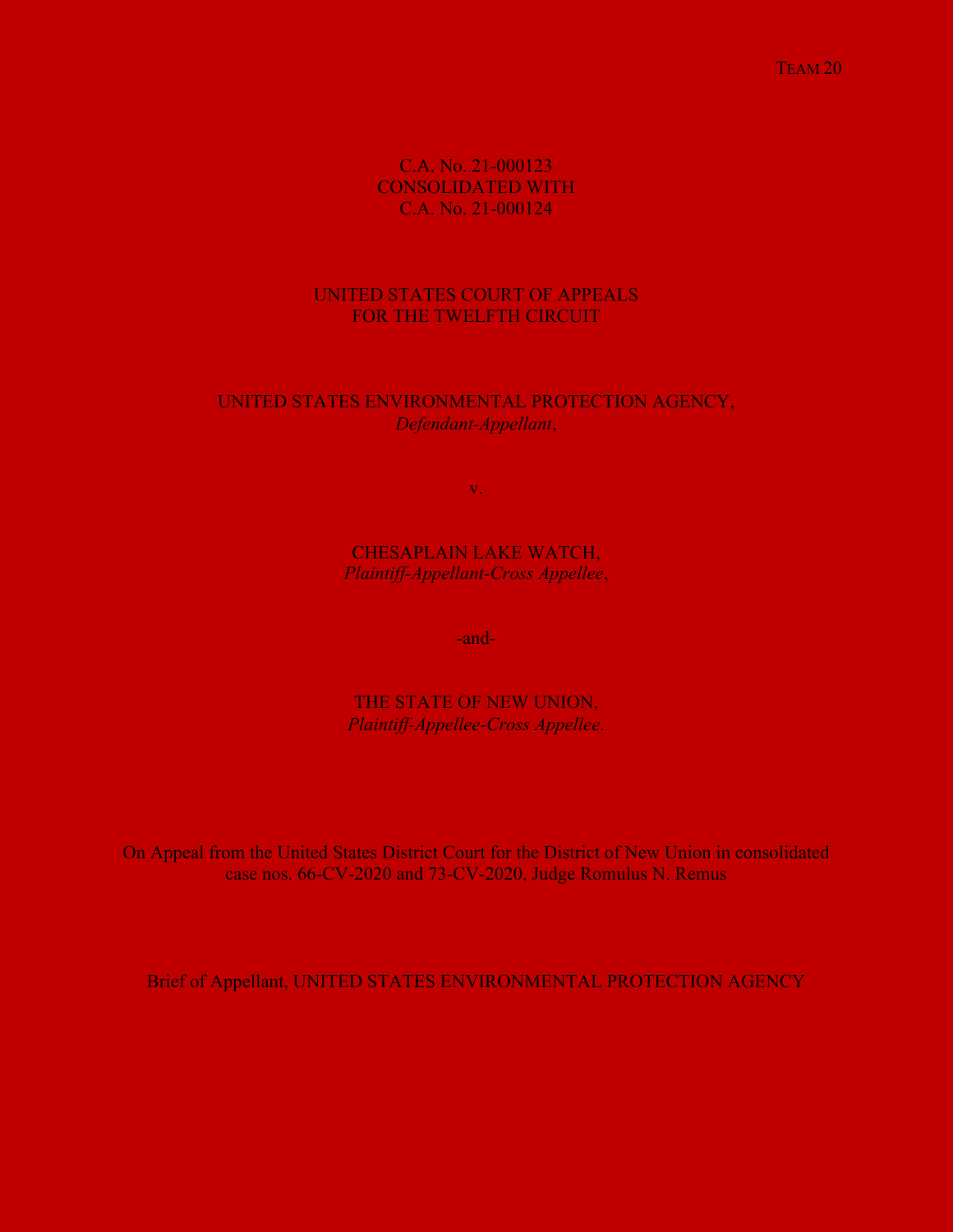# **TABLE OF CONTENTS**

| I. | EPA's adoption of a phosphorus TMDL for the Lake Chesaplain Watershed does not<br>directly or immediately impact CLW and New Union unless and until it is incorporated<br>into specific permits or other regulatory actions and therefore is not ripe for judicial                                                                                                                                                                                 |
|----|----------------------------------------------------------------------------------------------------------------------------------------------------------------------------------------------------------------------------------------------------------------------------------------------------------------------------------------------------------------------------------------------------------------------------------------------------|
|    | A. New Union's and CLW's challenges are not ripe because EPA's adoption of a<br>phosphorus TMDL for the Lake Chesaplain Watershed is not a final agency                                                                                                                                                                                                                                                                                            |
|    | B. New Union's and CLW's challenges are not ripe for judicial review because no<br>hardship will be caused to either party if judicial review is delayed  15                                                                                                                                                                                                                                                                                       |
| Π. | This Court must defer to EPA's reasonable decisions to reject the proposed New Union<br>TMDL for failure to include the required wasteload and load allocations, and to establish<br>a TMDL expressed as a declining annual load amount, because those decisions fall within<br>EPA's statutory authority and were based on a permissible construction of ambiguous<br>A. This Court must review EPA's decision to disapprove New Union's TMDL and |
|    | establish its own under the deferential Chevron Step Two standard, because EPA                                                                                                                                                                                                                                                                                                                                                                     |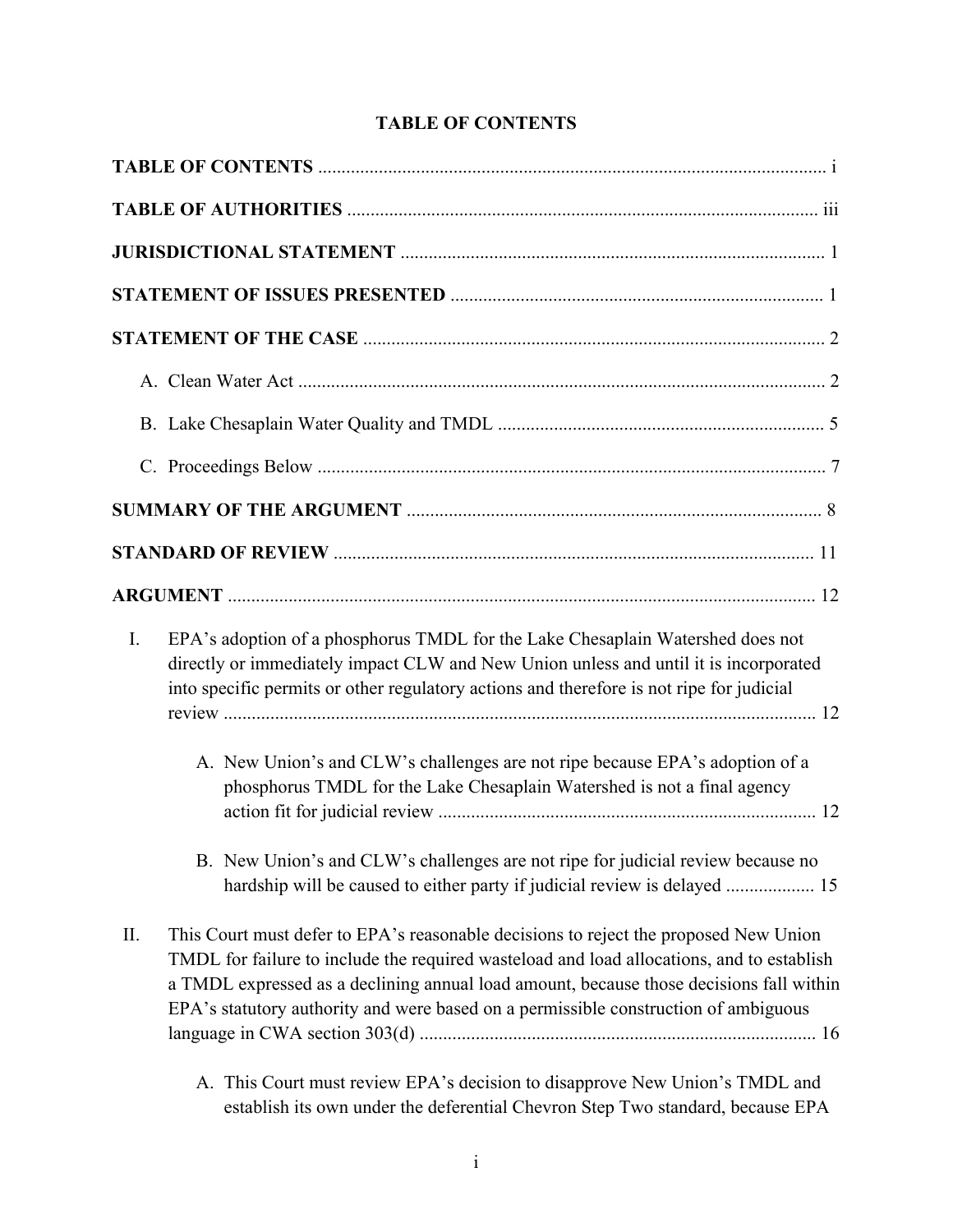| was acting within its expressly-delegated authority and based on its interpretation                                                                                                                                                                                                                                                                   |
|-------------------------------------------------------------------------------------------------------------------------------------------------------------------------------------------------------------------------------------------------------------------------------------------------------------------------------------------------------|
| B. EPA's rejection of New Union's proposed TMDL for failure to account for<br>wasteload allocations and load allocations is consistent with EPA regulations,<br>grounded in the text and structure of the CWA, and necessary to implement its                                                                                                         |
| C. EPA's decision to express the Lake Chesaplain TMDL as an annual load phased<br>in over five years rested on a permissible construction of the CWA and                                                                                                                                                                                              |
| 1. EPA's decision to express the Lake Chesaplain TMDL as an annual load<br>was not prohibited by the language of CWA section 303(d), and was<br>necessary to implement Lake Chesaplain water quality standards  21                                                                                                                                    |
| 2. EPA's decision to phase in the Lake Chesaplain TMDL over five years<br>was a valid exercise of EPA's authority to establish TMDLs under CWA                                                                                                                                                                                                        |
| III.<br>EPA's adoption of load allocation reductions achieved through BMPs to reduce the<br>stringency of wasteload allocations is not arbitrary or capricious because EPA is not<br>required to obtain "reasonable assurance" that BMPs will be implemented, and EPA's<br>adoption of credits was rational based on the record before the agency  28 |
| A. Neither the text of the CWA nor EPA guidance impose a requirement upon EPA<br>to obtain "reasonable assurance" that states will implement proposed BMPs  28                                                                                                                                                                                        |
| The Clean Water Act preserves traditional state responsibility to regulate<br>nonpoint source pollution and EPA cannot significantly diminish that state<br>authority through a blanket reasonable assurance requirement  29                                                                                                                          |
| 2. EPA has express authority to offset wasteload allocations through BMPs<br>for load allocation reductions, but need not obtain reasonable assurance                                                                                                                                                                                                 |
| B. EPA's adoption of wasteload allocation offsets without obtaining "reasonable"<br>assurance" from New Union that it would implement proposed BMPs was the                                                                                                                                                                                           |
|                                                                                                                                                                                                                                                                                                                                                       |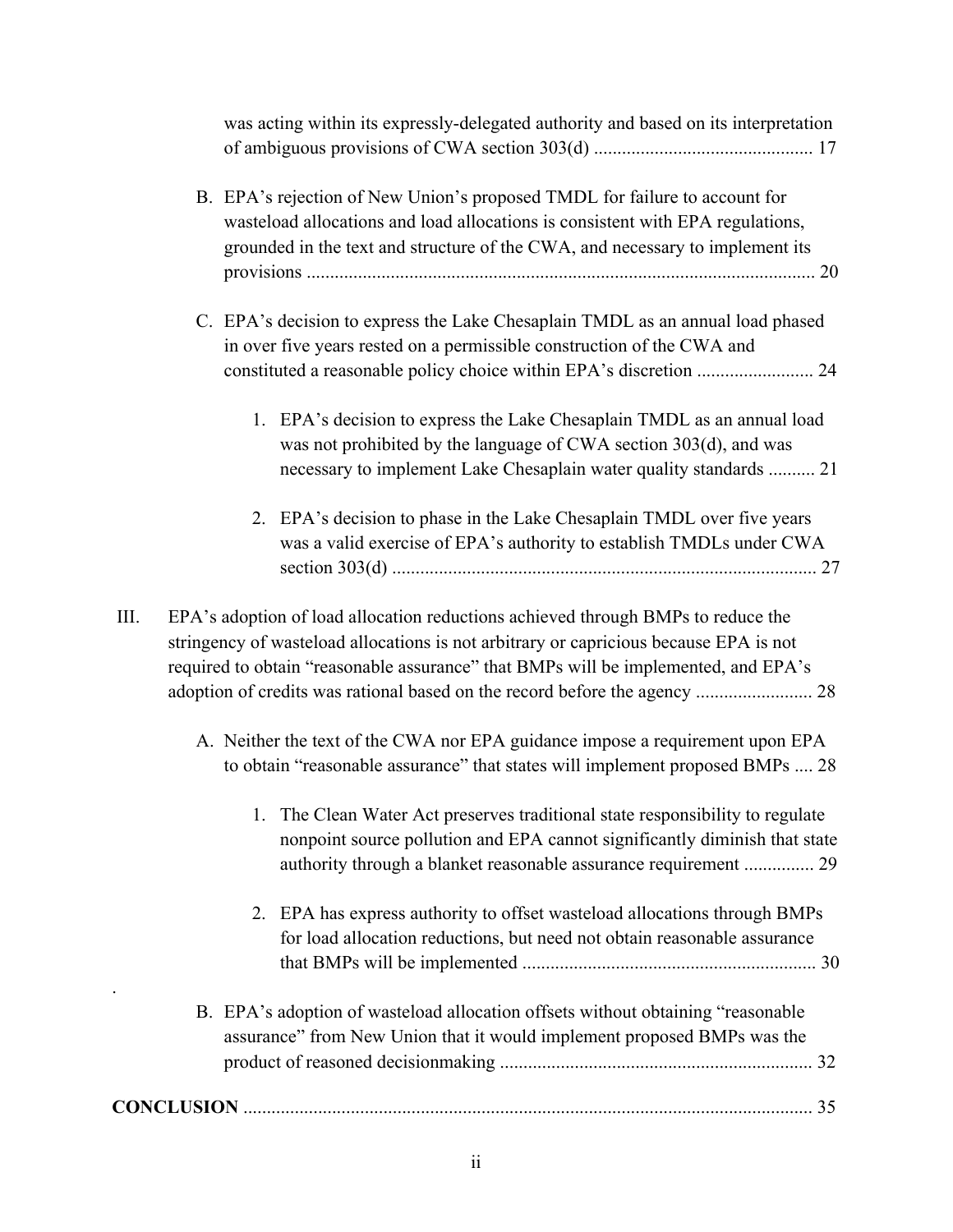# **TABLE OF AUTHORITIES**

| × |
|---|
|---|

| Abbott Lab'ys v. Gardner,                         |
|---------------------------------------------------|
| Am. Farm Bureau Fed'n v. EPA,                     |
| Anacostia Riverkeeper, Inc. v. Jackson,           |
| Ass'n of Flight Attendants v. Huerta,             |
| Barnhart v. Walton,                               |
| Barrick Goldstrike Mines, Inc. v. Browner,        |
| Bravos v. Green,                                  |
| Bullard v. Blue Hills Bank,                       |
| Chevron, U.S.A., Inc. v. NRDC,                    |
| Ciba-Geigy Corp. v. EPA,                          |
| Citizens to Preserve Overton Park, Inc. v. Volpe, |
| City of Arcadia v. EPA,                           |
| Cnty. of Maui v. Haw. Wildlife Fund,              |
| Dioxin/Organochlorine Ctr. v. Clarke,             |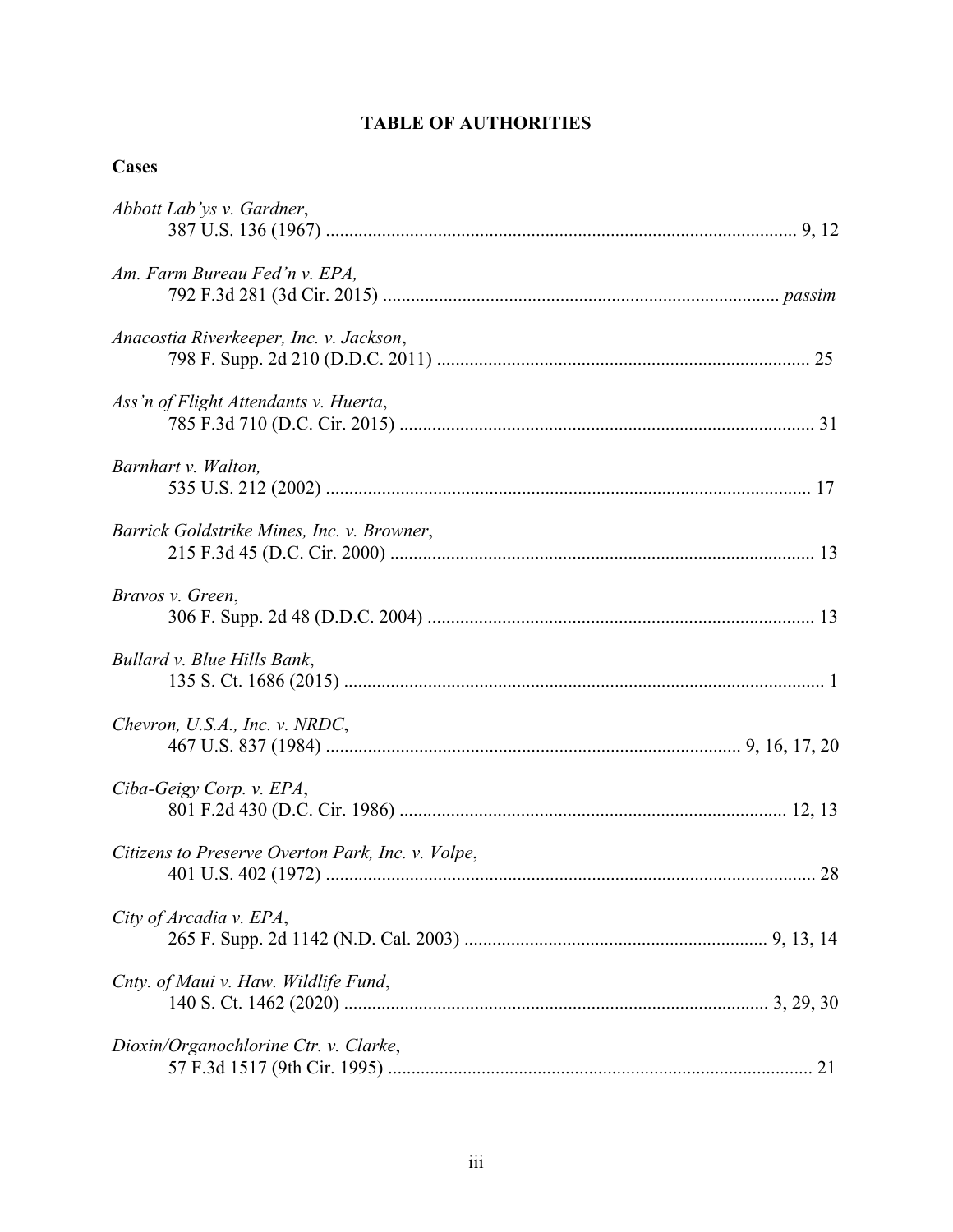| Friends of the Earth v. EPA,                                                      |
|-----------------------------------------------------------------------------------|
| Friends of the Earth, Inc. v. EPA,                                                |
| Hayes v. Whitman,                                                                 |
| Holland v. Nat'l Mining Ass'n,                                                    |
| K Mart Corp. v. Cartier, Inc.,                                                    |
| Kennecott Copper Corp. v. EPA,                                                    |
| Kisor v. Wilkie,                                                                  |
| Marshall Cnty. Healthcare Auth. v. Shalala,                                       |
| Miller v. United Welfare Fund,                                                    |
| Motor Vehicle Mfrs. Ass'n of the United States v. State Farm Mut. Auto. Ins. Co., |
| NRDC v. Muszynski,                                                                |
| National Automatic Laundry & Cleaning Council v. Shultz,                          |
| Nat'l Cable & Telecomm. Ass'n v. Brand X Internet Servs.,                         |
| Nat'l Cable & Telecomm. Ass'n v. Gulf Power Co.,                                  |
| Nat'l Wildlife Fed'n v. Gorsuch,                                                  |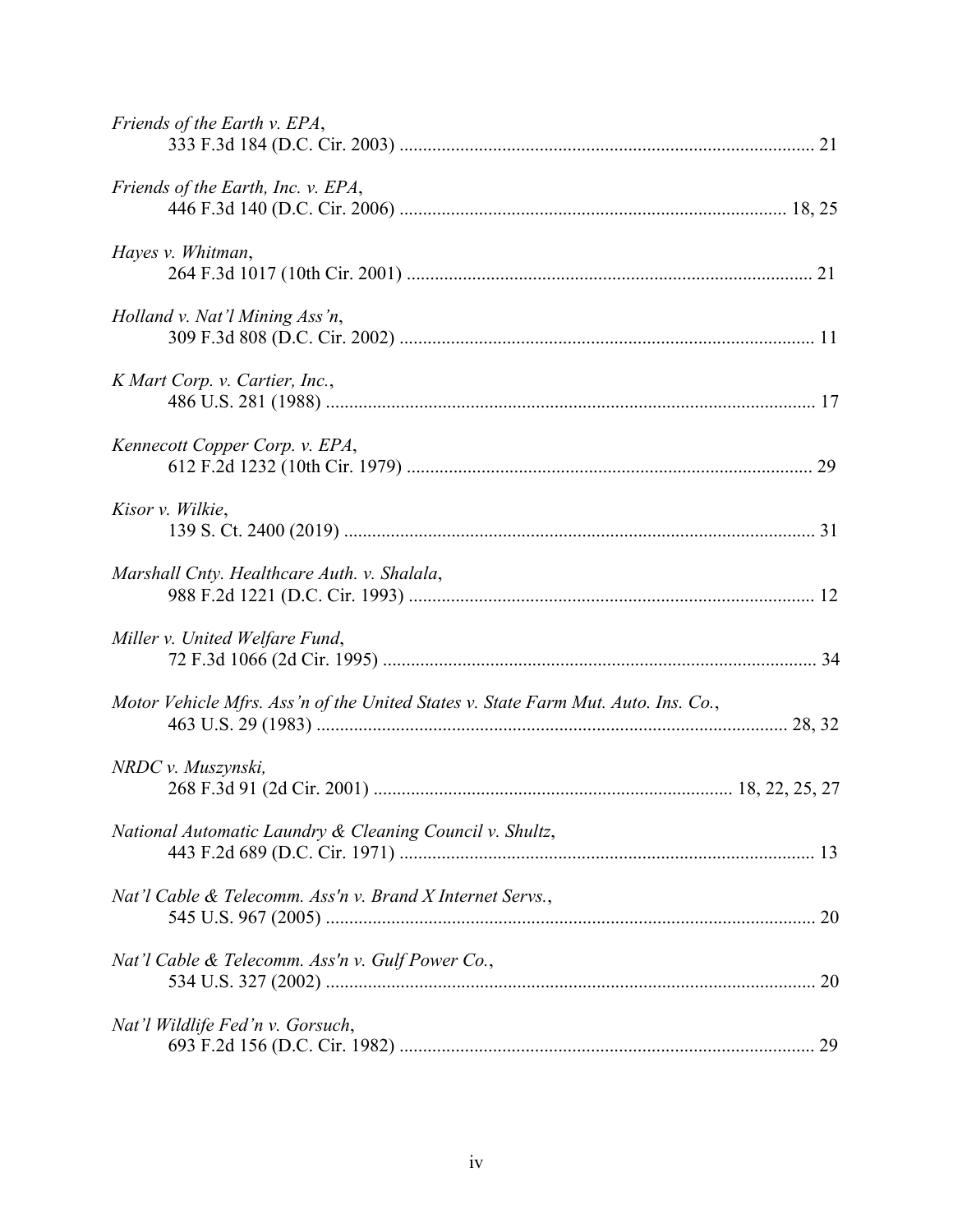| Or. Nat. Res. Council v. USFS,                           |
|----------------------------------------------------------|
| Pronsolino v. Nastri,                                    |
| Rapanos v. United States,                                |
| Resolute Forest Prod., Inc. v. USDA,                     |
| Roberts v. United States,                                |
| Shanty Town Assocs. Ltd. P'ship v. EPA,                  |
| Sierra Club v. Meiburg,                                  |
| Cordiano v. Metacon Gun Club, Inc.,                      |
| Skidmore v. Swift & Co.,                                 |
| State Nat. Bank of Big Spring v. Lew,                    |
| Supreme Oil Co. v. Metro. Transp. Auth.,                 |
| Thomas v. Jackson,                                       |
| Transport Robert (1973) Ltée v. INS,                     |
| Upper Blackstone Water Pollution Abatement Dist. v. EPA, |
| United States v. Mead Corp.,                             |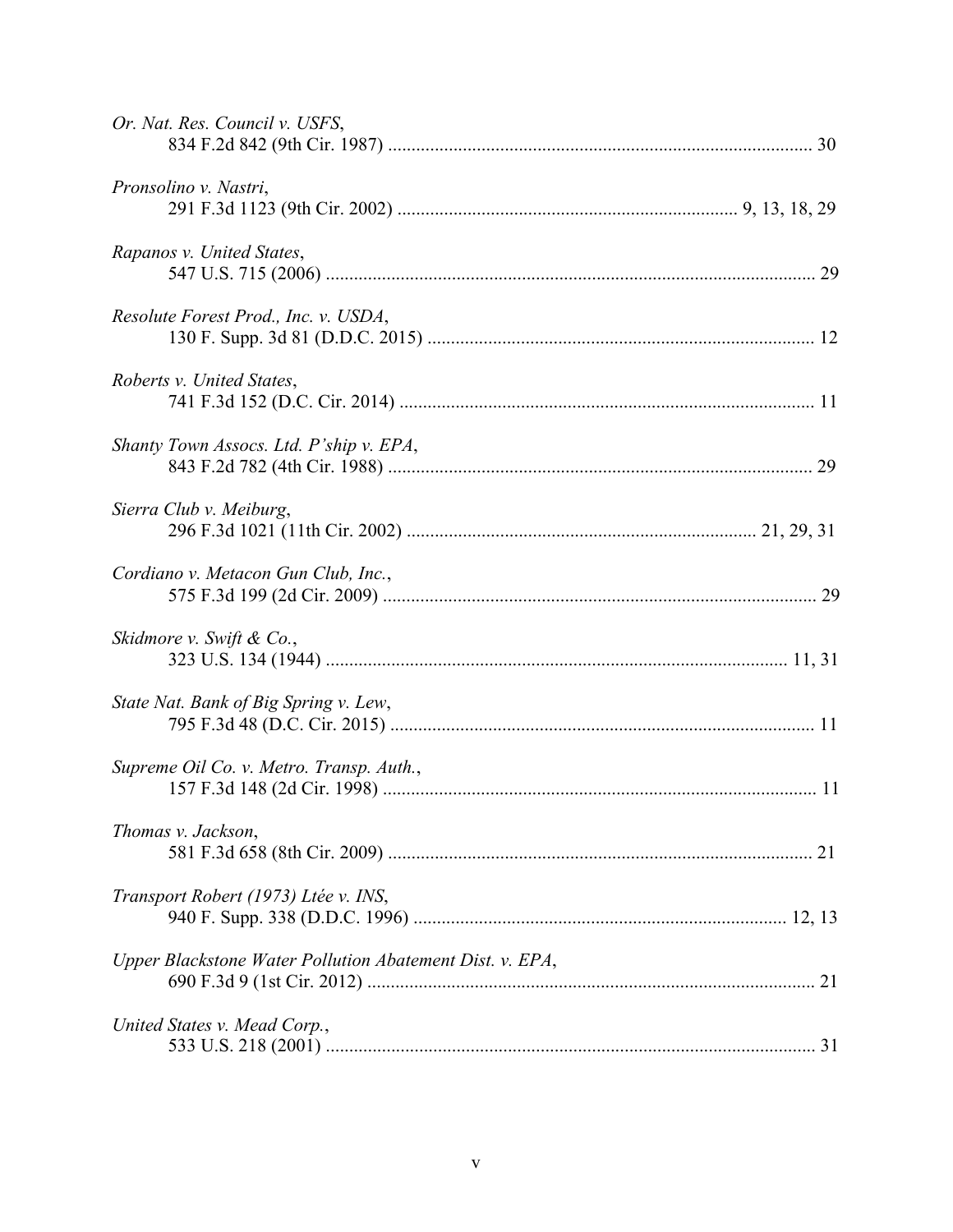| Whitman v. Am. Trucking Ass'n, |  |
|--------------------------------|--|
|                                |  |

# **United States Statutes**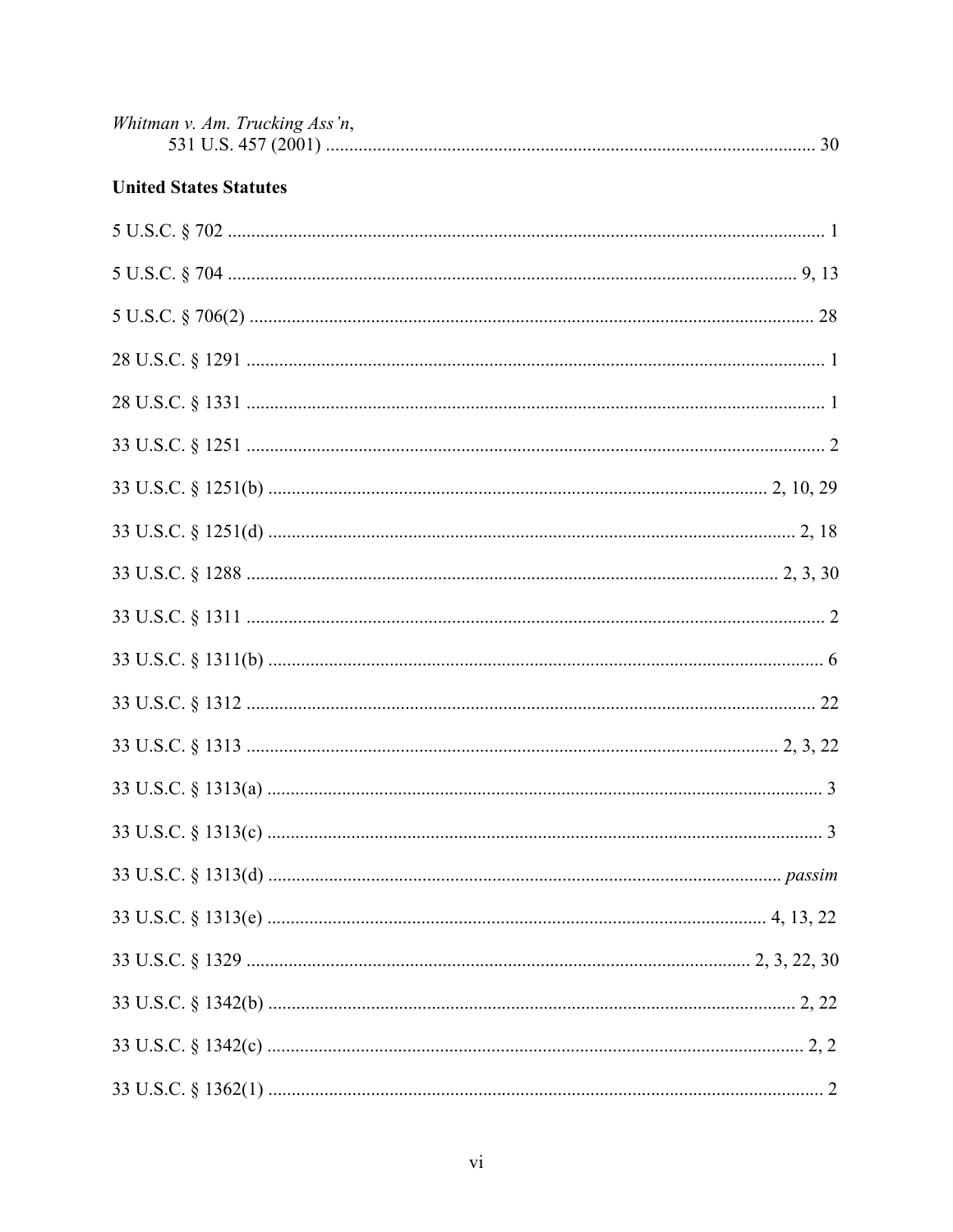| <b>Regulations</b>                                                                                                  |  |
|---------------------------------------------------------------------------------------------------------------------|--|
|                                                                                                                     |  |
|                                                                                                                     |  |
|                                                                                                                     |  |
|                                                                                                                     |  |
|                                                                                                                     |  |
|                                                                                                                     |  |
| <b>Rules of Procedure</b>                                                                                           |  |
|                                                                                                                     |  |
|                                                                                                                     |  |
| <b>Other Authorities</b>                                                                                            |  |
| Approved or Established TMDLs, U.S. Envt'l Prot. Agency,<br>https://www.epa.gov/npdes/approved-or-established-tmdls |  |
| Brief for Defendant-Appellants, Sierra Club v. Meiburg, 296 F.3d 1021 (11th Cir. 2002)                              |  |
| Brief for Defendants-Appellees, NRDC v. Muszynski, 268 F.3d 91 (2d Cir. 2001)                                       |  |
|                                                                                                                     |  |
|                                                                                                                     |  |
| Practicable, Merriam-Webster, https://www.merriam-webster.com/dictionary/practicable (last                          |  |
| Revisions to the Water Quality Planning and Management Regulations, 65 Fed. Reg. 43,586                             |  |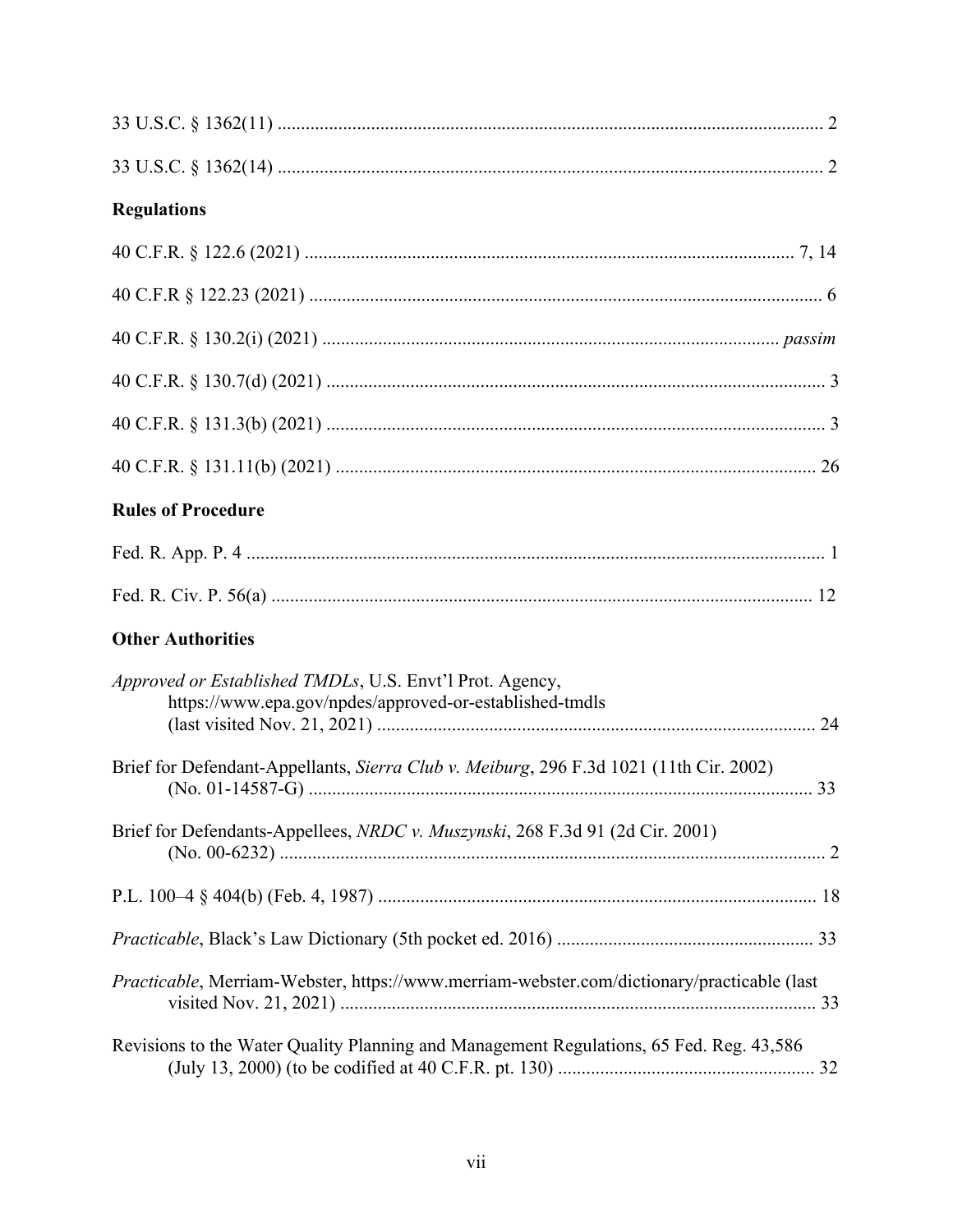| U.S. Envt'l Prot. Agency, EPA 440/4-91-001, Guidance for Water Quality Based Decisions: The |
|---------------------------------------------------------------------------------------------|
| U.S. Envt'l Prot. Agency, EPA-822-B00-001, Nutrient Criteria Technical Guidance Manual,     |
| U.S. Envt'l Prot. Agency, Guidelines for Reviewing TMDLs Under Existing Regulations Issued  |
| U.S. Envt'l Prot. Agency, Lake Champlain TMDL Disapproval Decision                          |
| U.S. Envt'l Prot. Agency, Phosphorus TMDLs for Vermont Segments of Lake Champlain           |
| U.S. Envt'l Prot. Agency, EPA-822-R-21-005, Ambient Water Quality Criteria to Address       |
| Withdrawal of Revisions to the Water Quality Planning and Management Regulations, 68 Fed.   |
| Water Quality Planning and Management, 50 Fed. Reg. 1429 (Jan. 11, 1985) (codified at 40    |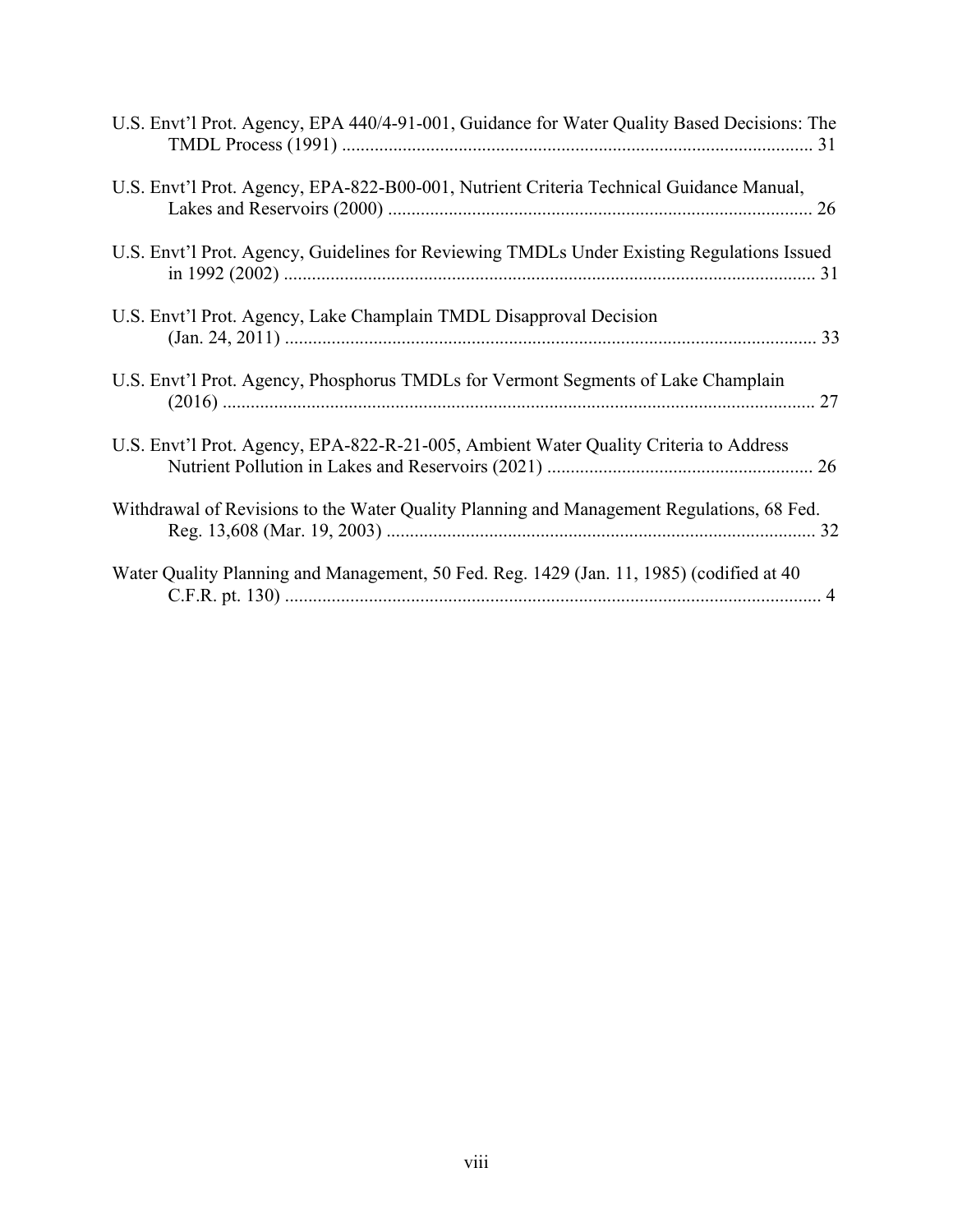### **JURISDICTIONAL STATEMENT**

The United States District Court for the District of New Union entered summary judgment in consolidated cases No. 66-CV-2020 and No. 73-CV-2020 on August 15, 2021. The district court had subject-matter jurisdiction pursuant to 5 U.S.C. § 702 (appeals of agency action), and 28 U.S.C. § 1331 (federal question). EPA, New Union, and Chesaplain Lake Watch all filed timely Notices of Appeal pursuant to Fed. R. App. P. 4. The United States Court of Appeals for the Twelfth Circuit has jurisdiction over this appeal under 28 U.S.C. § 1291, which provides courts of appeals jurisdiction over appeals from final decisions of the district courts. Grants of summary judgment are final. *Bullard v. Blue Hills Bank*, 575 U.S. 496, 506 (2015). This is an appeal from a final decision disposing of all parties' claims.

## **STATEMENT OF ISSUES PRESENTED**

- I. Is EPA's determination to reject the New Union Lake Chesaplain TMDL and adopt its own TMDL and implementation plan for the Lake Chesaplain Watershed ripe for judicial review?
- II. Is EPA's determination to reject the New Union Lake Chesaplain TMDL on the grounds that the TMDL failed to include wasteload allocations and load allocations contrary to law, as an incorrect interpretation of the term "total maximum daily load" in section 303(d) of the Clean Water Act?
- III. Is EPA's adoption of a TMDL for the Lake Chesaplain Watershed consisting of an annual pollution loading reduction to be phased in over five years in violation of section 303(d) of the Clean Water Act requirements for a valid TMDL?
- IV. Is EPA's adoption of a credit for anticipated BMP pollution reductions to reduce the stringency of wasteload allocations for point sources for implementation of the Lake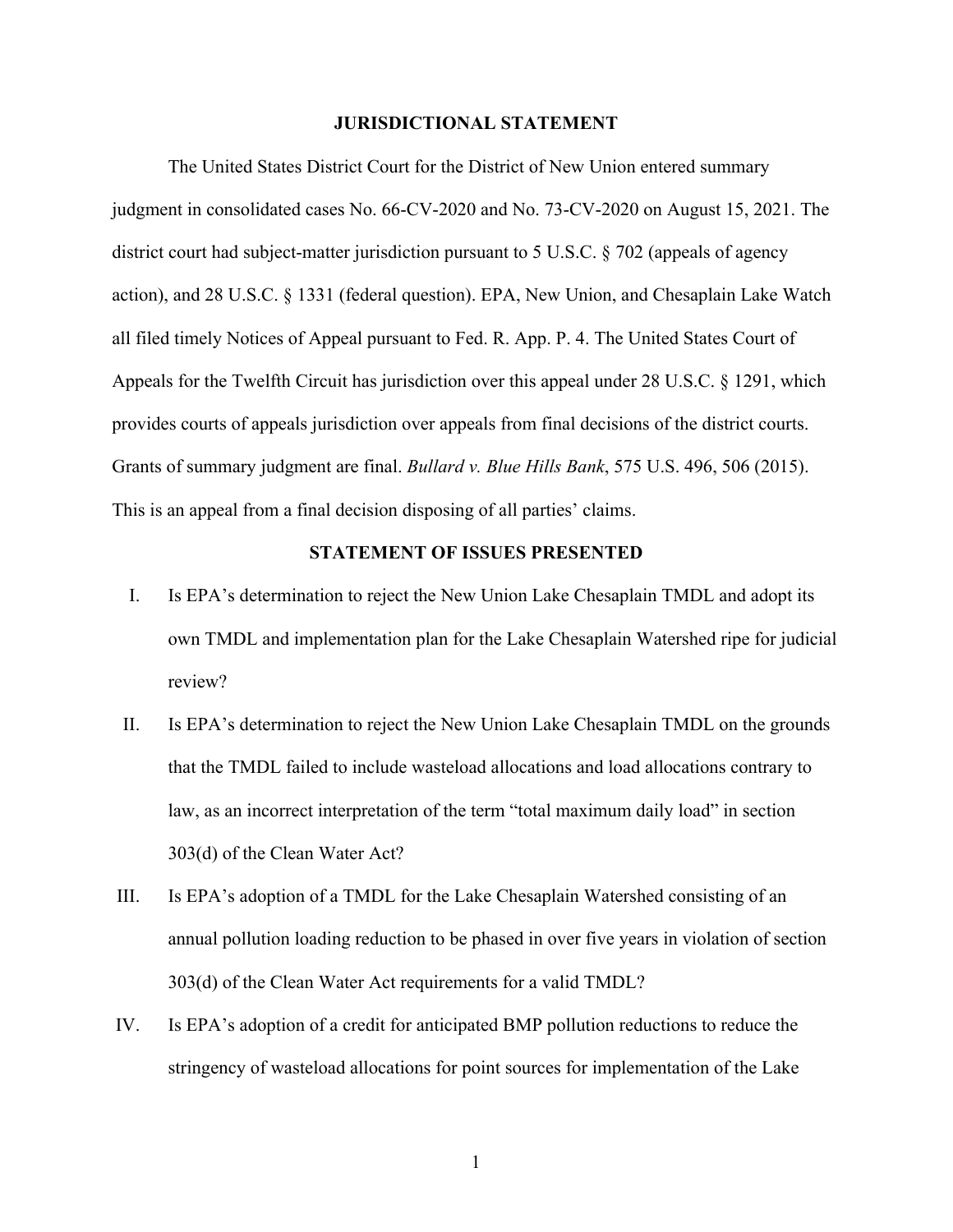Chesaplain TMDL arbitrary and capricious or an abuse of discretion due to the lack of assurance of Best Management Practices implementation?

## **STATEMENT OF THE CASE**

### **A. Clean Water Act**

 Congress passed the Federal Water Pollution Control Act Amendments of 1972, known as the Clean Water Act (CWA or Act), 33 U.S.C. §§ 1251-1387, to "restore and maintain the chemical, physical, and biological integrity of the Nation's waters," *id.* § 1251. In pursuit of that goal, the Act follows a "cooperative federalism" model in which EPA and the states work together to achieve water quality. *Am. Farm Bureau Fed'n v. EPA*, 792 F.3d 281, 288 (3d Cir. 2015). Under this structure, EPA administers the Act, 33 U.S.C. § 1251(d), and has broad oversight authority and discretion to define its requirements, while states are charged with implementing and achieving those requirements. *See id.* §§ 1251(b), 1288, 1311-1313, 1329, 1342(b)-(c), 1362(1), (11). The cooperative federalism model thus reflects Congress's additional objective to "recognize, preserve, and protect the primary responsibilities and rights of States to . . . plan the development and use . . . of land and water resources." *Id.* § 1251(b).

 The CWA utilizes two primary approaches to address water pollution. Brief for Defendants-Appellees at 4, *NRDC v. Muszynski*, 268 F.3d 91 (2d Cir. 2001) (No. 00-6232). First, the National Pollutant Discharge Elimination System (NPDES) creates a comprehensive scheme to regulate discharges from point sources, which the Act defines to include any "discrete conveyance." 33 U.S.C. § 1362(14). Discharges from point sources are prohibited unless permitted under the NPDES program, and EPA is responsible for setting technology-based effluent limits on permitted discharges. *Id.* § 1311. While EPA sets effluent limits, states administer the NPDES program, subject to EPA approval. *Id.* § 1342(b)-(c). The States therefore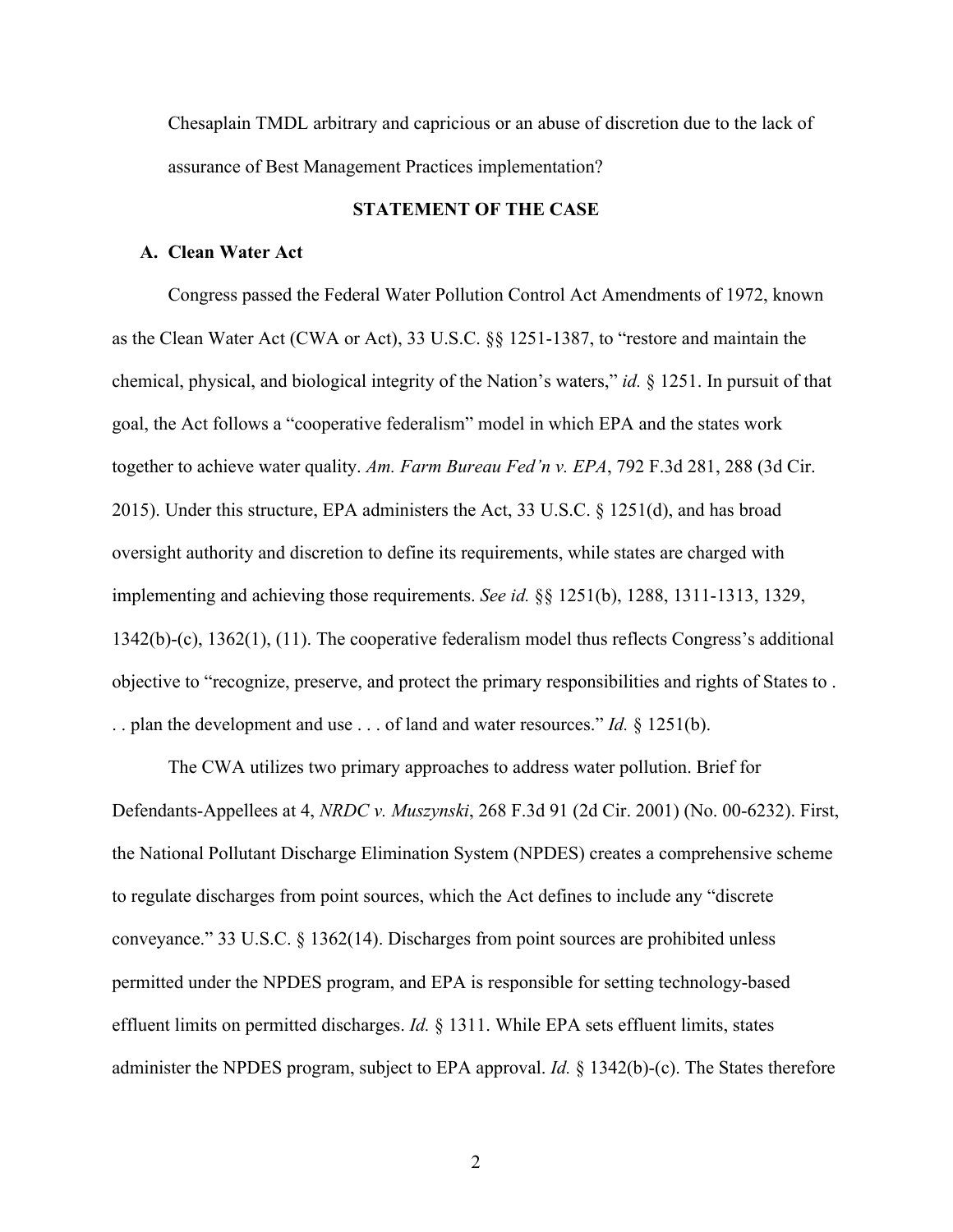exercise primary regulatory authority over point sources. Nonpoint sources, which are not defined in the Act but generally include pollution sources other than point sources, are not subject to NPDES permitting or other direct federal regulation under the CWA. Record at 5. Nonpoint source pollution control is largely left to the states, with some federal oversight and funding. *See Cnty of Maui v. Haw. Wildlife Fund*, 140 S. Ct. 1462, 1472 (2020); 33 U.S.C. §§ 1288, 1329.

 Second, the CWA provides for water quality-based pollution regulation under section 303. 33 U.S.C. § 1313. This program is the subject of the current action. Under section 303, a state must adopt water quality standards (WQS) for each water body in its jurisdiction, including designated uses and water quality criteria, expressed as numerical limits or narrative standards, necessary to support those uses. *Id.* § 1313(a), (c); 40 C.F.R. § 131.3(b) (2021). After establishing WQS, the state must prepare a section 303(d) list of impaired waters, identifying those waters that cannot meet the WQS through implementation of effluent limitations under the NPDES program. 33 U.S.C. § 1313(d)(1)(A). Both WQS and impaired waters lists are subject to EPA approval. *See id.* § 1313(c); 40 C.F.R. § 130.7(d).

Next, a state must develop a "total maximum daily load" (TMDL) for listed waters for each pollutant not meeting the WQS that is "suitable for such calculation." 33 U.S.C. § 1313(d)(1)(C). The TMDL must "be established at a level necessary to implement the applicable water quality standards with seasonal variations and a margin of safety which takes into account any lack of knowledge concerning the relationship between effluent limitations and water quality." *Id.* TMDLs must be submitted to EPA for approval, and if EPA disapproves of a state submission, it must establish a replacement TMDL. *Id.* § 1313(d)(2).

While the Act does not define "total maximum daily load," EPA regulation defines the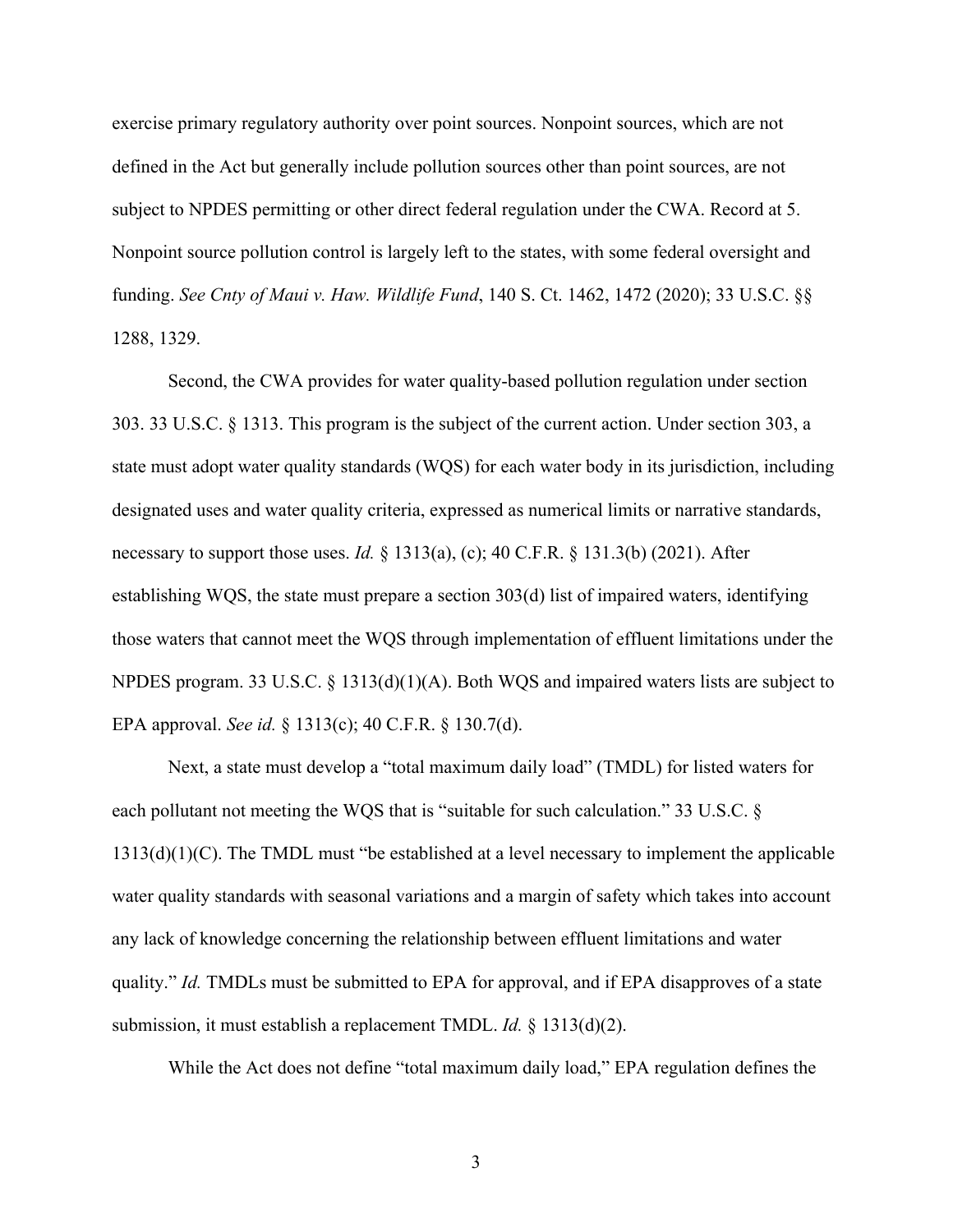phrase as "the sum of individual [wasteload allocations] for point sources and [load allocations] for nonpoint sources and natural background . . . expressed in terms of either mass per time, toxicity or other appropriate measure." 40 C.F.R. § 130.2(i). This regulation has been in effect for thirty-six years. *See* Water Quality Planning and Management, 50 Fed. Reg. 1429, 1774 (Jan. 11, 1985) (codified at 40 C.F.R. pt. 130). Thus, the TMDL must allocate pollution loads between point sources, governed by the NPDES program, and nonpoint sources, subject to no direct federal control. When a water is polluted by both point and nonpoint sources, "the TMDL process provides for nonpoint source control tradeoffs" by allowing wasteload allocations to be made less stringent "[i]f Best Management Practices (BMPs) or other nonpoint source pollution controls make more stringent load allocations practicable." 40 C.F.R. § 130.2(i).

Finally, once a TMDL is established, the state must develop a continuing planning process that incorporates the TMDL, providing a plan for "effluent limitations and schedules of compliance" and "adequate implementation, including schedules of compliance, for . . . water quality standards." 33 U.S.C. § 1313(e)(3). Like WQS, impaired waters lists, and TMDLs, continuing planning processes are subject to EPA approval. *Id.*

Thus, the TMDL process embodies the CWA's cooperative federalism model. EPA is first responsible for establishing the effluent limits governing point source pollutant discharges. The program then relies primarily on states to develop adequate WQS, allocated pollution loads in the TMDL to achieve those standards, and a continuing planning process for compliance. EPA retains discretion at each stage to disapprove a state program that is insufficient to meet the objectives of the CWA. In this way, EPA and the states work together to attain water quality, while preserving the traditional responsibility of the states to regulate land and water resources.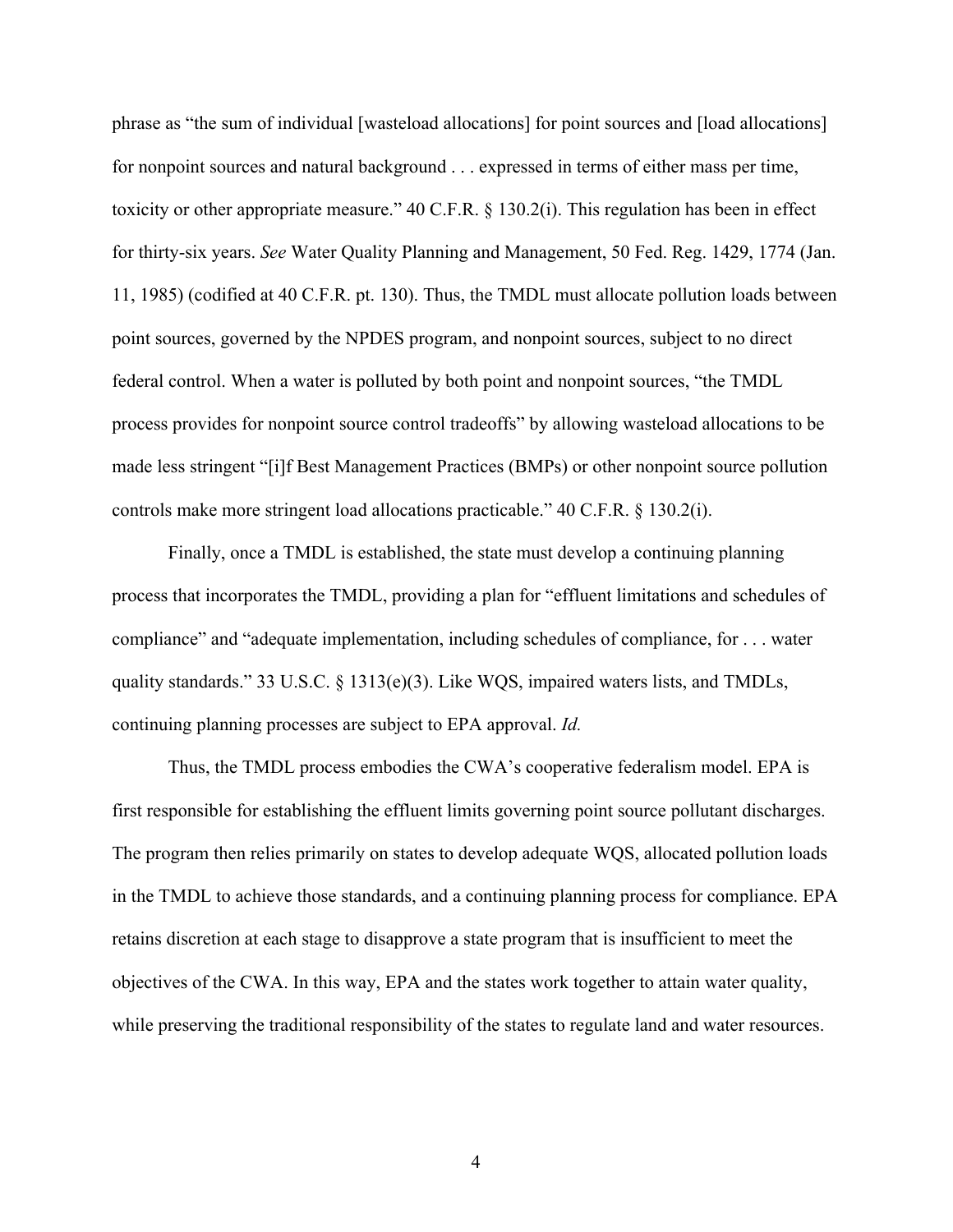#### **B. Lake Chesaplain Water Quality and TMDL**

Lake Chesaplain is a large, natural lake located entirely within New Union. Record at 7. The lake discharges into the navigable-in-fact Chesaplain River, and the surrounding area is home to recreational sites, agricultural lands, and residential communities. *Id.*

The New Union WQS designate Lake Chesaplain as Class AA, the highest water-quality classification, and designated uses range from drinking water to fish propagation. *Id.* at 8. The Lake, however, suffers from excessive nutrient pollution, particularly from phosphorus, that has caused a significant decline in water quality since economic development in the 1990s. *Id.* at 7-8. Beginning in 2008, New Union undertook studies to address Lake Chesaplain's nutrient pollution and in 2014, the New Union Division of Fisheries and Environmental Control (DOFEC) set water quality criteria for Class AA waters of 0.014 milligrams per liter (mg/L) phosphorus. *Id.* at 8. Based on measured phosphorus levels in excess of this concentration, DOFEC added Lake Chesaplain to its section 303(d) impaired waters list. *Id.*

In 2015, DOFEC began rulemaking to establish a phosphorus TMDL for Lake Chesaplain. *Id.* DOFEC determined that the maximum phosphorus loading necessary to achieve the water quality criteria was 120 metric tons (mt) annually, and current loading was 180 mt annually. *Id.* Studies found that, aside from natural background, nonpoint sources not subject to direct federal regulation were the primary contributors of phosphorus in the Lake Chesaplain watershed. *Id.* Specifically, manure spreading at ten hog CAFOs, other agricultural sources, and residential septic systems accounted for 48% of phosphorus loading, with CAFOs contributing the highest loading. *Id.* at 7, 9. In contrast, the Chesaplain Mills sewage treatment plant (STP) and the Chesaplain slaughterhouse, accounted for 34% of total loading. *Id.* at 8-9. These sources are not subject to direct federal regulation, but all are subject to regulation by New Union.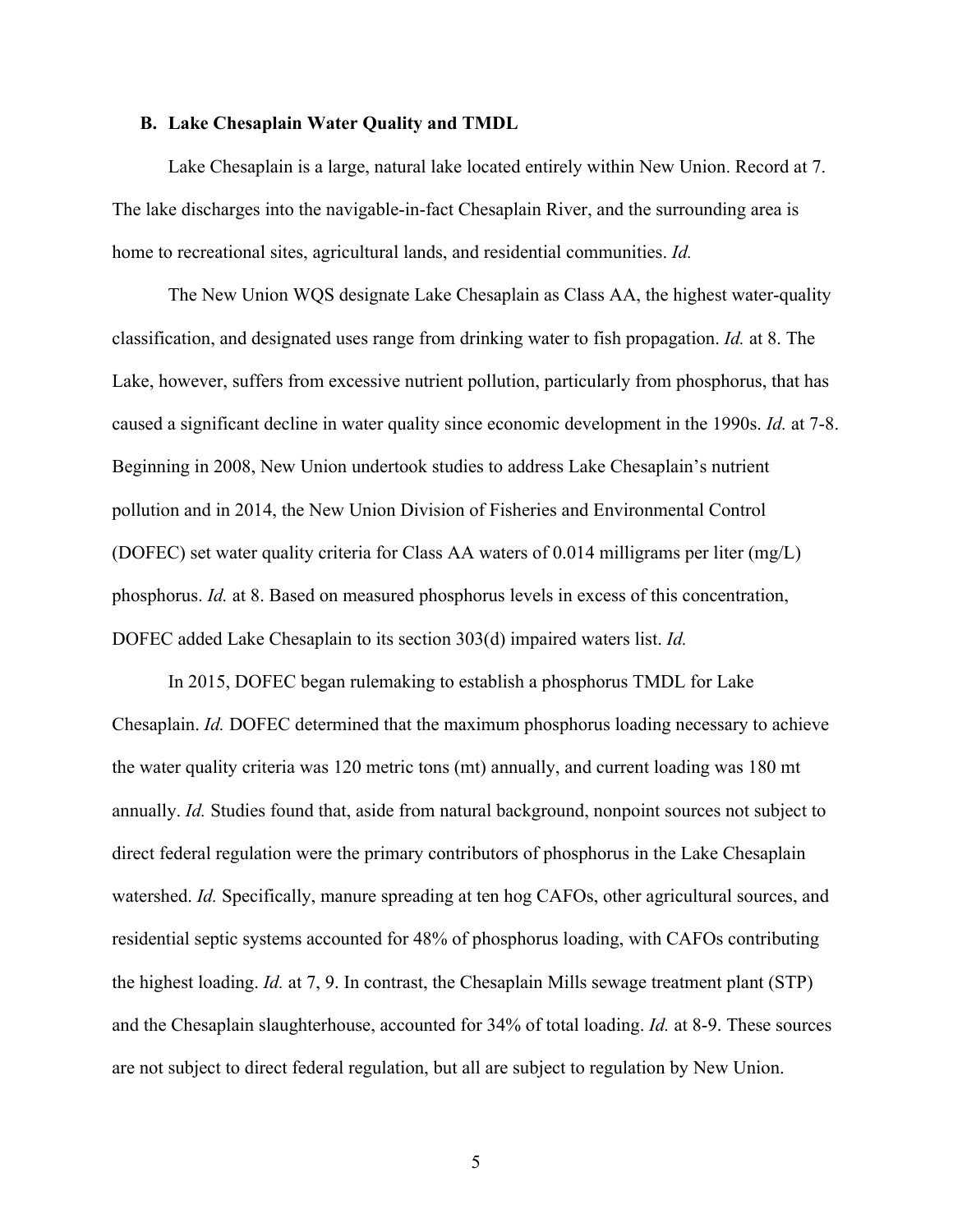Although CAFOs typically qualify as point source discharges under the CWA, the hog CAFOs in the Lake Chesaplain watershed are specifically exempted from CWA permitting as "non-discharging" CAFOs under 40 C.F.R § 122.23. *Id.* at 7. However, CAFO manure spreading that reaches Lake Chesaplain through groundwater and runoff is directly subject to regulation and permitting by the New Union Agricultural Commission, which has authority to review and approve nutrient management plans for land application of manure at the CAFOs. *Id.* at 7. Similarly, septic systems are exempt from CWA permitting as groundwater discharges, but are subject to New Union's broad authority to regulate land and water use. *Id.* at 7, 9. While the two point sources at issue are subject to NPDES permits, they are not subject to permit limits for phosphorus, as EPA has not set an effluent limit for that pollutant. *Id.* New Union, however, has discretion to impose permit limits more stringent than EPA-established effluent limits where necessary to achieve WQS. 33 U.S.C.  $\S$  1311(b)(1)(C).

Based on these findings, DOFEC publicly noticed a proposed valid TMDL that would reduce phosphorus loading by 35% over five years, with phased annual 7% reductions from both point sources, through permit limits, and nonpoint sources, through BMPs. Record at 9. The TMDL properly allocated load reductions among point and nonpoint sources, and proposed practicable BMPs specific to each nonpoint source contributor enforceable by New Union, including modified feeds and manure spreading restrictions for CAFOs and other agricultural sources, and increased septic tank inspection and pumping. *Id.*

Homeowners, hog CAFOs, and Plaintiff Chesaplain Lake Watch (CLW), whose members use Lake Chesaplain for recreational purposes, raised objections to the proposal. *Id.* at 9-10. In response, DOFEC ultimately adopted an invalid TMDL that merely set a maximum annual load of 120 mt, without required point source wasteload allocations and nonpoint source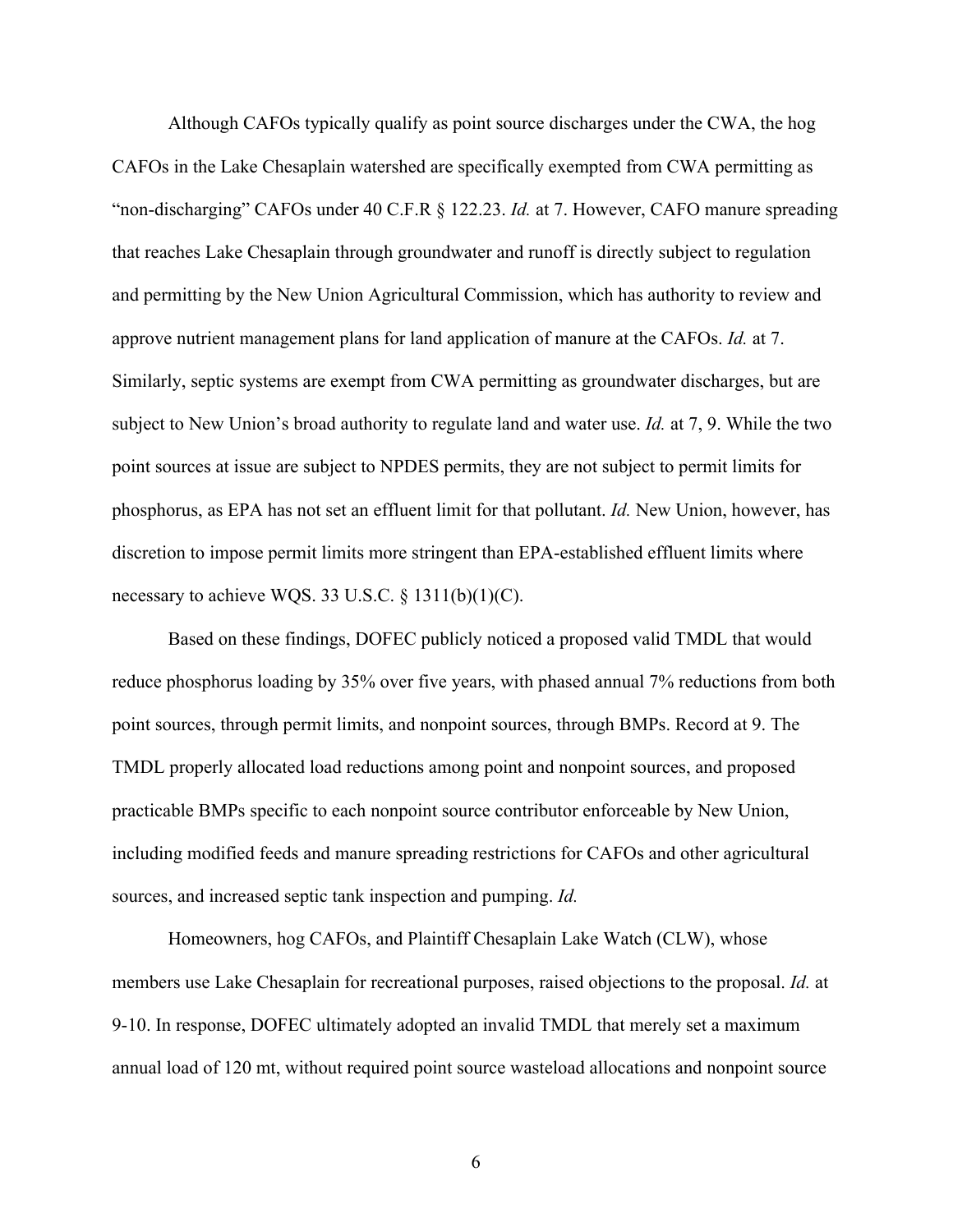load allocations. *Id.* at 10. Because it did not comply with longstanding EPA regulations, EPA rejected New Union's TMDL in 2018. *Id.*

As required by statute, EPA then established a replacement TMDL through notice and comment rulemaking, entitled the Chesaplain Watershed Implementation Plan (CWIP). *Id.* This plan did not specify whether or how proposed BMPs or NPDES permits would be implemented to achieve the TMDL, or set forth schedules of compliance. *Id.* Based on the entire scientific record and comments before DOFEC, EPA adopted DOFEC's original proposed TMDL. *Id.* The Lake Chesaplain TMDL includes required allocations of a TMDL and properly takes credit for reduced wasteload allocation stringency through practicable BMPs to reduce nonpoint source allocations—the largest contributor to Lake Chesaplain phosphorus loading.

Consistent with the requirements for a TMDL and the role of the state to incorporate the TMDL into an adequate continuing planning process, EPA did not include directives on how New Union would implement permit limits or proposed BMPs, leaving that responsibility to New Union. *Id.* At the time of this action, New Union had not yet modified nutrient management permits for hog CAFOs or required phosphorus reduction BMPs for other nonpoint sources. *Id.* In February 2019, Chesaplain Mills and the Chesaplain STP timely applied for permit renewal, 40 C.F.R. § 122.6, administratively extending their prior permits containing no phosphorus limits. Record at 10. DOFEC has proposed modifications to those permits consistent with the TMDL, but both facilities have sought administrative hearings regarding the proposed modifications. *Id.* Thus, New Union is engaged in ongoing administrative adjudication and processes for implementation of the Lake Chesaplain TMDL.

## **C. Proceedings Below**

Plaintiffs New Union and CLW both filed actions, which were consolidated by the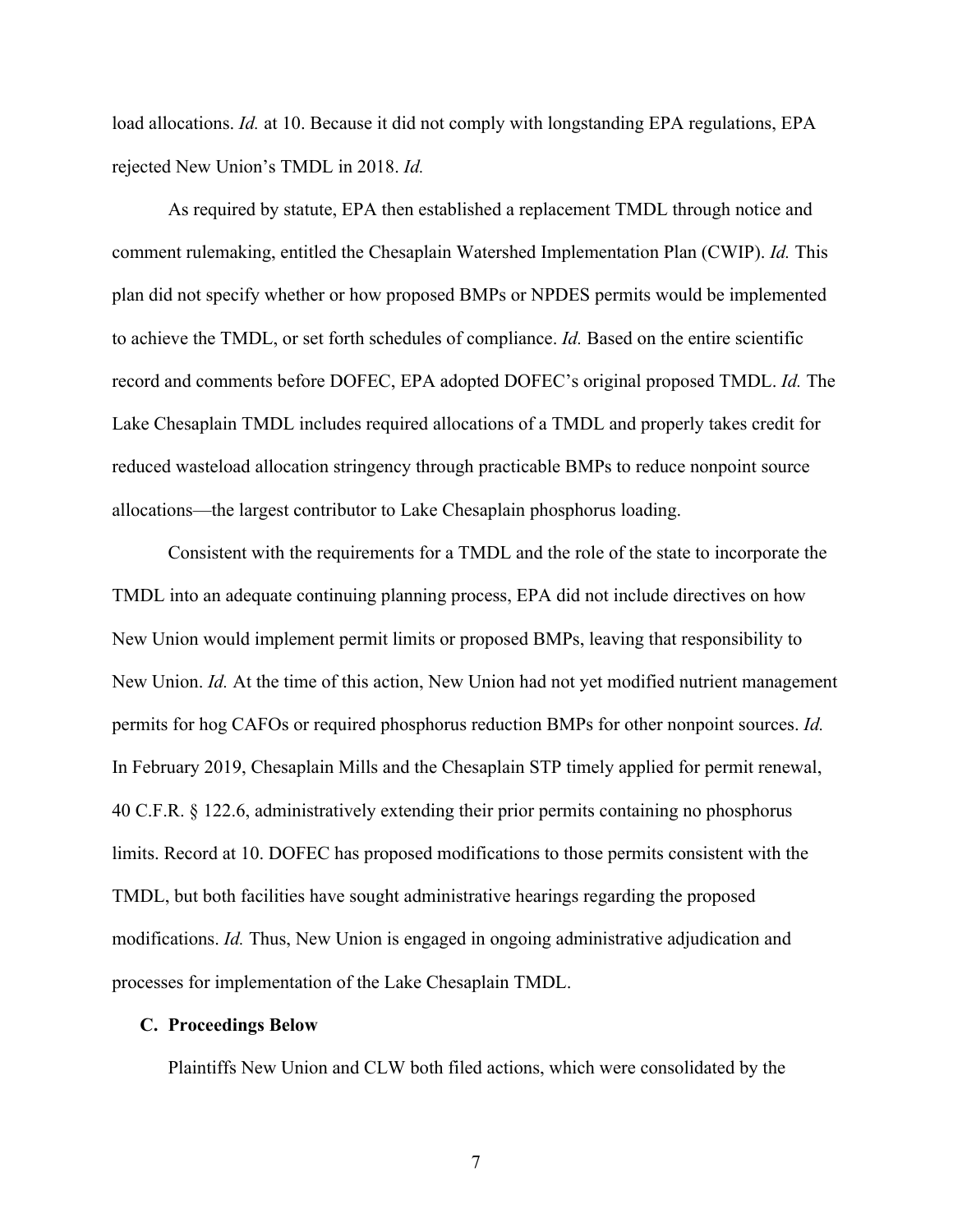district court. New Union challenged EPA's decision to disapprove its TMDL, alleging that its 120 mt limit without wasteload and load allocations constituted a valid TMDL despite failing to comply with longstanding EPA regulations. *Id.* at 11.

Plaintiff CLW alleges that its members' enjoyment of recreational activities has been diminished by the decline in Lake Chesaplain water quality. *Id.* CLW challenged EPA's adoption of the Lake Chesaplain TMDL on two bases. First, despite EPA regulations stating that a TMDL may be expressed "in terms of either mass per time . . . or other appropriate measure," 40 C.F.R. § 130.2(i), CLW claimed that EPA's TMDL must be stated in terms of a daily load, Record at 11; and that a TMDL phased in over five years is unlawful because a TMDL must ensure that water quality standards are achieved on the date of adoption. *Id.* Second, CLW claimed that EPA's adoption of less stringent wasteload allocations based on proposed BMPs without reasonable assurance that New Union would implement BMPs was arbitrary and capricious, although there is no legal requirement for such assurances. *Id.* at 11, 16.

All three parties filed timely motions for summary judgment. *Id.* at 11. Based on the administrative record filed by EPA, the district court granted summary judgment to New Union, vacated EPA's determination to reject the New Union Lake Chesaplain TMDL, and directed the EPA to approve the New Union Lake Chesaplain TMDL. *Id.* at 14. The court granted summary judgment to CLW on its annualized, phased TMDL claim, *id.* at 15, and granted EPA summary judgment dismissing CLW's reasonable assurance claim*, id.* at 16. This appeal followed.

#### **SUMMARY OF THE ARGUMENT**

While these claims are not ripe for review, EPA properly rejected the New Union Lake Chesaplain TMDL and adopted a permissible phased TMDL including wasteload and load allocations. Similarly, EPA's adoption of credits for point source wasteload allocations based on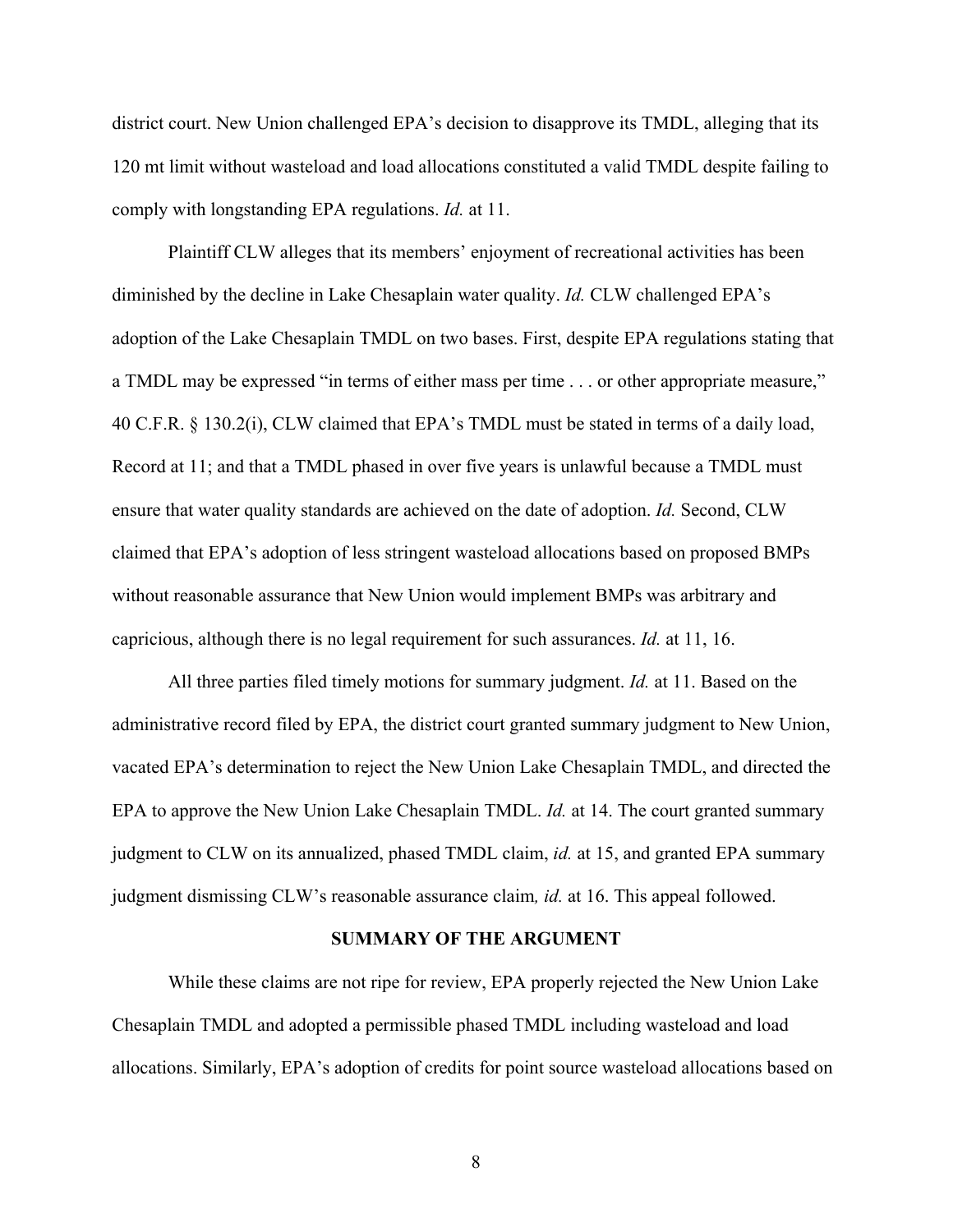BMPs for nonpoint source load allocation reductions without reasonable assurance of BMP implementation was not arbitrary and capricious.

The district court erred in holding that EPA's determination to reject the New Union Lake Chesaplain TMDL and adopt its own TMDL is ripe for judicial review. A dispute is not ripe for judicial review unless all necessary administrative actions giving the challenged agency action concrete effect have already been taken. *See Abbott Lab'ys v. Gardner*, 387 U.S. 136, 149 (1967). Pursuant to the Administrative Procedures Act, judicial review is appropriate only for "final agency action for which there is no other adequate remedy in a court." 5 U.S.C. § 704. Therefore, this action is not ripe for judicial review because the TMDL only "serve[s] as a link in [the] implementation chain," *Pronsolino v. Nastri*, 291 F.3d 1123, 1129 (9th Cir. 2002), and "is not subject to challenge under the APA . . . because it is not final agency action within the meaning of [the] statute[]." *City of Arcadia v. EPA*, 265 F. Supp. 2d 1142, 1154 (N.D. Cal. 2003).

Next, New Union and CLW both challenge EPA's interpretation of section 303(d), though neither agrees with the other's preferred interpretation. These claims are reviewed under the two-part *Chevron* framework, in which a court first determines whether "Congress has directly spoken to the precise question at issue." *Chevron, U.S.A., Inc. v. NRDC*, 467 U.S. 837, 843 (1984). If so, "the unambiguously expressed intent of Congress" controls, and the inquiry ends there. *Id.* However, "if the statute is silent or ambiguous with respect to the specific issue," the court proceeds to *Chevron* Step Two, where it defers to the agency's interpretation if it is "based on a permissible construction of the statute." *Id.* 

While section 303(d) unambiguously directs EPA to review and, if necessary, to establish TMDLs, 33 U.S.C. § 1313(d)(2), it nowhere defines "total maximum daily load," or specifies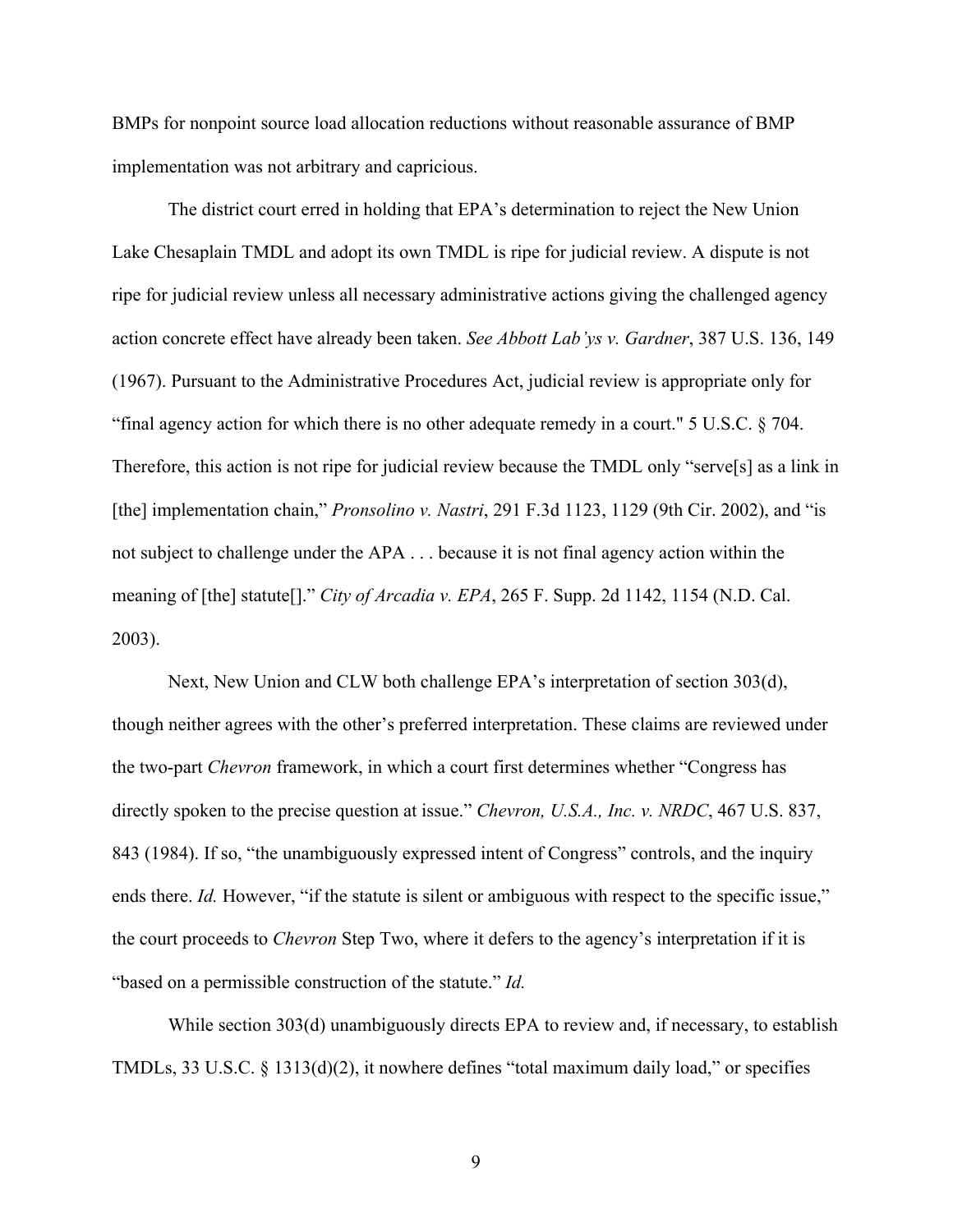what they must include. Because of this ambiguity, EPA's rejection and establishment of a TMDL, and its specific provisions, should be reviewed with *Chevron* Step Two deference.

New Union argues that EPA's decision to reject its proposed TMDL for failure to account for wasteload and load allocations as required by EPA rule was unambiguously prohibited by the statute. But EPA's determination was based on its rule defining "total maximum daily load" as the sum of wasteload and load allocations. 40 C.F.R. § 130.2(i) (2021). This valid rule gives effect to the clear language, structure, and purpose of section 303(d).

CLW protests that EPA's TMDL is impermissibly expressed as a declining annual load amount. However, the statute does not prohibit TMDLs expressed "in terms of either mass per time ... other appropriate measure" as 40 C.F.R.  $\S$  130.2(i) allows, and requires only that they be set for appropriate pollutants "at a level necessary to implement the applicable water quality standards with seasonal variations," 33 U.S.C. § 1313(d)(1)(C). Here, the declining annual load amount was necessary, so EPA's decision was based on a permissible construction of the statute.

Finally, EPA's adoption of proposed nonpoint source BMPs to offset point source reductions without reasonable assurance that New Union would implement the BMPs was not arbitrary and capricious. Arbitrary and capricious review is narrow, and a reviewing court must uphold an agency decision that is based on reasoned decisionmaking. Under this standard, CLW's claim that EPA must include reasonable assurance of implementation when adopting BMPs is meritless.

While EPA may seek reasonable assurance that states will implement BMPs proposed in a TMDL, it is not required to do so for every TMDL. EPA's discretion to regulate nonpoint source pollution under the CWA is limited by the Act's objective to preserve traditional state authority over land and water uses. 33 U.S.C. § 1251(b). A blanket reasonable assurance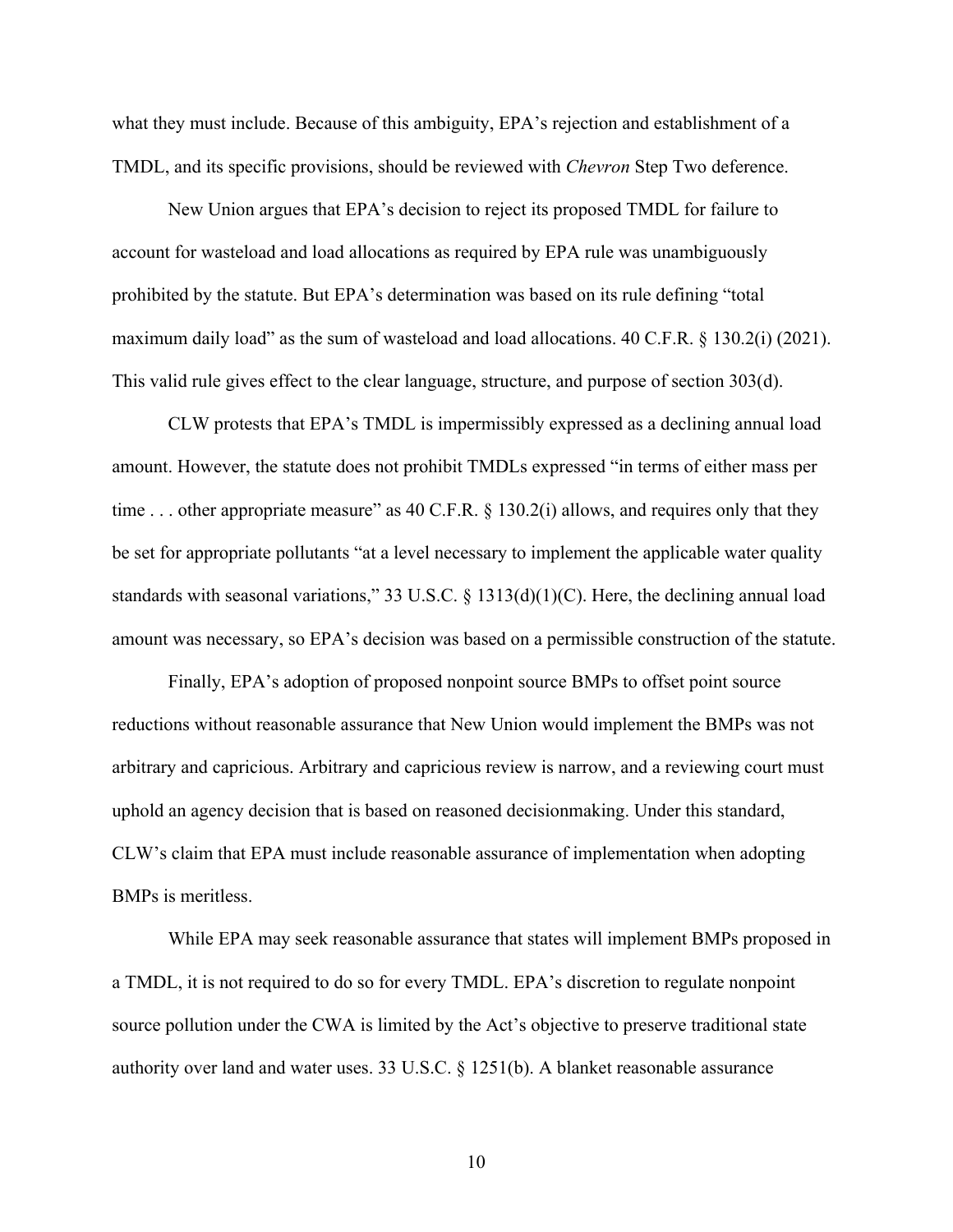requirement would significantly diminish state authority and contravene that objective.

Moreover, EPA Guidance cited by CLW in support of its argument does not create a reasonable assurance requirement. EPA guidance has shifted from framing reasonable assurance as mandatory to discretionary, including withdrawing a rule that would have codified such a requirement. Because the persuasiveness of agency guidance depends on its consistency, *Skidmore v. Swift & Co.*, 323 U.S. 134, 140 (1944), the 1991 Guidance does not control. Under the CWA and regulatory standards, EPA has express authority to reduce the stringency of wasteload allocations based on BMPs for practicable load allocation reductions.

Because EPA need not require reasonable assurance for every TMDL, its action here was not arbitrary and capricious. EPA has express authority under 40 C.F.R. § 130.2(i) to offset wasteload allocations through practicable BMPs. Because DOFEC originally proposed the BMPs, it was reasonable for EPA to believe New Union would implement those measures to achieve claimed reductions. The decision was therefore the product of reasoned decisionmaking based on the facts before EPA.

Even if this Court finds these claims ripe for review, it should reverse the district court's grants of summary judgment in favor of New Union and CLW and enter summary judgment in favor of EPA; and affirm the district court's grant of summary judgment in favor of EPA.

## **STANDARD OF REVIEW**

Review of a "ripeness determination[] is de novo." *State Nat'l Bank of Big Spring v. Lew*, 795 F.3d 48, 52 (D.C. Cir. 2015). Review of grants of summary judgment on APA claims is also de novo, and the court "review[s] the administrative record directly, according no particular deference to the judgment of the [d]istrict [c]ourt.'" *Roberts v. United States*, 741 F.3d 152, 157- 58 (D.C. Cir. 2014) (quoting *Holland v. Nat'l Mining Ass'n*, 309 F.3d 808, 814 (D.C. Cir.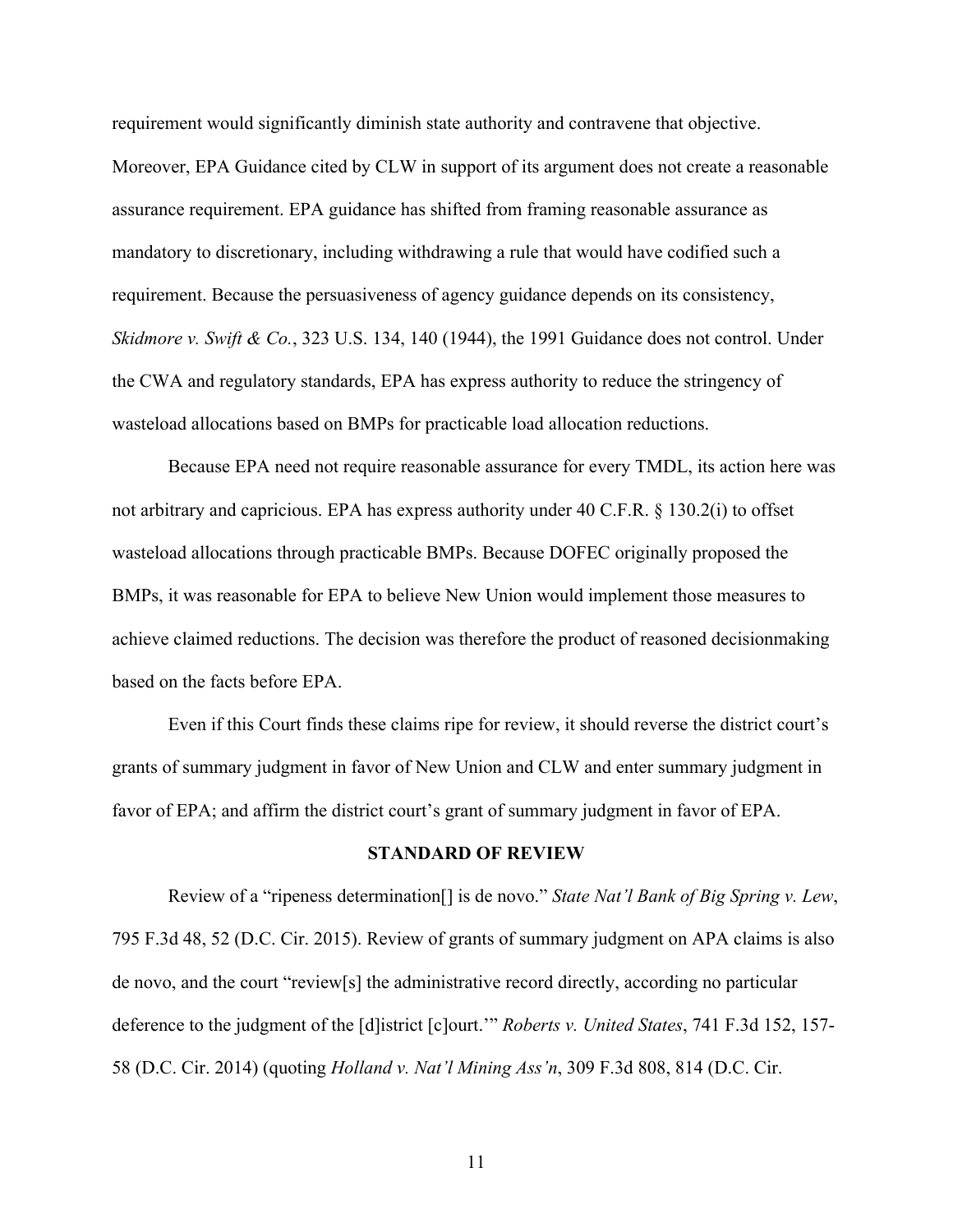2002)); *see also Supreme Oil Co. v. Metro. Transp. Auth.*, 157 F.3d 148, 151 (2d Cir. 1998). "[W]hen an agency action is challenged[,] [t]he entire case on review is a question of law," *Marshall Cnty. Healthcare Auth. v. Shalala*, 988 F.2d 1221, 1226 (D.C. Cir. 1993), and the typical summary judgment standard, Fed. R. Civ. P. 56(a), "does not apply." *Resolute Forest Prods., Inc. v. USDA*, 130 F. Supp. 3d 81, 89 (D.D.C. 2015). Instead, a court must grant summary judgment to an agency when its "action is supported by the administrative record and is otherwise consistent with the APA standard of review." *Id.*

## **ARGUMENT**

**I. EPA's adoption of a phosphorus TMDL for the Lake Chesaplain Watershed does not directly or immediately impact CLW and New Union unless and until it is incorporated into specific permits or other regulatory actions and therefore is not ripe for judicial review.**

A dispute is not ripe for review unless all necessary administrative actions giving the challenged agency action concrete effect have already been taken. *See Abbott Lab'ys v. Gardner*, 387 U.S. 136, 149 (1967). The basic rationale of the ripeness doctrine "is to prevent the courts . . . from entangling themselves in abstract disagreements over administrative policies, and also to protect the agencies from judicial interference until an administrative decision has been formalized and its effects felt in a concrete way by the challenging parties." *Id.* at 148-49. When determining whether a dispute is ripe, a court must consider (1) the fitness of the issue for judicial review, and (2) the possible hardship that would be caused to the parties if judicial

review is delayed. *Id.*

A. New Union's and CLW's challenges are not ripe because EPA's adoption of a phosphorus TMDL for the Lake Chesaplain Watershed is not a final agency action fit for judicial review.

"The degree of finality of agency action is the key consideration in evaluating its 'fitness for judicial review.'" *Transp. Robert (1973) Ltée v. INS*, 940 F. Supp. 338, 340 (D.D.C. 1996)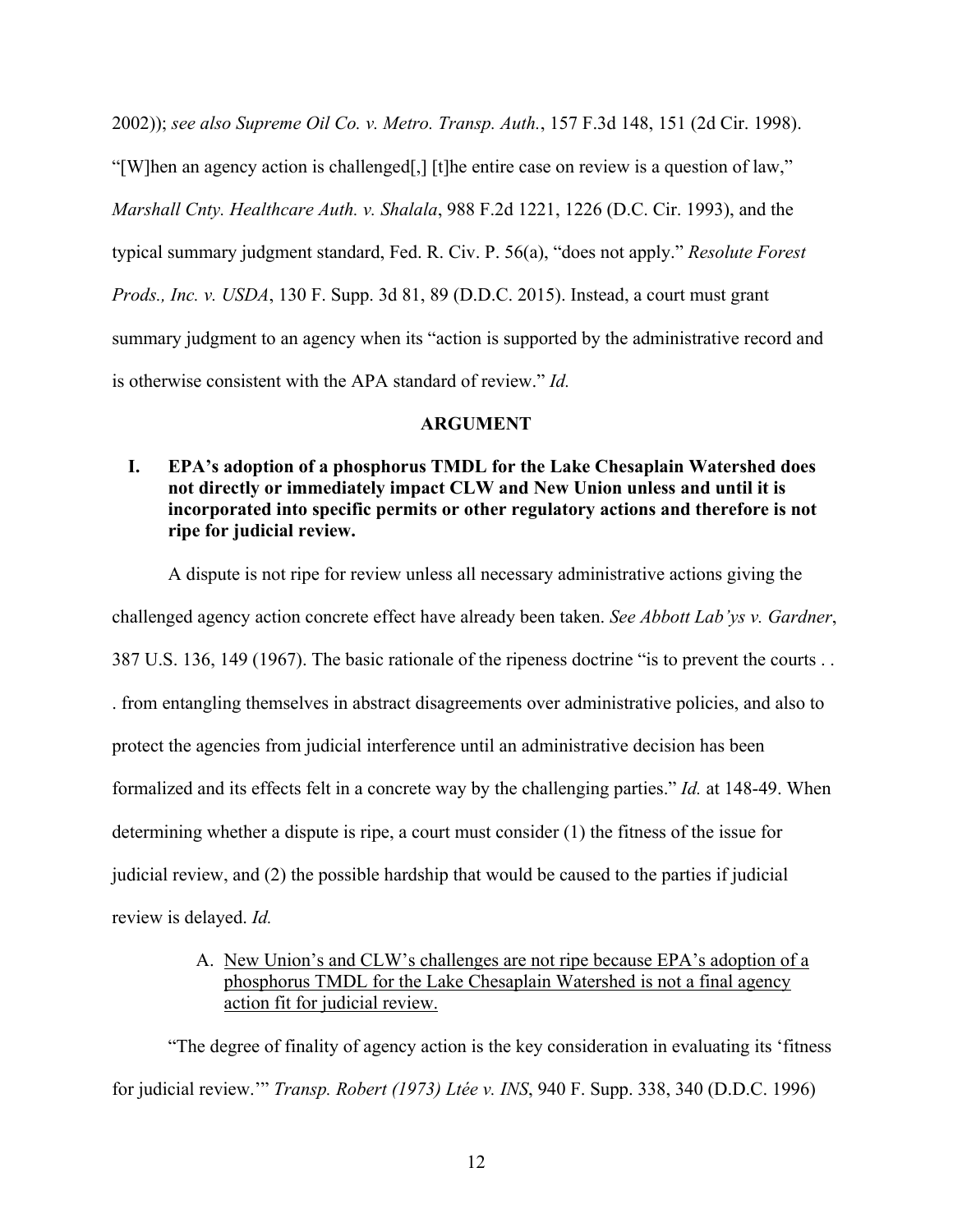(citing *Ciba-Geigy Corp. v. EPA*, 801 F.2d 430, 435-36 (D.C. Cir. 1986)). Pursuant to the Administrative Procedures Act, judicial review is appropriate only for "final agency action for which there is no other adequate remedy in a court." 5 U.S.C. § 704. The final agency action requirement "recognizes that courts must not interfere with the executive function . . . by entertaining a lawsuit that challenges an action that is not final." *Transp. Robert (1973) Ltée*, 940 F. Supp. at 340 (citing *Nat'l Automatic Laundry & Cleaning Council v. Shultz*, 443 F.2d 689, 698 (D.C. Cir. 1971)).

An agency action is considered final if two conditions are met. *Bravos v. Green*, 306 F. Supp. 2d 48, 55 (D.D.C. 2004). "First, the action must mark the 'consummation' of the agency's decision making process, . . . it must not be of a merely tentative or interlocutory nature. And second, the action must be one by which 'rights or obligations have been determined,' or from which 'legal consequences will flow.'" *Barrick Goldstrike Mines, Inc. v. Browner*, 215 F.3d 45, 48 (D.C. Cir. 2000) (citations omitted). In determining finality of an agency action, the court must look "primarily to whether the agency's position is 'definitive' and whether it has a 'direct and immediate . . . effect on the day-to-day business' of the parties challenging the action." *Ciba-Geigy Corp.*, 801 F.2d at 435-36 (citations omitted). In the present case, no "direct and immediate effects" will be felt by either CLW or New Union as a result of EPA merely adopting the Lake Chesaplain TMDL.

A TMDL is an "informational tool used in connection with a *state's* efforts to regulate water pollution," *Am. Farm Bureau Fed'n v. EPA*, 792 F.3d 281, 303 (3d Cir. 2015) (emphasis in original), but it has no direct and immediate effects until the state incorporates the TMDL into a continuing process plan, 33 U.S.C. § 1313(e). That plan must achieve "adequate implementation," and is also subject to EPA approval. *Id.* Thus, a TMDL merely "serve[s] as a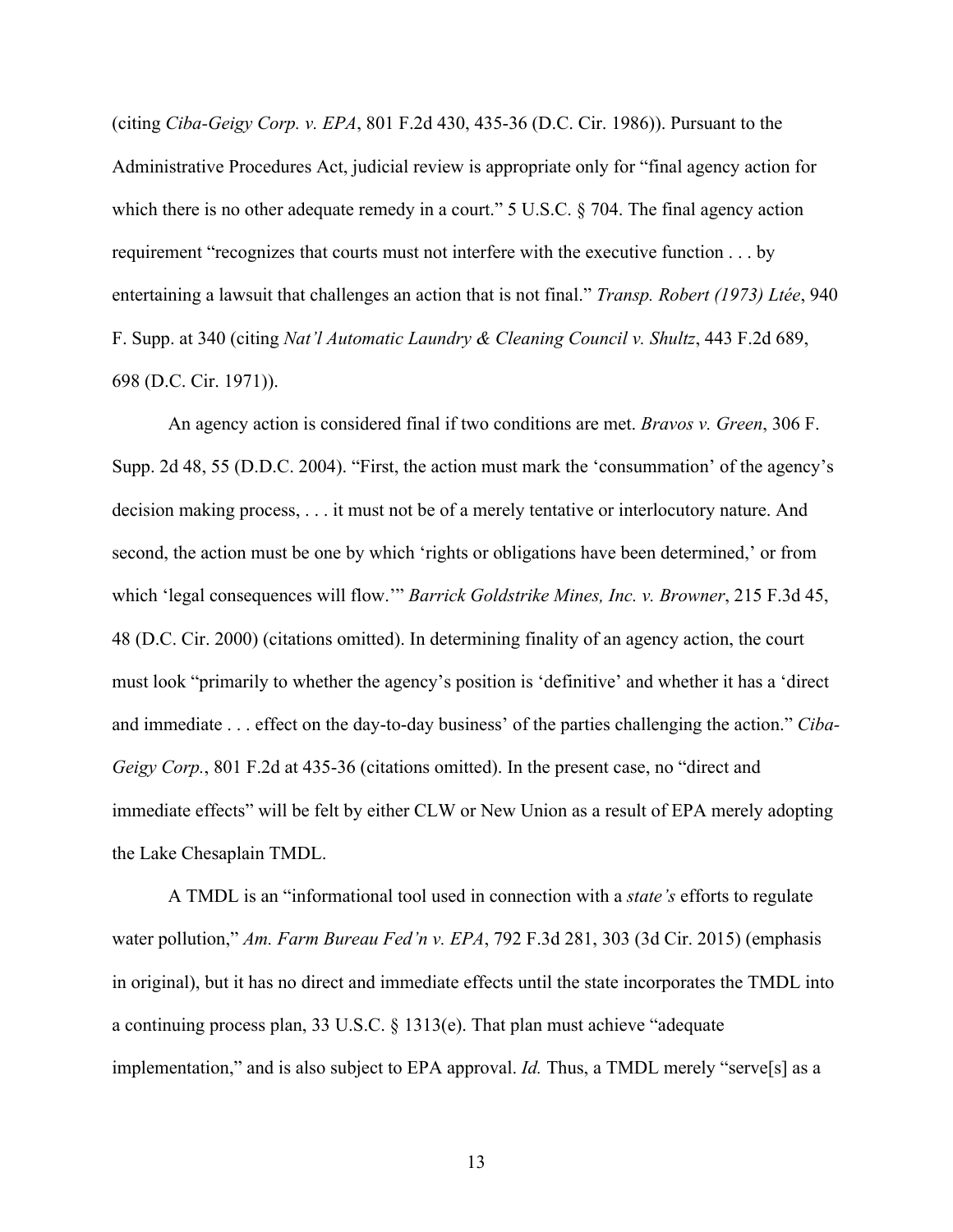link in [the] implementation chain," *Pronsolino v. Nastri*, 291 F.3d 1123, 1129 (9th Cir. 2002), that "forms the basis for further administrative actions," *City of Arcadia v. EPA*, 265 F. Supp. 2d 1142, 1145 (N.D. Cal. 2003). It does not, itself, impose any enforcement action. *Id.* Instead, further administrative actions of the state "may require or prohibit conduct with respect to particularized pollutant discharges and waterbodies." *Id.* And it is from these further administrative actions of the state that legal consequences will flow.

Although EPA called its TMDL the "Chesaplain Watershed Implementation Plan" (CWIP), it is an "implementation plan" in name only because it lacks any specific directives. The TMDL did not specify whether or how the proposed BMP measures would be enforced, and did not identify how New Union should implement the TMDLs through its NPDES permitting program—those are further administrative actions specifically left to the states to determine.

In short, the only action that has yet been taken is EPA's adoption of a phosphorus TMDL. Therefore, this action is not ripe for judicial review because only the first link in the implementation chain has occurred. Until New Union develops, and EPA approves, adequate implementation under a continuing planning process, the action "is not subject to challenge under the APA  $\dots$  because it is not final agency action within the meaning of [the] statute[]." *City of Arcadia*, 265 F. Supp. 2d at 1154.

Additionally, the STP and the slaughterhouse NPDES permits have both expired and been administratively extended by the state based on their timely application for permit renewal. *See* 40 C.F.R. § 122.6 (2021). Therefore, neither plant is currently subject to any limit on phosphorus discharges. While DOFEC has proposed to modify the permits to reflect the phosphorus TMDL, both facilities have sought administrative hearings on those proposed requirements based on the cost of compliance. Accordingly, no direct or immediate effects have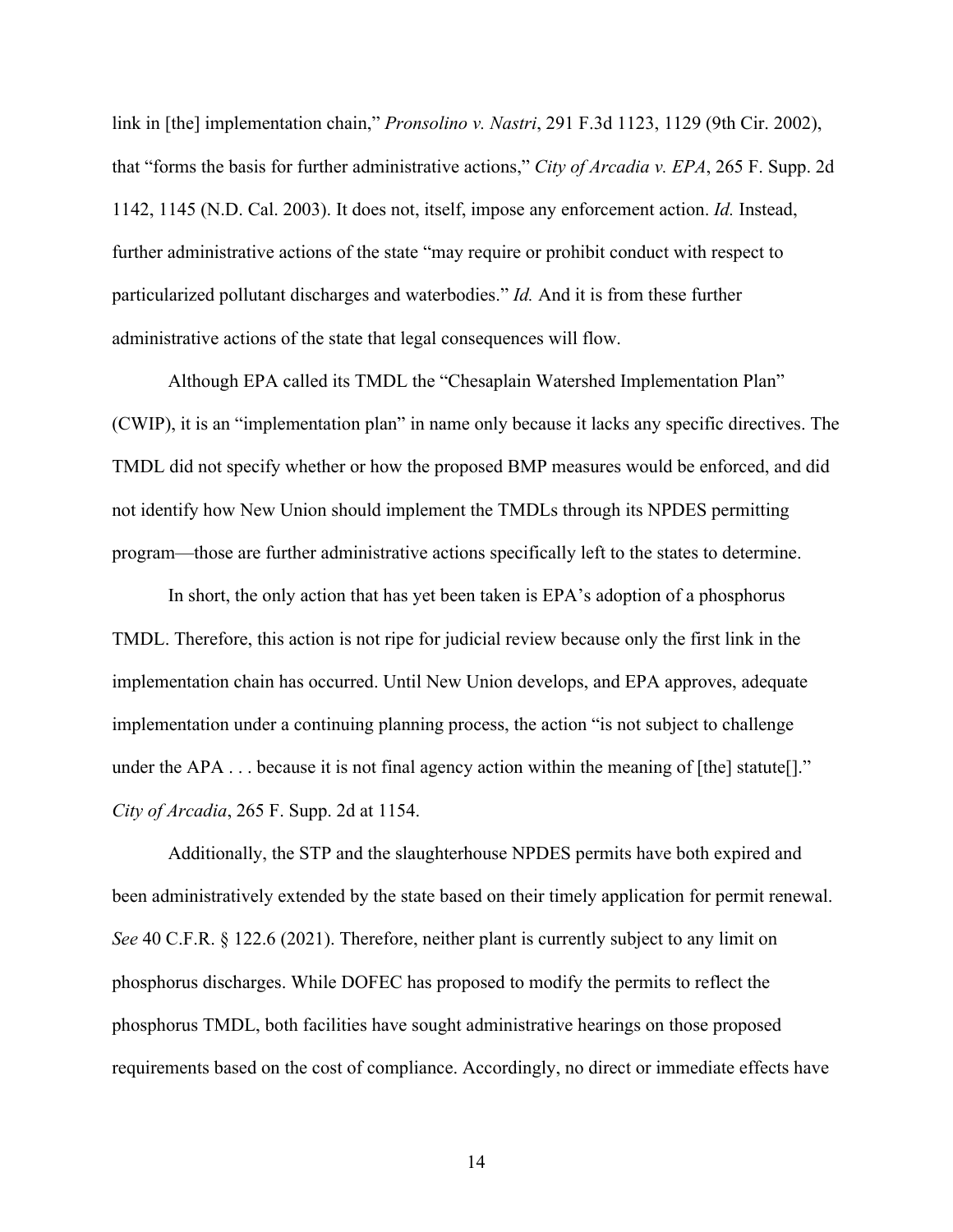yet been felt by the point source dischargers, and there are administrative proceedings currently pending that would be interrupted by a decision on the merits of this case.

Further, New Union has not taken any steps to require the adoption of phosphorus reduction BMPs by nonpoint sources, and the nutrient management permits for the hog CAFOs have not been modified to incorporate any phosphorus reduction measures—again, no direct and immediate effects have yet been felt. Therefore, this action is not ripe for judicial review because no final agency action giving EPA's establishment of the TMDL concrete effect has been taken.

Moreover, neither CLW nor New Union will suffer hardship if judicial review is delayed until final agency action in furtherance of the TMDL has occurred.

## B. New Union's and CLW's challenges are not ripe for judicial review because no hardship will be caused to either party if judicial review is delayed.

Although CLW's membership complains that their enjoyment of recreational activities is diminished by the decline in Lake Chesaplain water quality, judicial review of this challenge will not lead to immediate improvements in water quality. The burden to implement the TMDL to achieve WQS rests with New Union. Even if CLW's requested relief were granted, New Union would be responsible for implementing a new TMDL. No immediate improvement in Lake Chesaplain water quality would occur. CLW members' enjoyment of recreational activities will remain impaired whether or not judicial review is delayed until New Union implements a TMDL to achieve WQS. Therefore, CLW will suffer no hardship as a result of delayed judicial review.

New Union, on the other hand, may allege that they will suffer hardship because they are immediately required to expend more resources to develop an implementation plan. *See Am. Farm Bureau Fed'n*, 792 F.3d at 293 (holding that, because EPA and seven states were "poised to spend more time, energy, and money" to develop a collaborative implementation plan, challenges to the TMDL were ripe for review prior to states' incorporation of the TMDL into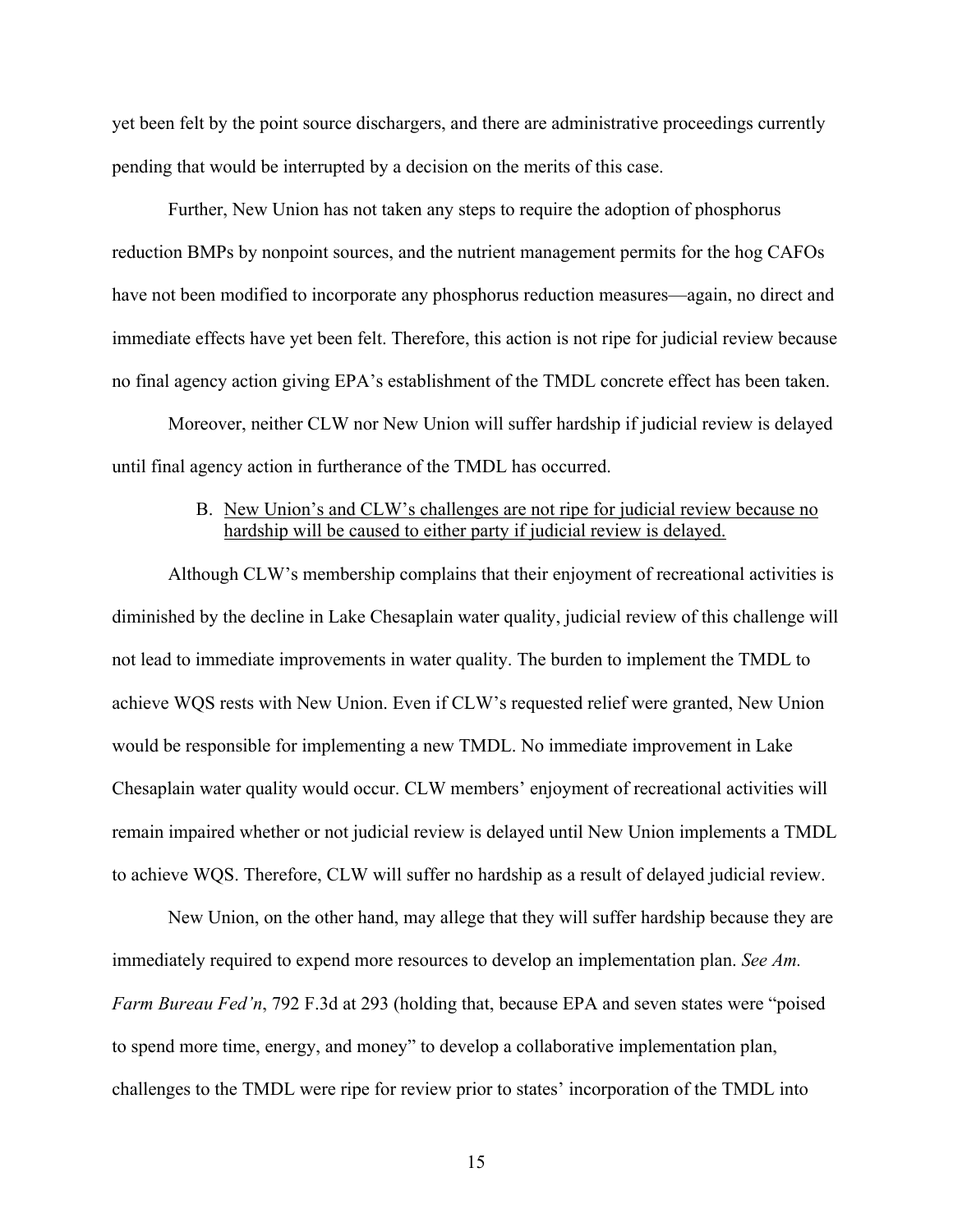continuing planning processes). Although New Union may rely on the holding in *American Farm Bureau Federation* for support, that case is inapposite. That TMDL involved multiple decades of multi-jurisdictional coordination. *Id.* at 287. Here, the hardship is slight because Lake Chesaplain falls entirely within New Union's borders and no multi-jurisdictional coordination is necessary. Further, judicial review will either require New Union to continue the current administrative process to implement the EPA-established TMDL—the same result as delayed review—or it will require them to expend additional time, energy, and money to implement a new TMDL. Thus, delay of judicial review will not cause hardship to New Union.

Even if this Court finds New Union's and CLW's challenges to be ripe for judicial review, EPA prevails on the merits of the substantive issues raised on appeal.

**II. This Court must defer to EPA's reasonable decisions to reject the proposed New Union TMDL for failure to include the required wasteload and load allocations, and to establish a TMDL expressed as a declining annual load amount, because those decisions fall within EPA's statutory authority and were based on a permissible construction of ambiguous language in CWA section 303(d).**

CLW and New Union both allege that the Lake Chesaplain TMDL relies on an improper

construction of section 303(d). But EPA's interpretation of that section is entitled to deference.

The two-step *Chevron* test guides judicial review of an agency's exercise of statutory interpretation. *See Chevron, U.S.A., Inc. v. NRDC*, 467 U.S. 837, 842-43 (1984). In *Chevron*  Step One, the court determines whether "Congress has directly spoken to the precise question at issue." *Id.* at 843. If so, "the unambiguously expressed intent of Congress" controls, and the inquiry ends there. *Id.* However, "if the statute is silent or ambiguous with respect to the specific issue," the court proceeds to *Chevron* Step Two, deferring to the agency's interpretation if it is "based on a permissible construction of the statute." *Id.* 

While section 303(d) expressly grants EPA authority to establish TMDLs, it does not define "total maximum daily load" or indicate what provisions a TMDL must contain. Given this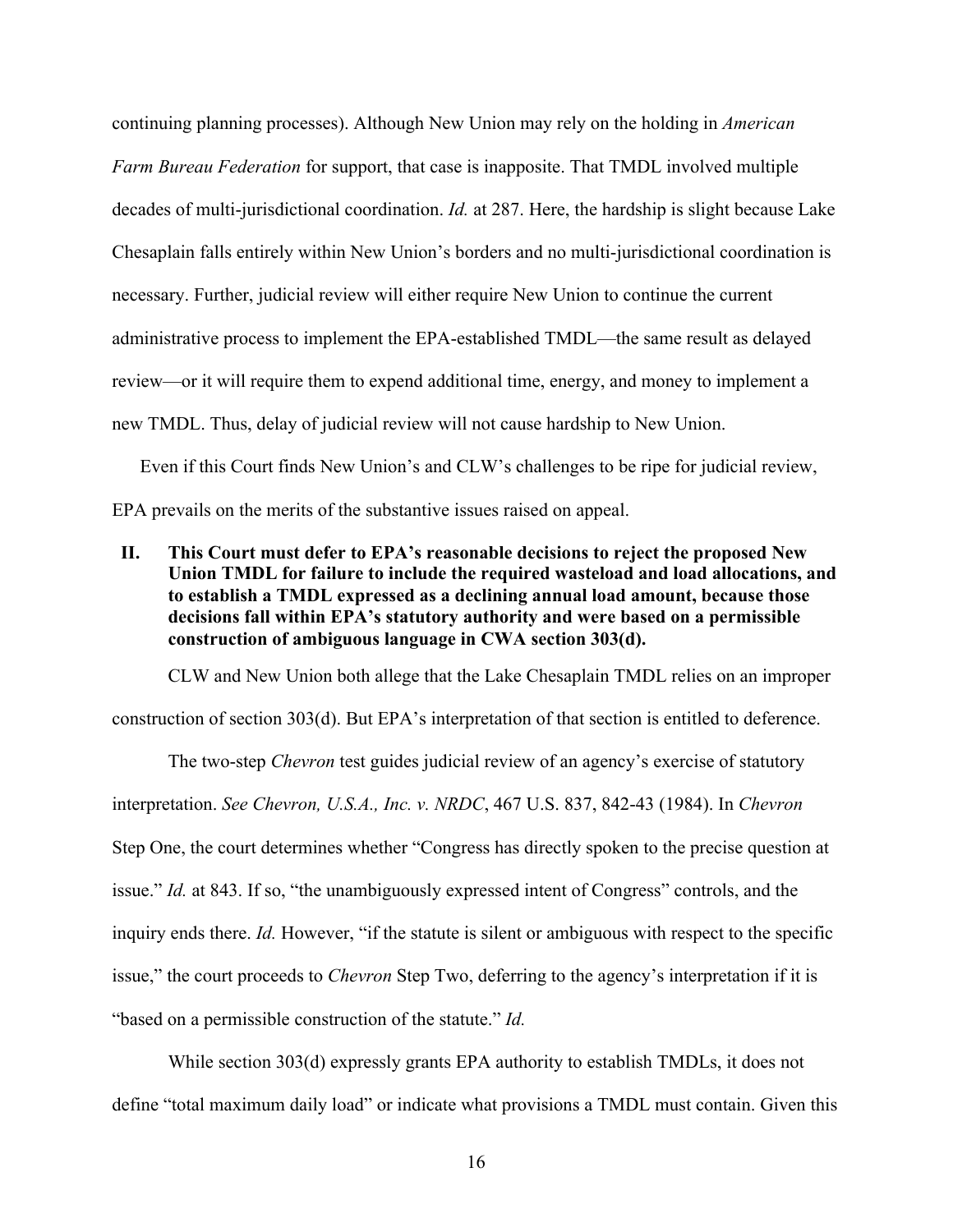ambiguity, EPA's interpretation of "total maximum daily load" and exercise of authority to establish a TMDL should be reviewed under the deferential *Chevron* Step Two standard.

New Union argues that the statute does not allow EPA to require that TMDLs include a breakdown between wasteload and load allocations. This argument fails, however, because EPA's regulatory requirement is grounded in the text, structure, and purpose of the Clean Water Act. Moreover, this breakdown is necessary to implement EPA's water quality objectives.

CLW, on the other hand, agrees with EPA that the wasteload and load allocation breakdown is lawful, but argues that EPA improperly expressed the Lake Chesaplain TMDL as an annual load amount that gradually declines over five years. This argument also fails, because EPA properly exercised its statutory authority in making this practical and effective policy decision.

> A. This Court must review EPA's decision to disapprove New Union's TMDL and establish its own under the deferential *Chevron* Step Two standard, because EPA was acting within its expressly-delegated authority and based on its interpretation of ambiguous provisions of CWA section 303(d).

Under *Chevron* Step One, a court determines if the statute speaks directly to the "precise question at issue," *Chevron*, 467 U.S. at 843, by reviewing the plain meaning of "the particular statutory language at issue, as well as the language and design of the statute as a whole," *K Mart Corp. v. Cartier, Inc.*, 486 U.S. 281, 291 (1988). The court may set aside an agency's interpretation in Step One only if the statute "unambiguously forbids" that interpretation. *Barnhart v. Walton*, 535 U.S. 212, 218 (2002). If, on the other hand, a statute is "silent or ambiguous with respect to the specific issue," Congress "left a gap for the agency to fill," thereby delegating "authority to the agency to elucidate a specific provision of the statute by regulation." *Chevron*, 467 U.S. at 843-44.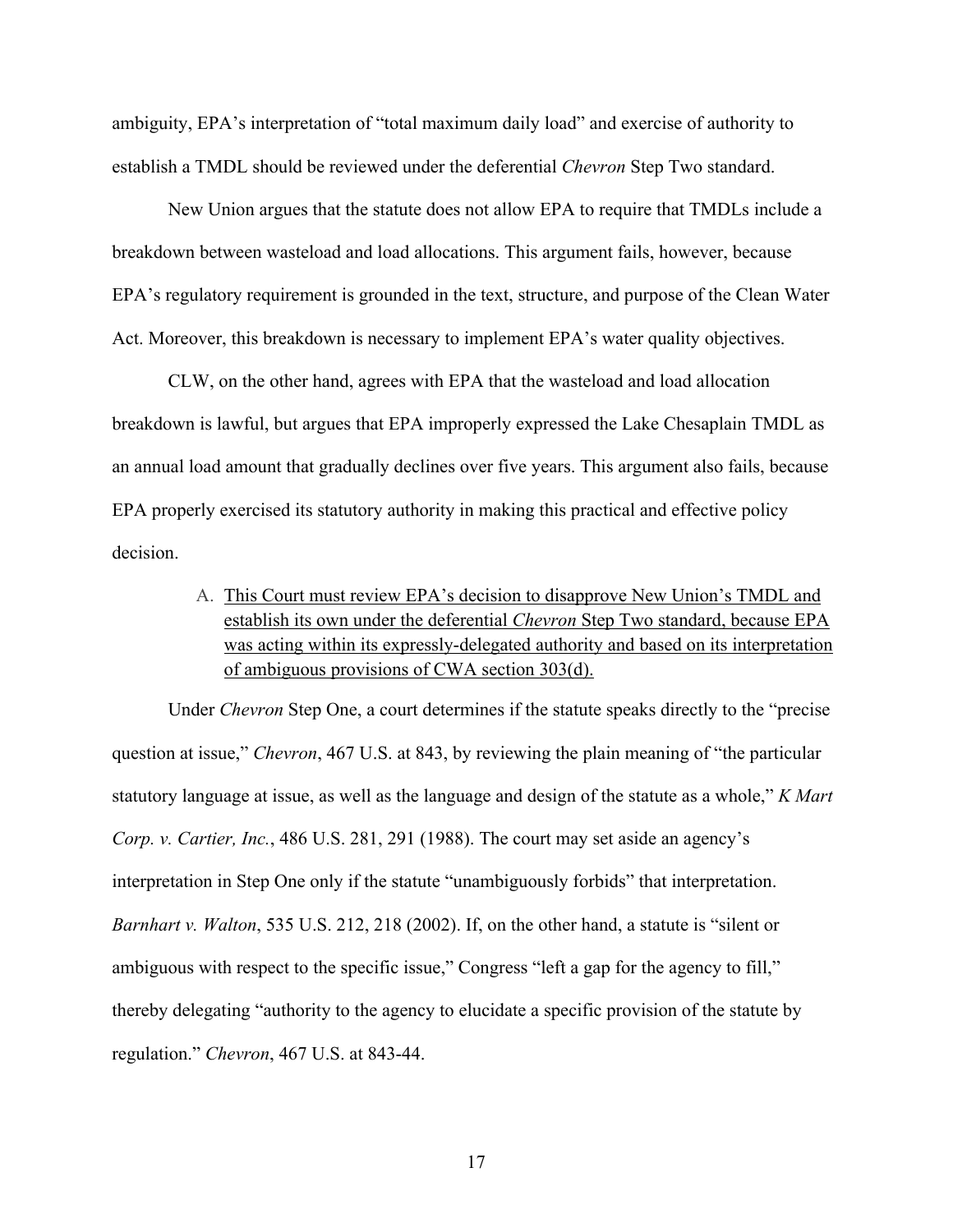The Clean Water Act expressly delegates authority to EPA to both carry out its provisions in general, 33 U.S.C. § 1251(d) ("Except as otherwise expressly provided in this chapter, the Administrator of the [EPA] . . . shall administer this chapter."), and specifically to approve, or disapprove and establish, TMDLs, *id.* § 1313(d)(2) ("If the Administrator disapproves  $\dots$  [a TMDL], [they] shall not later than thirty days after the date of such disapproval . . . [establish a TMDL]."). The statute does not, however, define the term "total maximum daily load," and requires only that a TMDL be set "for those pollutants which the Administrator identifies . . . as suitable for such calculation . . . at a level necessary to implement the applicable water quality standards with seasonal variations and a margin of safety." *Id.* § 1313(d)(1)(C). Instead, TMDL is defined by a longstanding EPA regulation as "[t]he sum of the individual [wasteload allocations] for point sources and [load allocations] for nonpoint sources and natural background."1 40 C.F.R. § 130.2(i) (2021). This regulation allows TMDLs to be expressed "in terms of either mass per time, toxicity, or other appropriate measure." *Id.*

A majority of the circuits that have reviewed EPA's interpretation of section 303(d) have done so under the deferential *Chevron* Step Two standard. *See Am. Farm Bureau Fed'n*, 792 F.3d at 306; *NRDC v. Muszynski*, 268 F.3d 91, 98-99 (2d Cir. 2001); *Pronsolino v. Nastri*, 291 F.3d 1123, 1133 (9th Cir. 2002) ("In light of the current regulations and the agency's understanding of those regulations, as well as the delegated authority of the EPA to interpret the CWA, the EPA's interpretation [of section 303(d)] is entitled to *Chevron* deference."). *But see Friends of the Earth, Inc. v. EPA*, 446 F.3d 140, 144 (D.C. Cir. 2006). For example, the Third

<sup>&</sup>lt;sup>1</sup> In 1987, after EPA had issued this rule, Congress amended the Clean Water Act to add 33 U.S.C. § 1313(d)(4) which "govern[s] the revision of effluent limitations 'based on a total maximum daily load or *other waste load allocation* established under this section.'" *Am. Farm Bureau Fed'n*, 792 F.3d at 308 (emphasis in original) (citing P.L. 100–4 § 404(b) (Feb. 4, 1987)). Section 303 does not otherwise provide for the establishment of wasteload allocations, suggesting Congress considered and approved of EPA's rule when it added this provision. *See id.*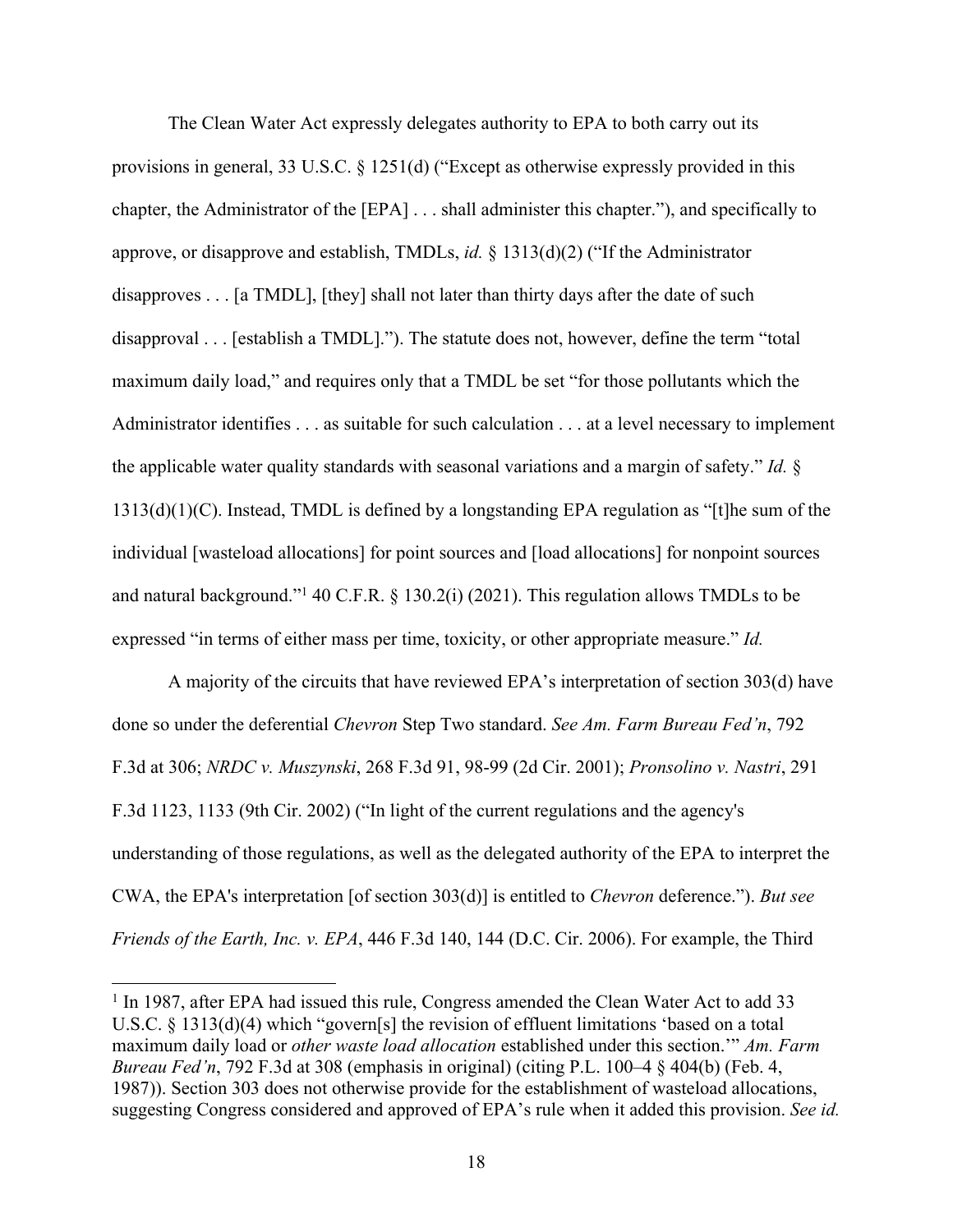Circuit held that "the phrase 'total maximum daily load' is ambiguous enough to allow the EPA to include the [challenged] elements of the TMDL," including allocations of pollution levels among different sources and a timeframe for complying with the TMDL's requirements, and assurance that affected states will implement the TMDL. *Am. Farm Bureau Fed'n*, 792 F.3d at 294, 306. The court reasoned that *Chevron* deference was appropriate because, "although Congress explicitly required the EPA to establish [TMDLs], it nowhere prescribed *how* the EPA is to do so." *Id.* at 298 (emphasis in original).

Here, New Union and CLW erroneously challenge EPA's construction of ambiguous provisions of section 303(d) and seek to second-guess the reasonable policy decisions EPA made when exercising its expressly-delegated authority under that provision. The CWA does not define the phrase "total maximum daily load," so Congress has not "directly spoken to the precise question[s]" raised by CLW and New Union about its meaning. This statutory ambiguity indicates that Congress intended for EPA—the agency it expressly tasked with administering the CWA—to further define that phrase by rule. That implicit delegation of authority is underscored by EPA's explicitly-delegated authority in section 303(d) to review and, at its discretion, disapprove and establish individual TMDLs. Therefore, EPA's regulation defining "total maximum daily load" should be reviewed with deference.

EPA's determinations are also not "unambiguously forbid[den]" by other parts of section 303(d). The statute requires only that a TMDL be set for appropriate pollutants "at a level necessary to implement applicable water quality standards," taking into account seasonal variations and a margin of safety. This language grants significant discretion to EPA when it reviews and establishes a TMDL. It is ultimately up to the agency to determine what "a level necessary to implement the applicable water quality standards" is, and how to properly account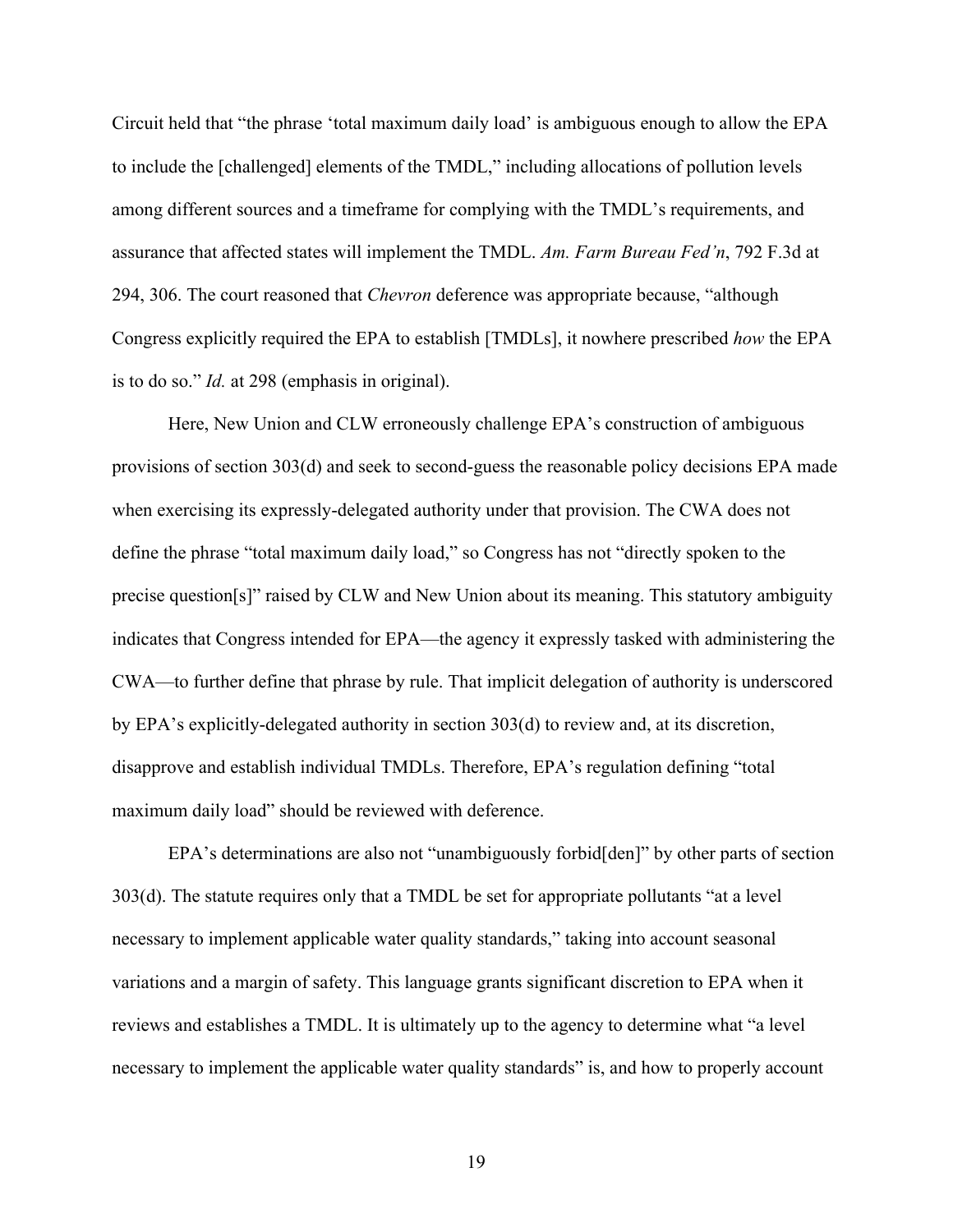for seasonal variations. EPA's general rulemaking authority under the CWA, and its authority to disapprove and establish TMDLs, indicates Congress's intent for EPA to use its extensive expertise to fill these gaps.<sup>2</sup> While EPA's exercise of discretion in this realm is not unfettered, its reasonable exercise is entitled to deference.

Therefore, EPA's definition of "total maximum daily load" in 40 C.F.R. § 130.2(i), and its exercise of statutory discretion to review and establish TMDLs as necessary to achieve WQS should be reviewed under *Chevron* Step Two. In Step Two a reviewing court affords "considerable weight . . . to an executive department's construction of a statutory scheme it is entrusted to administer," and seeks only to determine whether the agency's choice "represents a reasonable accommodation of conflicting policies that were committed to the agency's care by the statute." *Chevron*, 467 U.S. at 844-45 (citations omitted). Under this standard, New Union's and CLW's challenges to EPA's interpretation of section 303(d) both fail.

> B. EPA's rejection of New Union's proposed TMDL for failure to account for wasteload allocations and load allocations is consistent with EPA regulations, grounded in the text and structure of the CWA, and necessary to implement its provisions.

New Union challenges EPA's rejection of their proposed TMDL for failure to provide the required accounting of wasteload allocations and load allocations as relying on an improper interpretation of the term "total maximum daily load." EPA's decision was based on the explicit terms of a valid agency rule defining "total maximum daily load," which rests on a permissible construction of the language, structure, and purpose of section 303(d) of the Clean Water Act.

<sup>2</sup> The Supreme Court has held that *Chevron* deference is particularly appropriate where, as here, the subject matter at issue is "technical, complex, and dynamic." *Nat'l Cable & Telecomm. Ass'n v. Gulf Power Co.*, 534 U.S. 327, 339 (2002); *see also Nat'l Cable & Telecomm. Ass'n v. Brand X Internet Servs.,* 545 U.S. 967, 1002-03 (2005).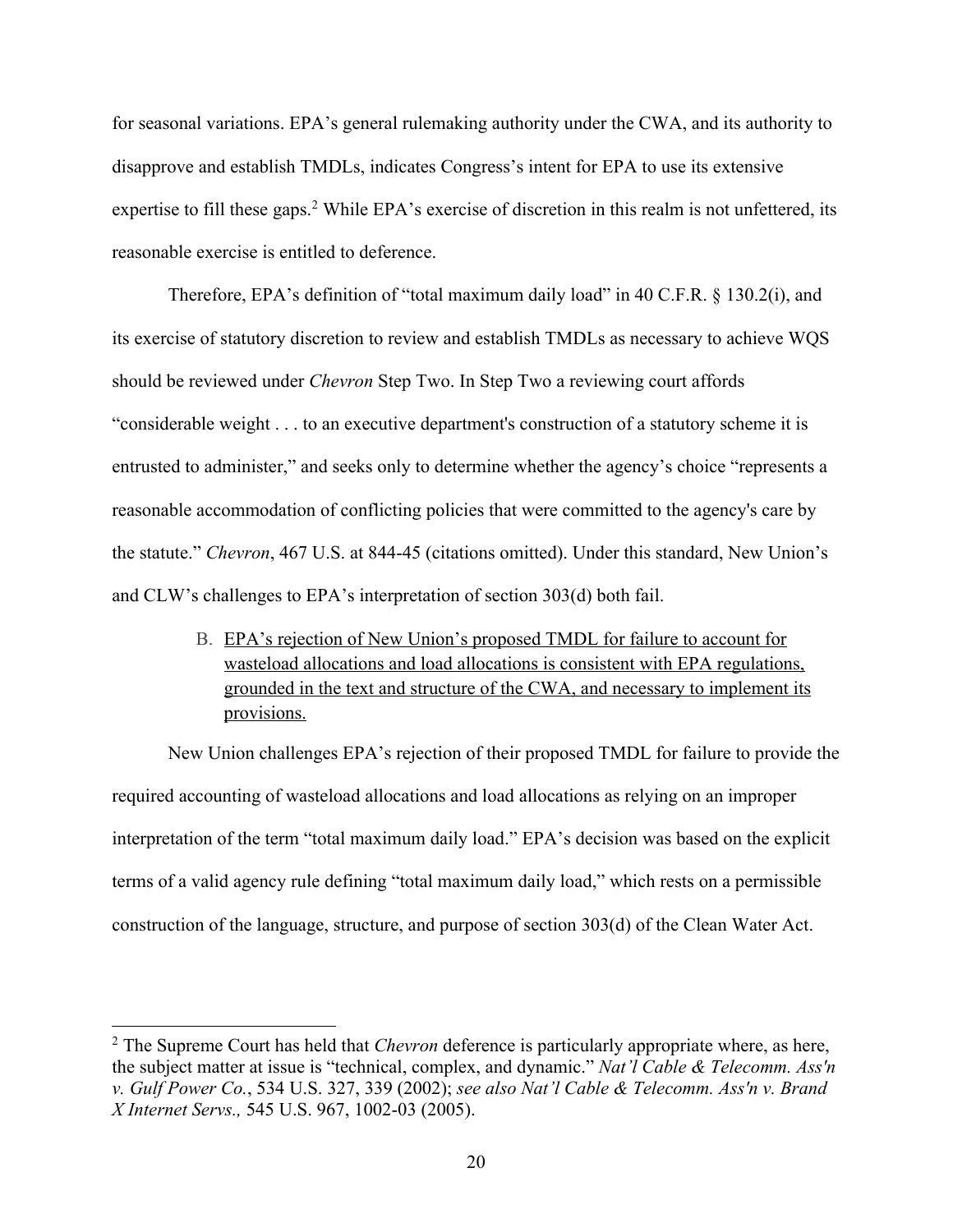More than half the circuits "have defined TMDLs to accord with EPA's regulations" which define a TMDL as the sum of wasteload and load allocations. *Am. Farm Bureau Fed'n*, 792 F.3d at 295-96 (citing *Upper Blackstone Water Pollution Abatement Dist. v. EPA*, 690 F.3d 9, 14 n.8 (1st Cir. 2012); *Thomas v. Jackson*, 581 F.3d 658, 662 (8th Cir. 2009); *Friends of the Earth v. EPA*, 333 F.3d 184, 186 n.5 (D.C. Cir. 2003); *Sierra Club v. Meiburg*, 296 F.3d 1021, 1025 (11th Cir. 2002); *Hayes v. Whitman*, 264 F.3d 1017, 1021 n.2 (10th Cir. 2001);

*Dioxin/Organochlorine Ctr. v. Clarke*, 57 F.3d 1517, 1520 (9th Cir. 1995)). The Third Circuit specifically reviewed a challenge to the validity of EPA's requirement that TMDLs account for wasteload allocations and load allocations, and ultimately upheld the rule. *Id.* at 308. The court reasoned that the text of section 303(d) supported the rule's required breakdown between wasteload and load allocations because "a plausible understanding of the word 'total' is the sum of the constituent parts of the load," and that an alternative construction requiring that a "total" be a single figure would give the term "total maximum daily load" the same meaning as "maximum daily load," rendering the word "total" mere surplusage. *Id.* at 297. The court also noted that "[i]nterpreting 'total maximum daily load' as requiring one number and nothing more is in tight tension with the Clean Water Act's goal of providing a cooperative framework for states and the federal government to work together to eliminate water pollution." *Id.* at 306; *see also Meiburg*, 296 F.3d at 1025 (citations omitted) ("TMDLs are central to the Clean Water Act's water-quality scheme because . . . they tie together point-source and nonpoint-source pollution issues in a manner that addresses the whole health of the water.").

Here, New Union's challenge to the rejection of their TMDL for failure to include a breakdown between wasteload allocations and load allocations is directly addressed by EPA rule, defining a "total maximum daily load" as the sum of wasteload allocations and load allocations.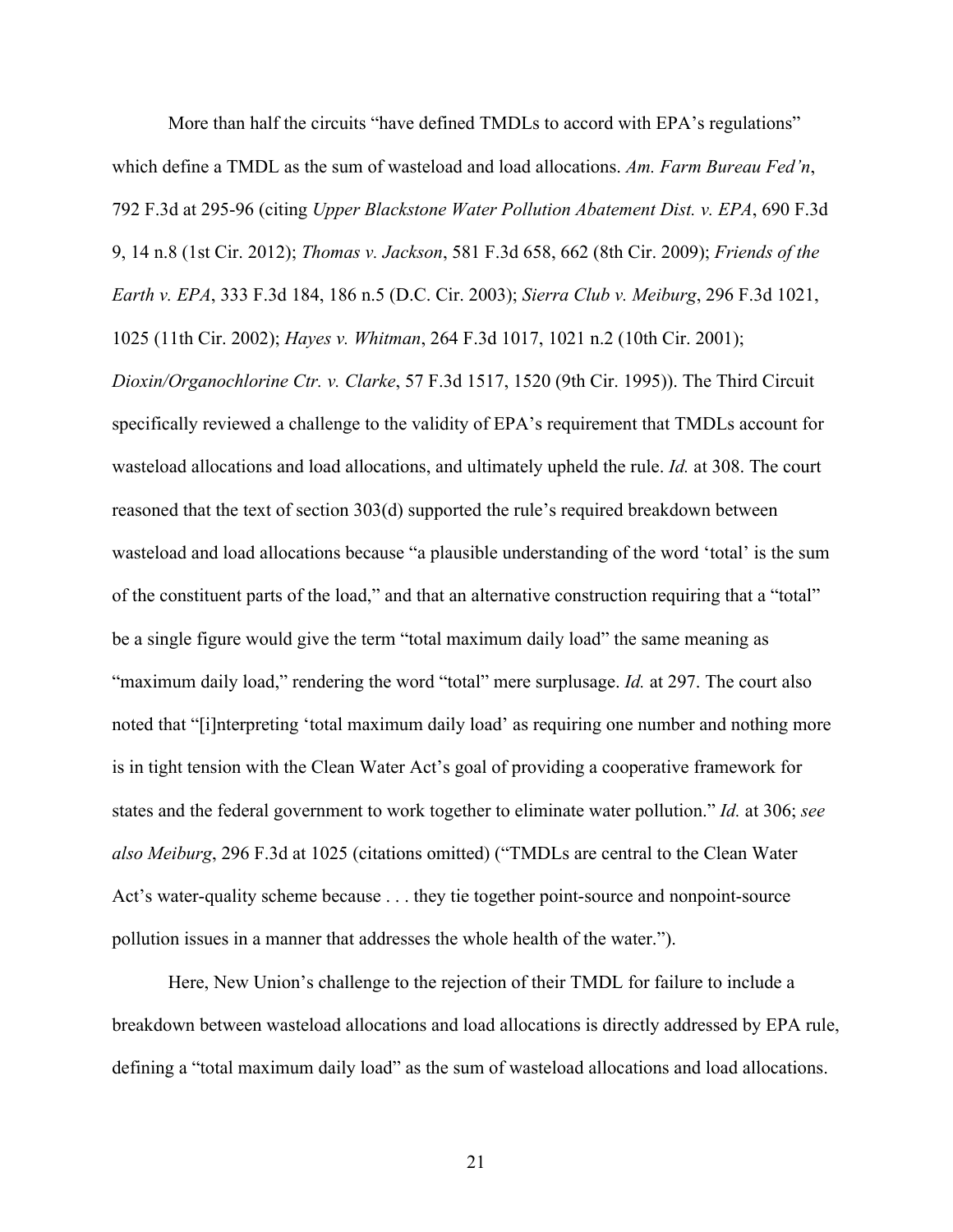As a lawful rule promulgated under EPA's grant of authority to implement the CWA, it is entitled to deference.

Furthermore, the allocation requirement is clearly based on a permissible construction of the CWA, in accord with its text, structure, and purpose. The CWA adopts the "cooperative federalism" model of regulation, in which states and EPA share responsibility for carrying out its various regulatory programs, each with its own area of jurisdiction. States take the lead in the process of implementing WQS for bodies of water within their boundaries, including establishing TMDLs, but each step in that process is subject to EPA approval. *See* 33 U.S.C. § 1313. In general, states maintain jurisdiction over nonpoint sources of pollution, *see id.* § 1329, while EPA has jurisdiction over discharges from point sources into navigable waters, which, as is the case here, it may delegate to the states, *see id.* §§ 1312, 1342(b)-(c). The breakdown between wasteload allocations and load allocations reflects this division of jurisdiction by indicating the amount of pollution coming from point source discharges that fall under EPA jurisdiction, and the amount of pollution coming from nonpoint source discharges that fall under state jurisdiction.

To understand why this distinction matters, it's important to consider TMDLs in their proper statutory context. A TMDL is created when a water body has not achieved WQS, and existing point source effluent limitations are insufficient on their own to do so. *See id.* § 1313(d)(1)(A), (C); *Muszynski*, 268 F.3d at 97. The TMDL must be set "at a level necessary to implement" WQS in that water body*.* 33 U.S.C. § 1313(d)(1)(C). The TMDL is then approved, or disapproved and established, by EPA, and incorporated into a "continuing planning process," including "effluent limitations and schedules of compliance." *Id.* § 1313(d)(2), (e)(1), (e)(3)(A).

Because the TMDL must be set "at a level necessary to implement the applicable water quality standards" in a water body not currently achieving those standards, it must contemplate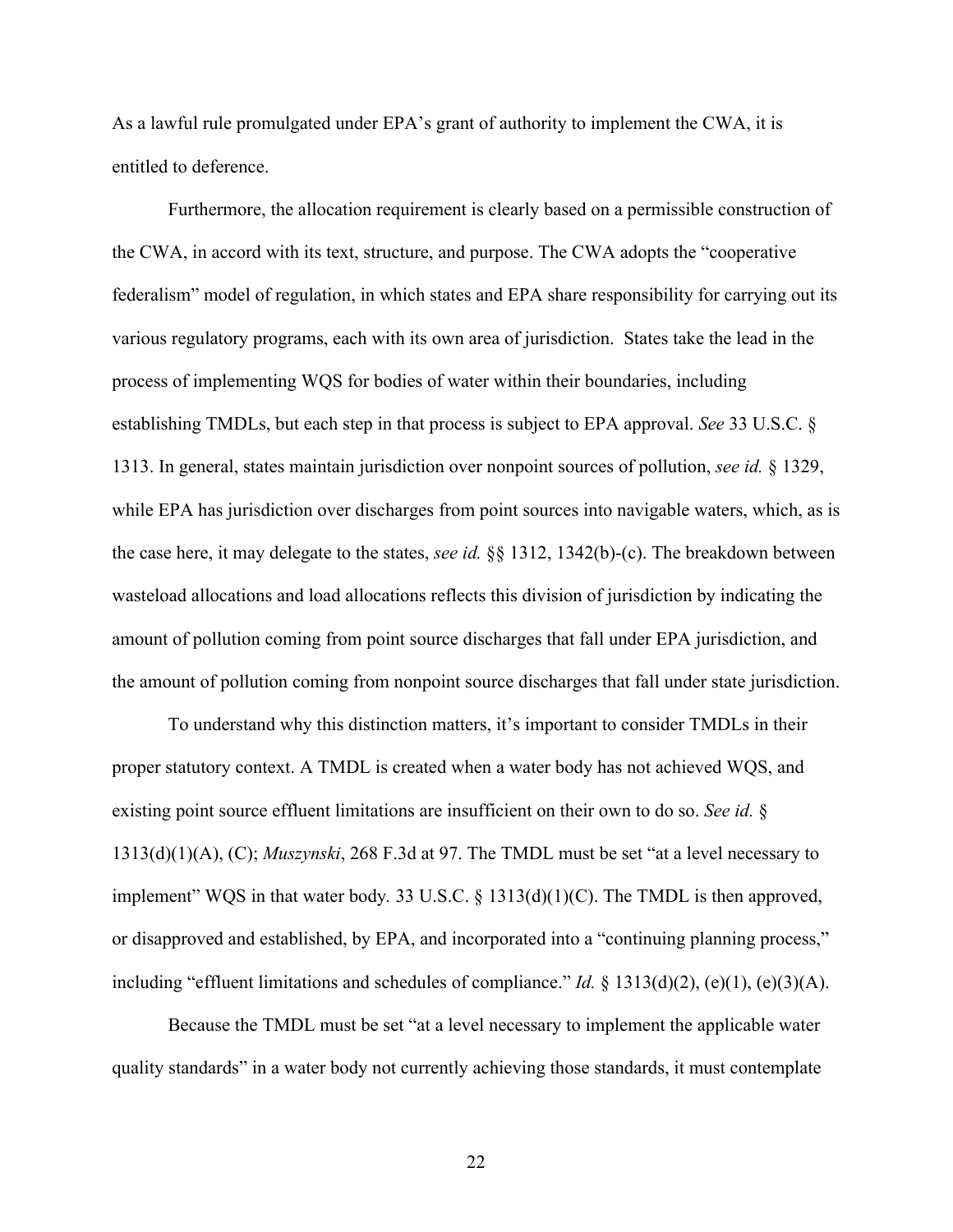additional pollution reductions. These reductions can only possibly come from (1) more stringent controls on point sources under EPA jurisdiction, (2) more stringent controls on nonpoint sources under state jurisdiction, or (3) some combination of the two. If a TMDL were a single topline number, as New Union incorrectly insists it should be, it would not indicate what actual pollution reductions were "necessary to implement the applicable water quality standards," nor would it indicate which pollution reductions fall under which governmental entity's jurisdiction. Such a figure would therefore be of little use in the "ongoing planning process" that the state must create. By instead requiring that the Lake Chesaplain phosphorus TMDL include a breakdown of wasteload allocations from point sources, and load allocations from nonpoint sources, EPA gave effect not only to applicable regulations, but also to the clear directives of section 303 and the CWA as a whole.

New Union may argue that the word "total" means a single number, not several smaller numbers, and that EPA's interpretation is in direct conflict with the plain language of the statute, but this would directly conflict with relevant precedent. As previously mentioned, not only has the Third Circuit explicitly rejected this argument as inconsistent with the text and structure of the statute, but EPA regulations also explicitly reject this interpretation. In addition to these inconsistencies, a requirement that a TMDL be expressed as a single number does not constitute a clear prohibition against accounting for the different pollution sources that make up the topline "total." It would still be well within EPA's oversight authority to require such an accounting, in consideration of the water quality process as a whole.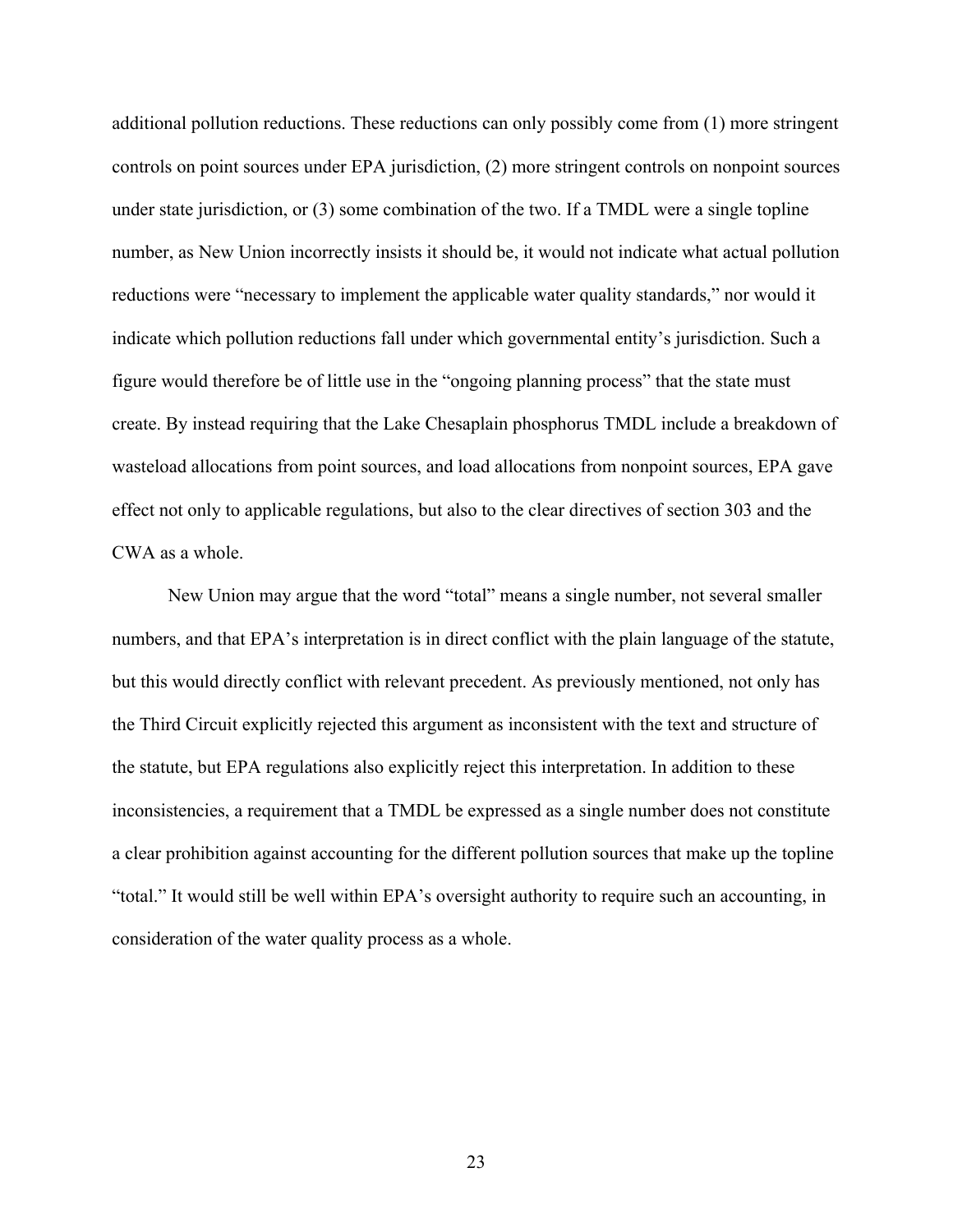Finally, overturning a thirty-six-year-old rule that has been used to establish or approve thousands of  $TMDLs<sup>3</sup>$  and which has been upheld by every circuit that has taken it under consideration, would be an absurd and illogical result. Such a result would undermine cooperative state and federal efforts to improve water quality through point and nonpoint source reductions, and reduce publicly-available information about the sources of water pollution. It would also fly in the face of the clearly stated intent of Congress when they passed the CWA nearly fifty years ago—"to restore and maintain the chemical, physical, and biological integrity of the Nation's waters." In addition to the overwhelming legal deficiencies with New Union's argument, these practical considerations should weigh against adopting their position.

Instead, this Court should defer to EPA's reasonable interpretation of the CWA. Because New Union's TMDL failed to account for wasteload allocations from point sources and load allocations from nonpoint sources as required by valid EPA rule, EPA properly rejected it.

> C. EPA's decision to express the Lake Chesaplain TMDL as an annual load phased in over five years rested on a permissible construction of the CWA and constituted a reasonable policy choice within EPA's discretion.

CLW challenges the Lake Chesaplain TMDL on the grounds that its expression as an annual load phased in over five years is based on an improper interpretation of section 303(d). However, EPA's decision is supported by a valid agency rule, is not "unambiguously foreclosed" by the text of the CWA, and constitutes a reasonable policy choice in furtherance of the objectives of the Act.

> *1. EPA's decision to express the Lake Chesaplain TMDL as an annual load was not prohibited by the language of CWA section 303(d), and was necessary to implement Lake Chesaplain water quality standards.*

<sup>3</sup>A full list of approved and established TMDLs is available on EPA's website. *Approved or Established TMDLs*, U.S. Envt'l Prot. Agency, https://www.epa.gov/npdes/approved-orestablished-tmdls (last visited Nov. 21, 2021).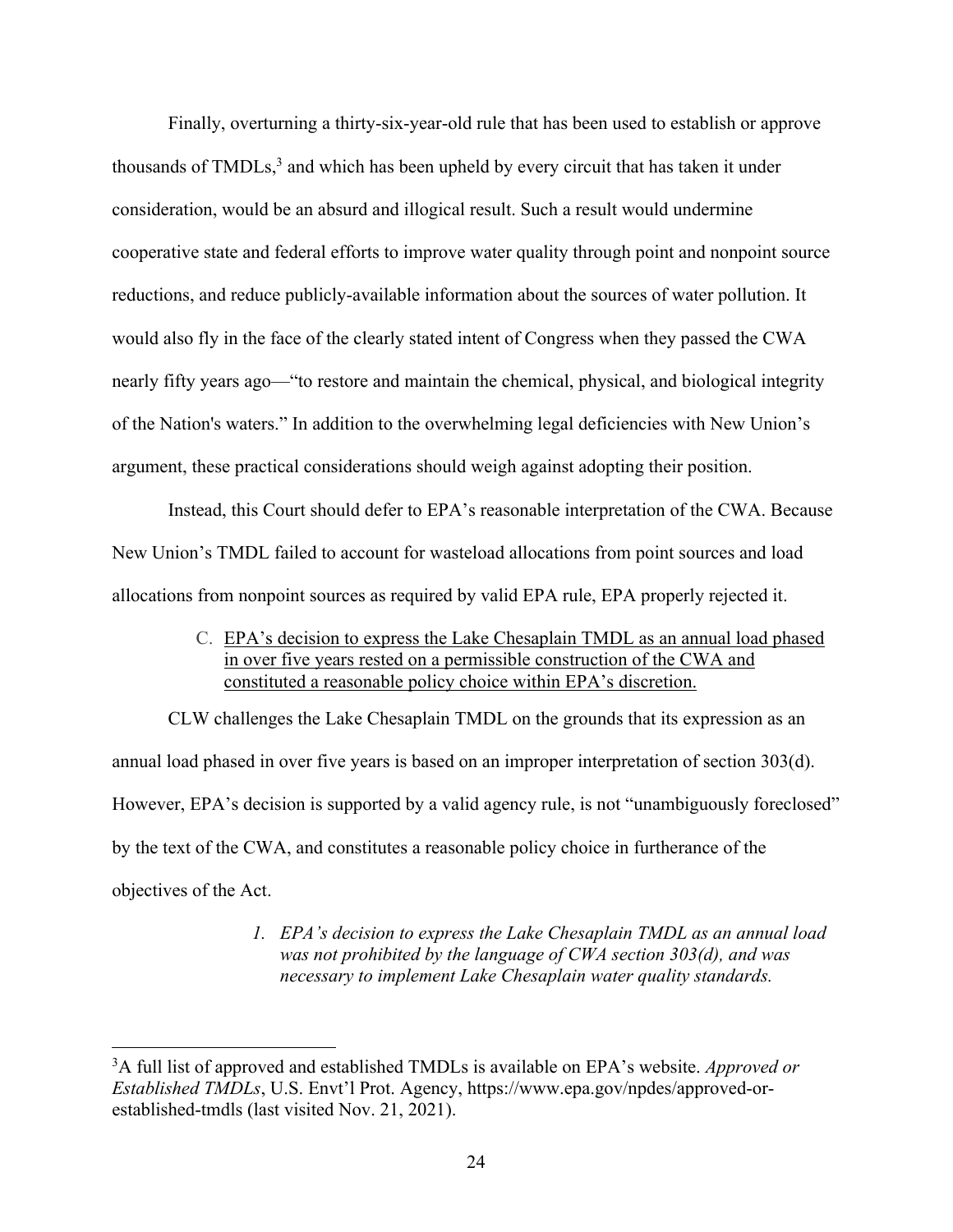EPA regulations allow a TMDL to be expressed "in terms of either mass per time,

toxicity, or other appropriate measure." 40 C.F.R. § 130.2(i). Despite owing deference to EPA's longstanding regulations interpreting section 303(d), courts are split on whether a TMDL may be expressed as an annual load. *Compare Friends of the Earth, Inc.*, 446 F.3d at 144 (holding that a TMDL may only be expressed as a daily amount) *with Muszynski*, 268 F.3d at 98-99 (holding that "a 'total maximum daily load' may be expressed by another measure of mass per time, where such an alternative measure best serves the purpose of effective regulation of pollutant levels in waterbodies," and noting that phosphorus loads in particular could be effectively expressed in seasonal or annual terms). However, as the Third Circuit noted in *American Farm Bureau Federation*, "even after *Friends of Earth* [sic] the District of D.C. has allowed the EPA to issue total maximum annual or seasonal loads in addition to daily loads because," the statute "is silent on whether another timeframe may be used when that would be more appropriate for the particular pollutant at issue." *Am. Farm Bureau Fed'n*, 792 F.3d at 296 (citing *Anacostia Riverkeeper, Inc. v. Jackson*, 798 F. Supp. 2d 210, 245 (D.D.C. 2011)).

The D.C. Circuit precedent established in *Friends of the Earth, Inc.* is unworkable, and this Court should decline to follow it. While the term "total maximum daily load," taken in isolation and read in the most literal sense, seems to require that a TMDL be expressed as a daily load, this is not the only permissible construction of section 303(d), nor is it the construction most consistent with the CWA's structure and purpose. Whether a TMDL is expressed as a literal "daily" load or as an annual load is largely a question of semantics: an annual load is merely the aggregate of 365 daily loads. In fact, a TMDL expressed as any measure of "mass per time," 40 C.F.R. § 130.2(i), can be easily translated into a "daily load" figure. The inclusion of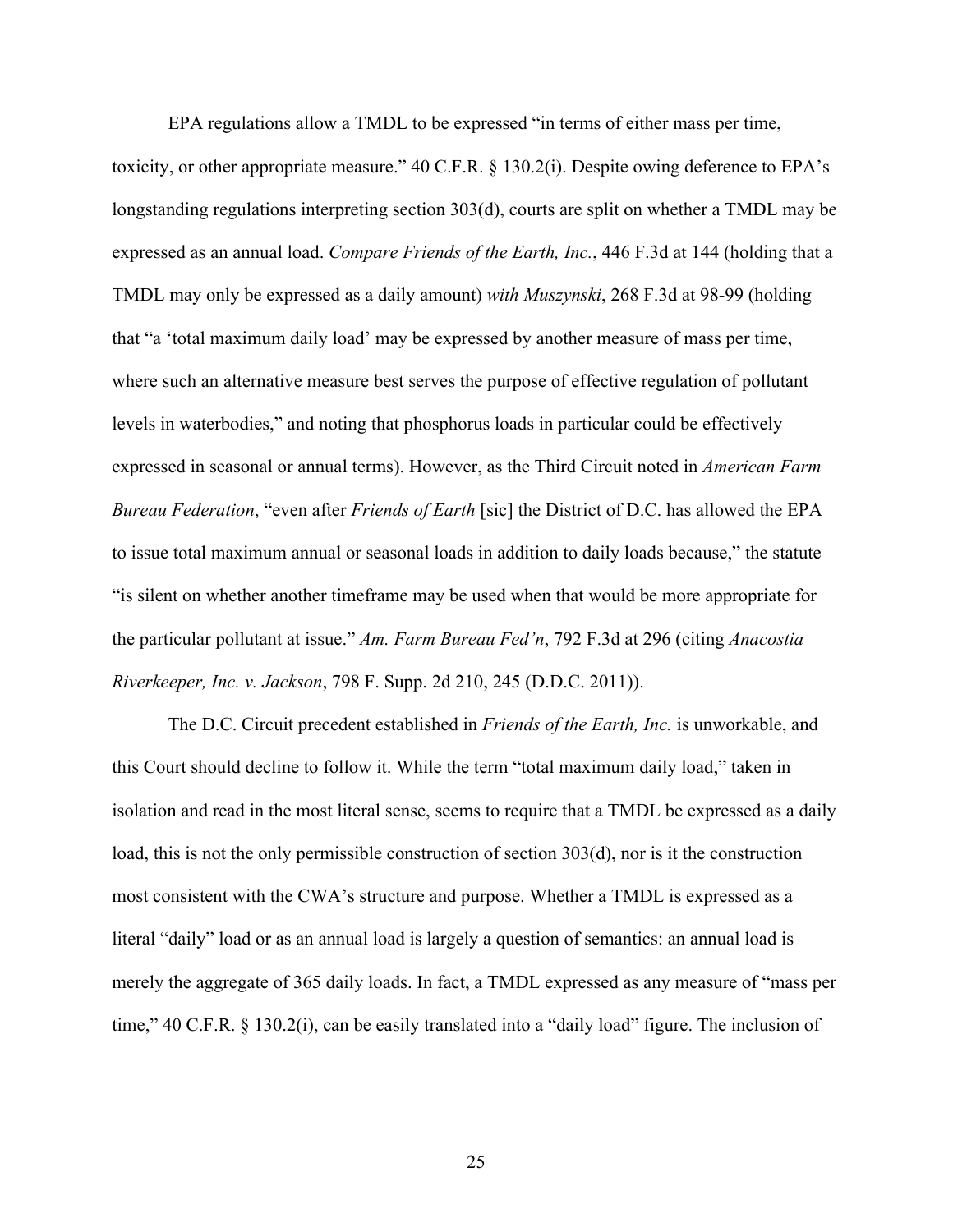the word "daily" in "total maximum daily load" should not be read to unambiguously foreclose the use of any other measurable unit of time to express a TMDL.

The strict literal interpretation advocated by CLW is even less plausible when the phrase "total maximum daily load" is considered in context. Section 303(d) requires that TMDLs be set for "those pollutants which the Administrator identifies . . . as suitable for such calculation . . . at a level necessary to implement the applicable water quality standards with seasonal variations." As such, TMDLs are issued for a wide range of pollutants, and those pollutants may have varied effects on different water bodies, depending on numerous factors. Furthermore WQS, which are established by states, can be expressed in either narrative or numerical form, *see* 40 C.F.R. § 131.11(b), and can vary in other respects as well. Thus, while there may be instances where a daily limit is the "level necessary to implement the applicable water quality standards," a seasonal or annual limit may be better suited to the task in other instances, such as when cumulative or longer-term effects of pollution bear more directly on water quality.4 The overriding concern is that the TMDL be set at a "level necessary to implement the applicable water quality standards."

Here, DOFEC determined that a maximum annual phosphorus load was required to achieve WQS in Lake Chesaplain. That determination reflects the agency's informed judgment as the primary entity regulating water quality in Lake Chesaplain. The Second Circuit noted that

<sup>4</sup> EPA has long identified chronically-high phosphorus levels as a particularly significant water quality challenge. *See, e.g.*, U.S. Envt'l Prot. Agency, EPA-822-B00-001, Nutrient Criteria Technical Guidance Manual, Lakes and Reservoirs viii (2000). The agency's most recent guidance to states emphasizes that, in contrast to toxic pollutants "for which the length of time and frequency of exposure to the pollutant can be directly linked to effects on different organisms," increased phosphorus loads indirectly affect water quality by increasing the growth of phytoplankton which, over time, can reduce dissolved oxygen in the water. U.S. Envt'l Prot. Agency, EPA-822-R-21-005, Ambient Water Quality Criteria to Address Nutrient Pollution in Lakes and Reservoirs 63 (2021).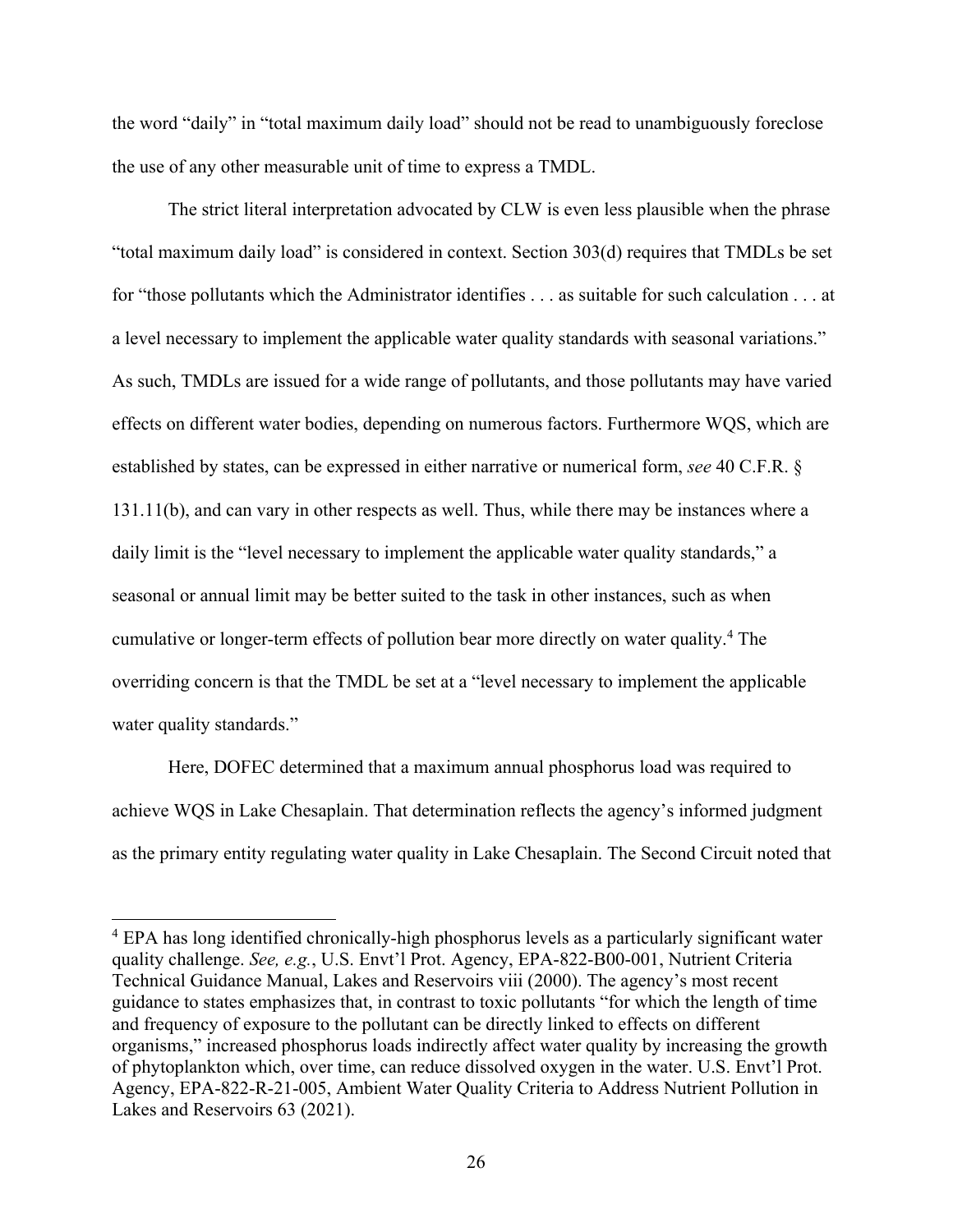this approach may be particularly appropriate for phosphorus pollution, *Muszynski*, 268 F.3d at 98, and EPA has adopted it for phosphorus in other settings. *See, e.g.*, U.S. Envt'l Prot. Agency, Phosphorus TMDLs for Vermont Segments of Lake Champlain 25 (2016).

Simply put, the statute's use of the word "daily" is not a strict prohibition against using an annual load figure. Other measures of "mass per time" are permissible, provided they facilitate the implementation of WQS, as the Lake Chesaplain TMDL does.

> *2. EPA's decision to phase in the Lake Chesaplain TMDL over five years was a valid exercise of EPA's authority to establish TMDLs under CWA section 303(d).*

Similarly, the statute does not prohibit the adoption of a phased-in TMDL. While section 303(d) requires that TMDLs be set "at a level necessary to implement the applicable water quality standards," that is not the same as requiring immediate parity with WQS. The plain language of the statute clearly indicates that implementation is the overriding concern, and it does not dictate how that implementation should be accomplished.

As noted above, Congress gave EPA discretion when establishing a TMDL. The Lake Chesaplain TMDL is an exercise of that discretion. It is the culmination of more than a decade of efforts—marked by disagreement between environmental activists, industry, homeowner groups, and DOFEC—to address the declining water quality in Lake Chesaplain. While this approach may not be as aggressive as CLW would like, it is the approach most consistent with EPA's statutory directive to establish a TMDL at "a level necessary to implement the applicable water quality standard." Under the Clean Water Act, that determination is ultimately EPA's to make.

In conclusion, EPA's decision to express the Lake Chesaplain TMDL as a phased-in annual limit was a reasonable policy choice that was not unambiguously foreclosed by the CWA. Therefore, this court should reverse the district court, and hold that EPA properly rejected New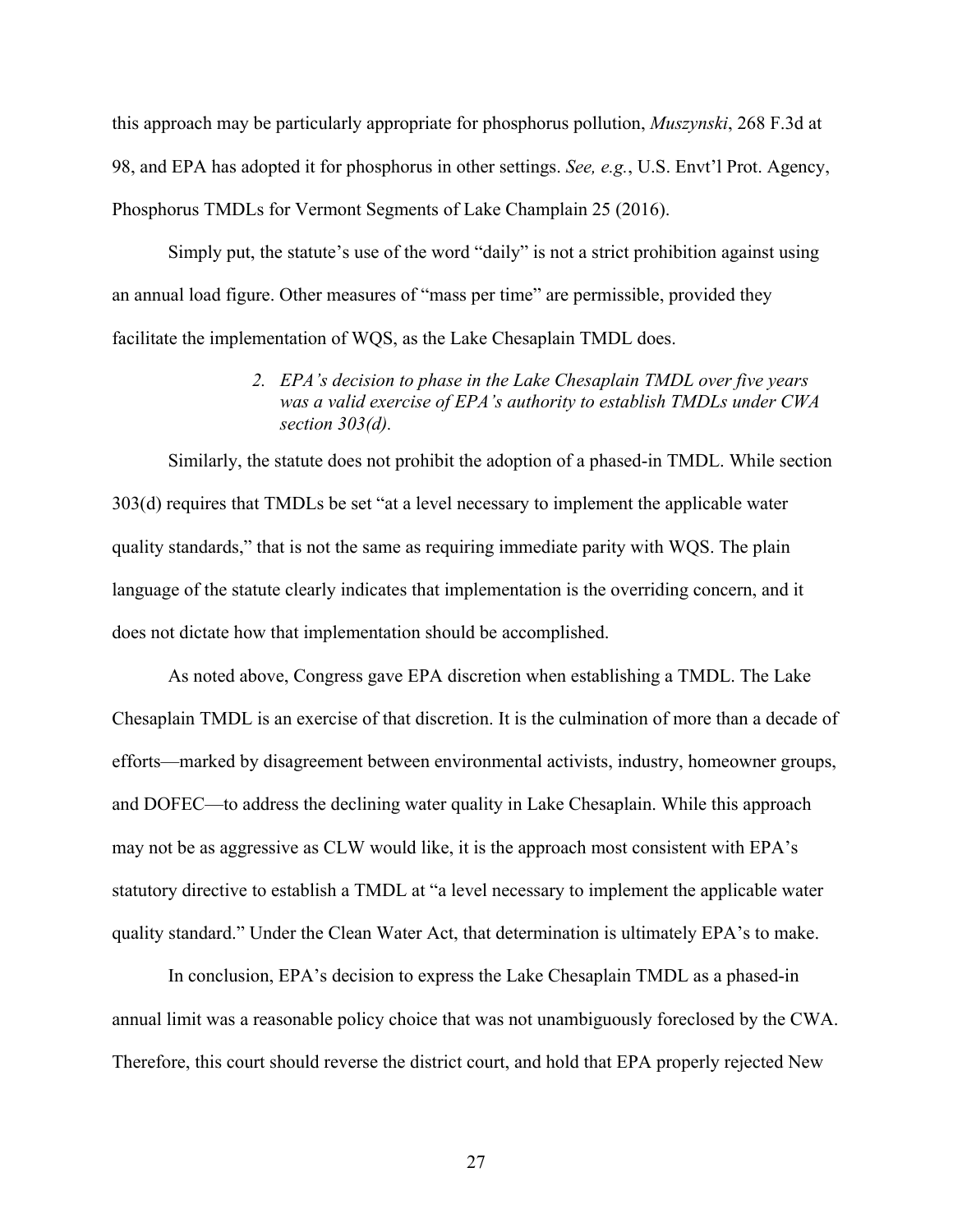Union's proposed TMDL and established the Lake Chesaplain TMDL, including its phased-in annual limit, "based on a permissible construction" of the Clean Water Act.

## **III. EPA's adoption of load allocation reductions achieved through BMPs to reduce the stringency of wasteload allocations is not arbitrary or capricious because EPA is not required to obtain "reasonable assurance" that BMPs will be implemented, and EPA's adoption of credits was rational based on the record before the agency.**

"The scope of review under the 'arbitrary and capricious' standard is narrow, and a court is not to substitute its judgment for that of the agency." *Motor Vehicle Mfrs. Ass'n of the United States v. State Farm Mut. Auto. Ins. Co.*, 463 U.S. 29, 43 (1983). A reviewing court may invalidate a notice and comment agency rule only if "the action was 'arbitrary, capricious, an abuse of discretion, or otherwise not in accordance with the law.'" *Citizens to Pres. Overton Park, Inc. v. Volpe*, 401 U.S. 402, 414 (1971) (citation omitted); 5 U.S.C. § 706(2)(A). When an agency action was "the product of reasoned decisionmaking," and "rational, based on consideration of the relevant factors and within the scope of the authority delegated to the agency by the statute," the court must uphold the rule. *State Farm*, 463 U.S. at 42, 52.

CLW contends that EPA's adoption of load allocation reductions through BMPs is arbitrary and capricious solely on the basis that the TMDL lacked "reasonable assurance" that the reductions would in fact be achieved. But EPA was not required to obtain reasonable assurance that the claimed reductions would be achieved. Further, EPA's adoption of proposed BMPs for load allocation reductions was within its delegated authority and based on reasoned decisionmaking. Therefore, this Court should affirm the district court's determination that EPA's wasteload allocation based on nonpoint source BMPs was not arbitrary or capricious.

> A. Neither the text of the CWA nor EPA guidance impose a requirement upon EPA to obtain "reasonable assurance" that states will implement proposed BMPs.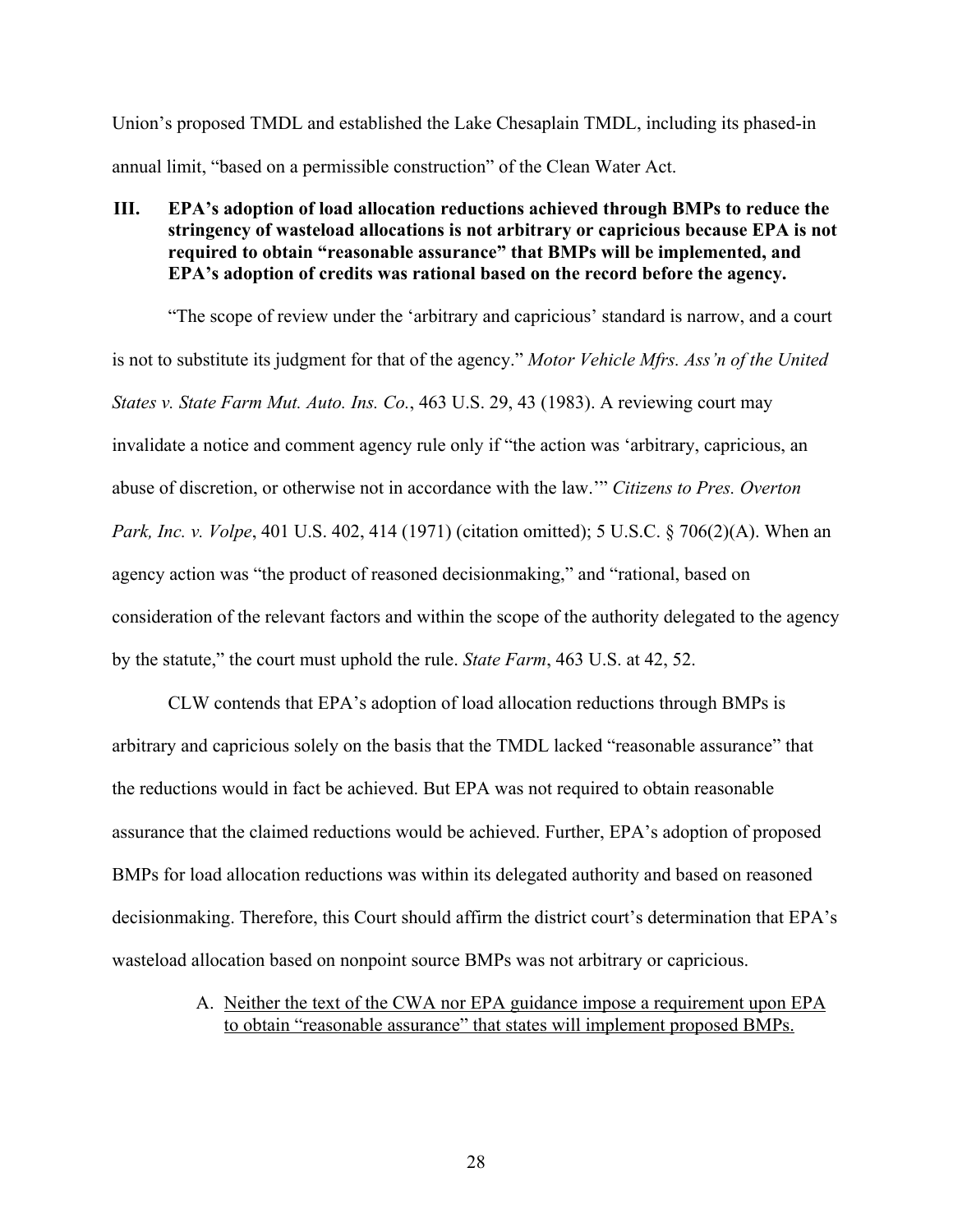*1. The CWA preserves traditional state responsibility to regulate nonpoint source pollution and EPA cannot significantly diminish that state authority through a blanket reasonable assurance requirement.*

Congress passed the Clean Water Act with the dual objective to achieve clean water and to "recognize, preserve, and protect the primary responsibilities and rights of the States to . . . plan the development and use . . . of land and water resources." 33 U.S.C. § 1251(b); *see also Rapanos v. United States*, 547 U.S. 715, 755-56 (2006). Accordingly, the Supreme Court and a majority of circuit courts have held that EPA lacks direct regulatory authority over nonpoint source pollution. *See, e.g.*, *Cnty. of Maui v. Haw. Wildlife Fund*, 140 S. Ct. 1462, 1471 (2020) (concluding that Congress left "substantial responsibility and autonomy to the States" over nonpoint source control, and did not give EPA discretion to substantially diminish that responsibility); *Nat'l Wildlife Fed'n v. Gorsuch*, 693 F.2d 156, 176 (D.C. Cir. 1982); *Sierra Club v. Meiburg*, 296 F.3d 1021, 1026 (11th Cir. 2002); *Kennecott Copper Corp. v. EPA*, 612 F.2d 1232, 1243 (10th Cir. 1979); *Pronsolino v. Nastri*, 291 F.3d 1123, 1126-27 (9th Cir. 2002) (citations omitted); *Am. Farm Bureau Fed'n*, 792 F.3d at 289; *Cordiano v. Metacon Gun Club, Inc.*, 575 F.3d 199, 219 (2d Cir. 2009); *see also Shanty Town Assocs. Ltd. P'ship v. EPA*, 843 F.2d 782, 791 (4th Cir. 1988) (concluding that nonpoint sources are excluded from direct federal regulation because "uniform federal regulation was virtually impossible").

The text, context, and structure of the Clean Water Act further affirm that EPA may not impose requirements regarding nonpoint source controls that "diminish[] state authority in a significant way." *Am. Farm Bureau Fed'n*, 792 F.3d at 302; *see also Cordiano*, 575 F.3d at 218- 19. For example, while the Act defines "point source," "nonpoint source" is defined only by exclusion. *Nat'l Wildlife Fed'n*, 693 F.2d at 166. If Congress intended to largely displace state authority over nonpoint source pollution, it would have said so—Congress "does not . . . hide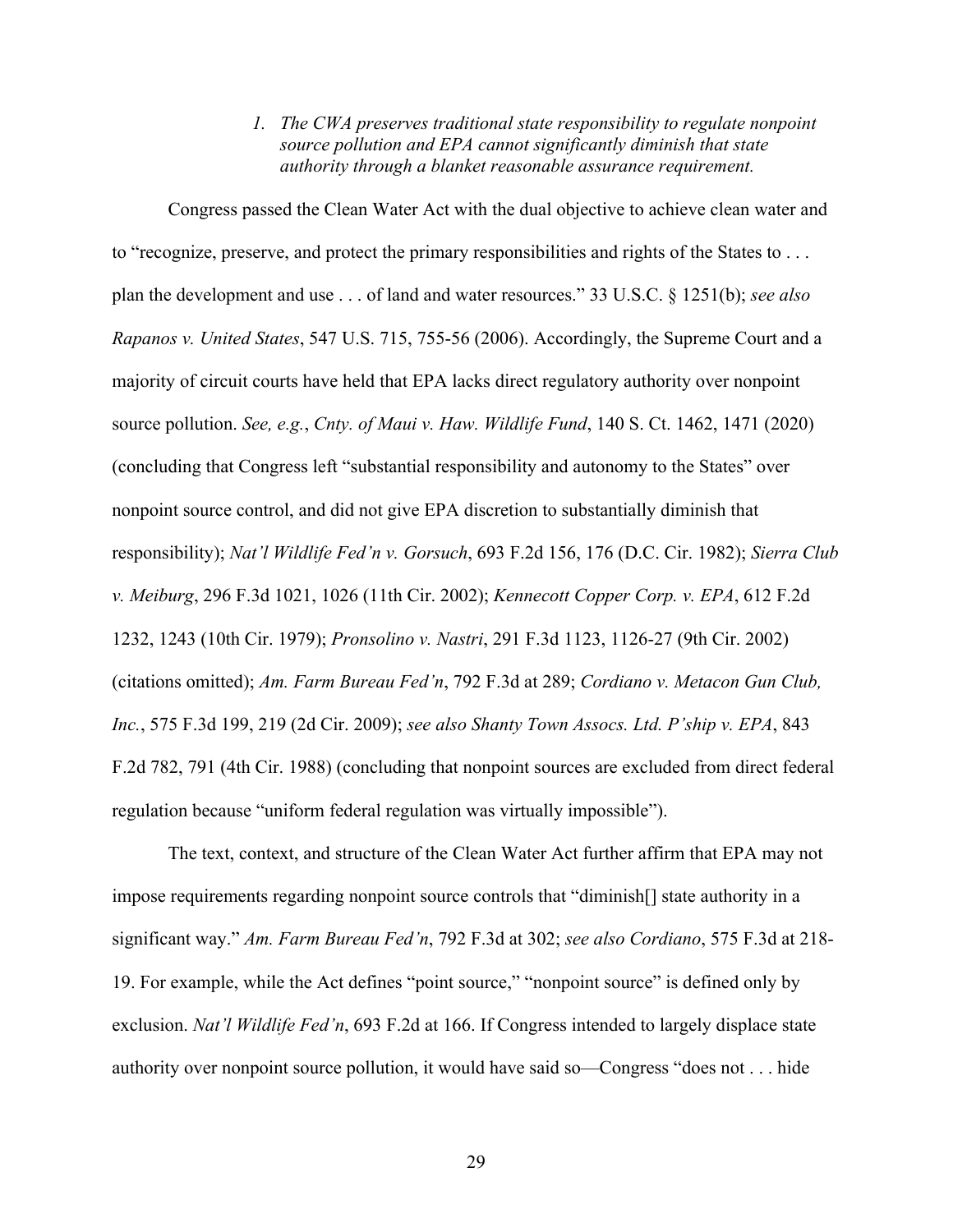elephants in mouseholes." *Whitman v. Am. Trucking Ass'ns*, 531 U.S. 457, 468 (2001).

Moreover, where the CWA does provide federal discretion over nonpoint sources, it does so only indirectly, limiting EPA's role to oversight and funding of state nonpoint source programs. *See*  33 U.S.C. §§ 1288, 1329; *Or. Nat. Res. Council v. USFS*, 834 F.2d 842, 849 (9th Cir. 1987); *Cnty. of Maui*, 140 S. Ct. at 1480 (Thomas, J., dissenting).

Thus, while "the phrase 'total maximum daily load' has enough play in the joints to *allow* EPA to consider" a "reasonable assurance" requirement in some instances, *Am. Farm Bureau Fed'n*, 792 F.3d at 301 (emphasis added), the CWA does not *require* that EPA do so for every TMDL. Such a requirement would force states to adopt specific nonpoint source management practices even where the state is independently capable of implementing nonpoint source controls to achieve WQS. Nothing in the text of the CWA suggests that EPA may usurp state authority to regulate nonpoint sources. Indeed, a stated objective of the CWA is to preserve state responsibility over land and water uses. The statute is structured to facilitate a cooperative process in which states develop their own nonpoint source controls while providing sufficient leeway for EPA to intervene only to the extent necessary to achieve WQS. A blanket reasonable assurance requirement would significantly diminish state authority and contravene a key objective of the CWA.

## *2. EPA has express authority to offset wasteload allocations through BMPs for load allocation reductions, but need not obtain reasonable assurance that BMPs will be implemented.*

A TMDL issued for a water body polluted by both point and nonpoint sources may provide for less stringent wasteload allocations "[i]f [BMPs] or other nonpoint source pollution controls make more stringent load allocations practicable." 40 C.F.R. § 130.2(i) (2021). Because state implementation of BMPs is important to achieve WQS, EPA guidance recommends that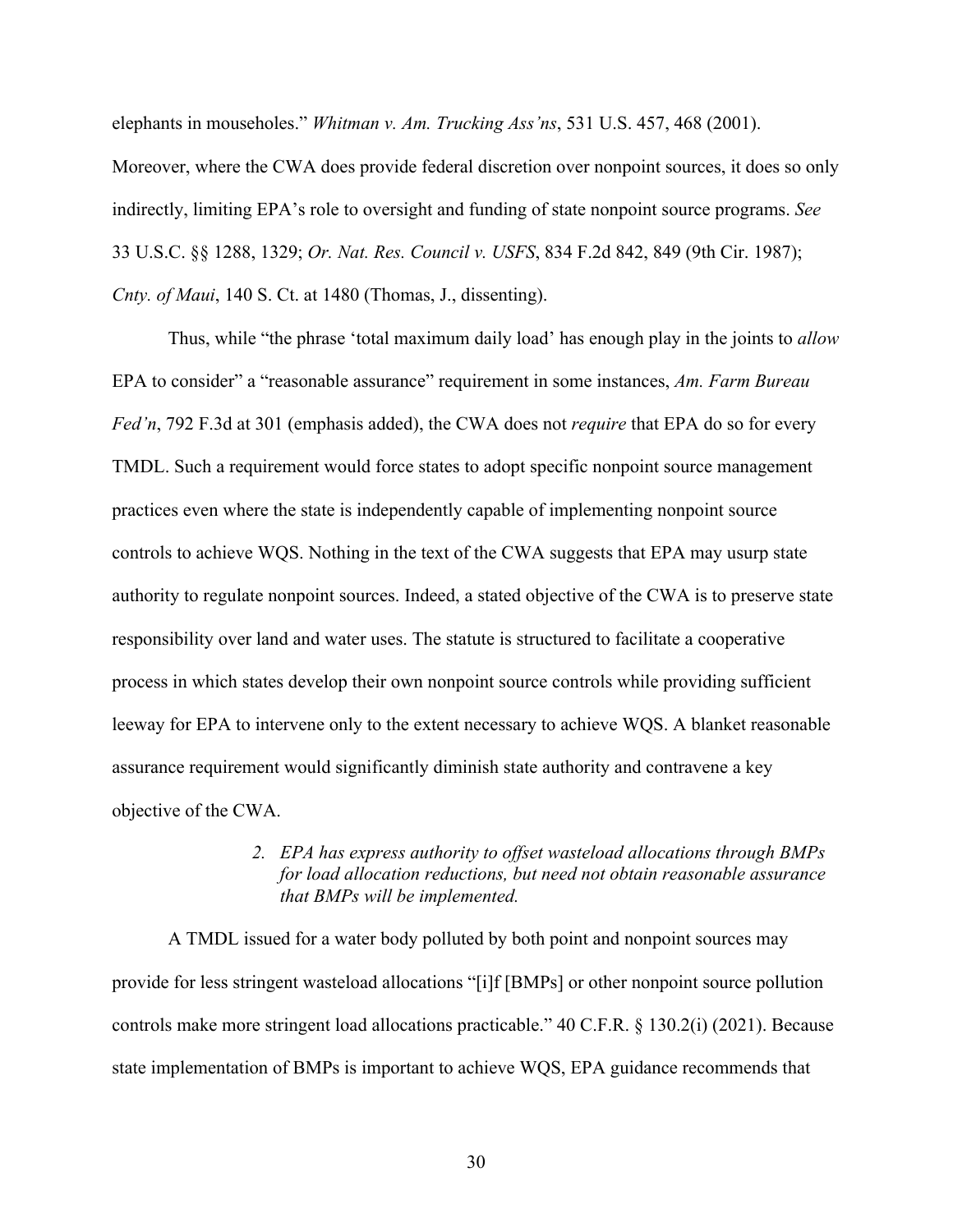states provide "reasonable assurances that nonpoint source reduction will in fact be achieved." U.S. Envt'l Prot. Agency, EPA 440/4-91-001, Guidance for Water Quality Based Decisions: The TMDL Process 15 (1991) [hereinafter 1991 Guidance]. However, because this guidance does not carry the force of law and does not receive controlling deference,<sup>5</sup> it does not mandate EPA to obtain reasonable assurances.

"The fair measure of deference to an agency administering its own statute has been understood to vary with the circumstances . . . ." *United States v. Mead Corp.*, 533 U.S. 218, 228 (2001). Agency guidance does not carry "the force of law." *See id.* at 233. While courts may give persuasive deference to guidance, the weight afforded depends on, *inter alia*, "its consistency with earlier and later pronouncements." *Skidmore v. Swift & Co.*, 323 U.S. 134, 140 (1944).

EPA has not maintained a consistent position with regard to a reasonable assurance requirement since release of the 1991 Guidance. *Compare* 1991 Guidance at 15 (stating that "there *must* be reasonable assurances") (emphasis added) *with* U.S. Envt'l Prot. Agency, Guidelines for Reviewing TMDLs Under Existing Regulations Issued in 1992 at 4 (2002) (stating that TMDLs "*should* provide reasonable assurances") (emphasis added). Although reasonable assurance was framed as mandatory under the 1991 Guidance, it is instead discretionary under more recent guidance. *See Ass'n of Flight Attendants v. Huerta*, 785 F.3d 710, 718 (D.C. Cir. 2015) ("The use of language like 'may' and 'should' instead of 'shall' or 'must' suggests that the provisions that follow are meant to be 'precatory, not mandatory.'")

Further, EPA withdrew a final rule in 2003 that would have codified reasonable assurance of nonpoint source controls as an element of a TMDL because of Congressional

<sup>5</sup> The 1991 Guidance is not entitled to heightened *Auer* deference because 40 C.F.R. § 130.2(i) is not genuinely ambiguous, and the limitations the CWA imposes on EPA's discretion to regulate nonpoint sources clearly show that Congress did not intend for EPA's reasonable assurance guidance to carry "controlling weight." *Kisor v. Wilkie*, 139 S. Ct. 2400, 2415-16 (2019).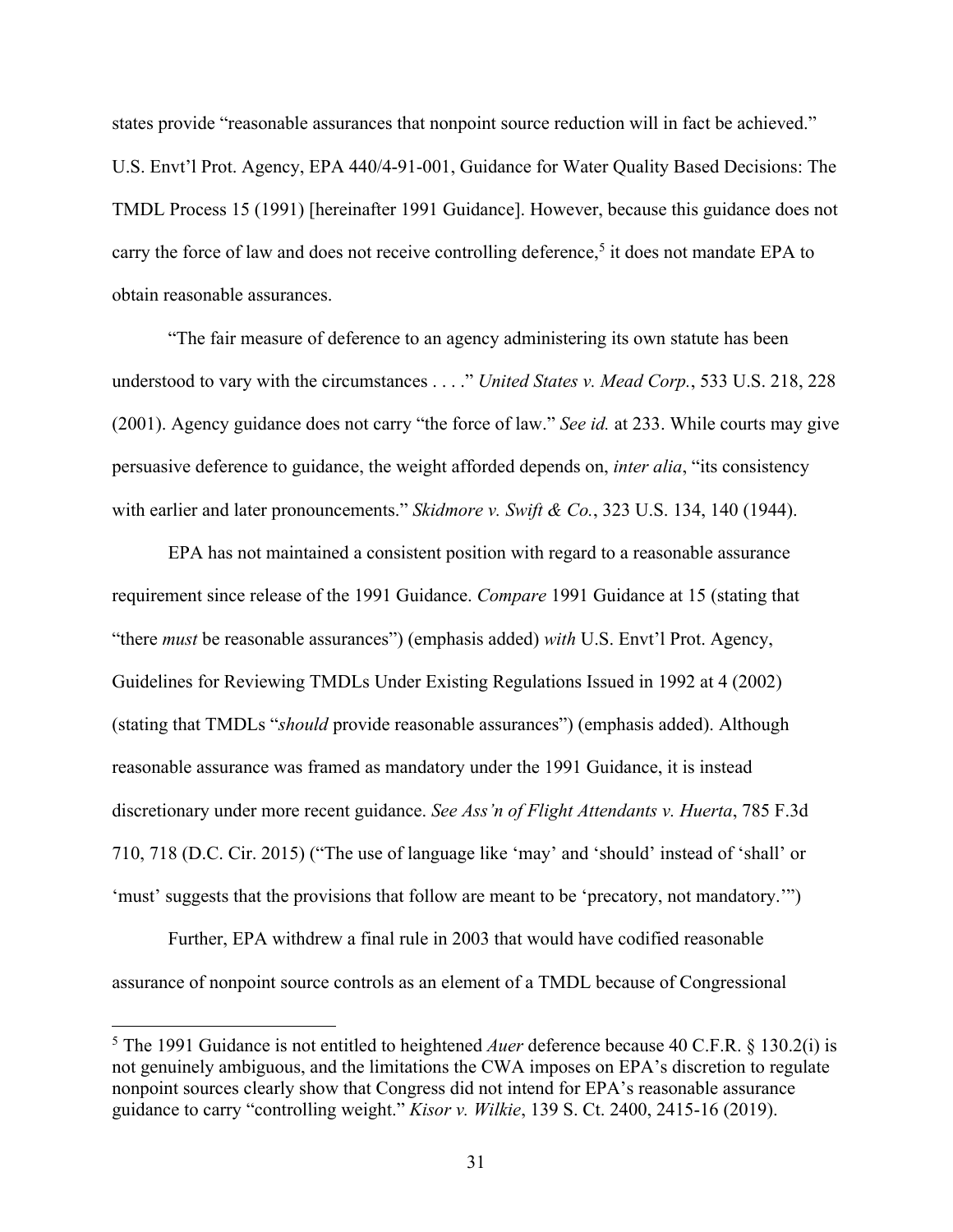opposition and widespread controversy over whether the rule "exceeded the Agency's authority under the CWA" or would in fact provide "an efficient and effective TMDL program." Withdrawal of Revisions to the Water Quality Planning and Management Regulations, 68 Fed. Reg. 13,608, 13,608-09 (Mar. 19, 2003); *see also* Revisions to the Water Quality Planning and Management Regulations, 65 Fed. Reg. 43,586, 43,699 (July 13, 2000) (to be codified at 40 C.F.R. pt.130) (requiring reasonable assurance in a TMDL).

EPA recognizes the importance of ensuring that states implement nonpoint source controls in a TMDL. But EPA's strategy has varied over time in search of an effective and permissible means to that end. Due to the inconsistency of EPA's pronouncements on reasonable assurance, this Court should not afford controlling weight to the 1991 Guidance purportedly requiring reasonable assurance of nonpoint source pollution reductions. And because neither the CWA nor regulations require EPA to obtain reasonable assurance of nonpoint source load reductions, the decision not to obtain such assurance does not render the TMDL arbitrary, capricious, or otherwise not in accordance with the law.

> B. EPA's adoption of wasteload allocation offsets without obtaining "reasonable assurance" from New Union that it would implement proposed BMPs was the product of reasoned decisionmaking.

Review under the arbitrary and capricious standard is narrow, and agency decisions must be upheld if they are "the product of reasoned decisionmaking." *State Farm*, 463 U.S. at 43, 52 (citations omitted). Therefore, EPA's decision to take credit for nonpoint source BMP load reductions must be upheld because it was within EPA's delegated authority, based on the factors Congress intended EPA to consider, and supported by the facts before the agency.

First, EPA must establish its own TMDL when it disapproves of a state submission. 33 U.S.C. § 1313(d)(2). Moreover, EPA regulations expressly permit a TMDL to offset wasteload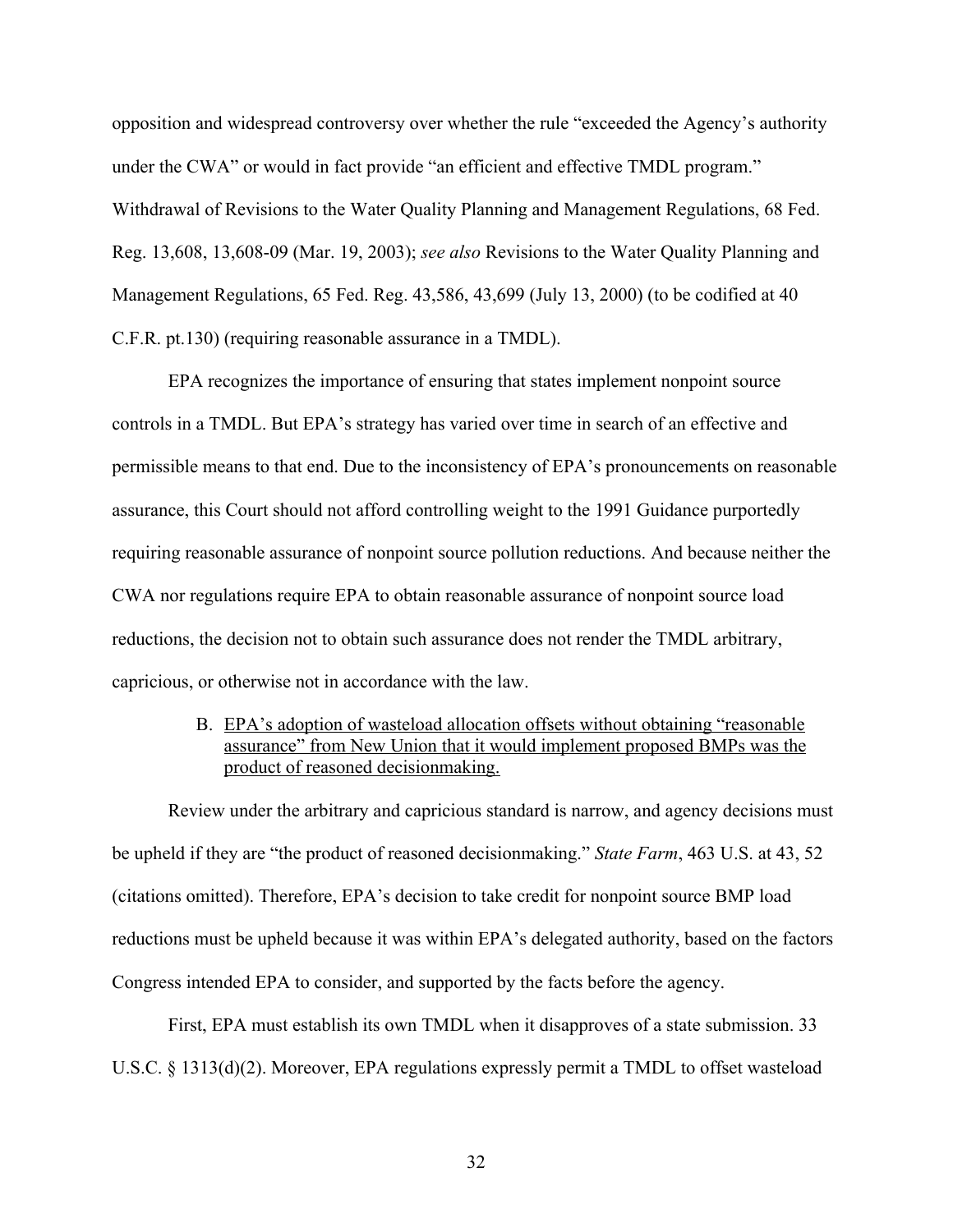allocations through BMPs that make load allocation reductions "practicable." 40 C.F.R. § 130.2(i). Neither the CWA nor EPA regulations require reasonable assurance that load reductions will occur. Thus, EPA's adoption of the TMDL was within its delegated authority.

Second, EPA based its decision on the relevant factors. The CWA requires TMDL load allocations sufficient to "implement the [applicable] water quality standards." 33 U.S.C. § 1313(d)(2). To determine the sufficiency of allocations, EPA must consider whether proposed BMPs "make more stringent load allocations practicable." 40 C.F.R. § 130.2(i). While not defined in the rule, "practicable" means "reasonably capable of being achieved" or "feasible in a particular situation." *Practicable*, Black's Law Dictionary (5th pocket ed. 2016); *see also Practicable*, Merriam-Webster, https://www.merriam-webster.com/dictionary/practicable (last visited Nov. 21, 2021) ("practicable" means "capable of being put into practice").

To determine that load reductions are capable of being achieved, reasonable assurance that BMPs will be implemented may be helpful in some instances, like multi-jurisdictional TMDLs. *See Am. Farm Bureau Fed'n*, 792 F.3d at 291-92 (upholding EPA's decision to require reasonable assurances of load allocation reductions "in all respects save two sources of pollution" where success of the TMDL depended on seven states achieving pollution targets); U.S. Envt'l Prot. Agency, Lake Champlain TMDL Disapproval Decision (Jan. 24, 2011) (withdrawing approval of Vermont portion of Lake Champlain TMDL for failure to provide reasonable assurance where Vermont portion addressed nine of thirteen segments of the Lake Champlain TMDL). But reasonable assurance of implementation is not always necessary to demonstrate that BMPs are practicable. *See Meiburg*, 296 F.3d at 1034 n.10 (reversing district court order requiring implementation plans and reasonable assurances); Brief for Defendant-Appellants at 24-25, *Sierra Club v. Meiburg*, 296 F.3d 1021 (11th Cir. 2002) (No. 01-14587-G).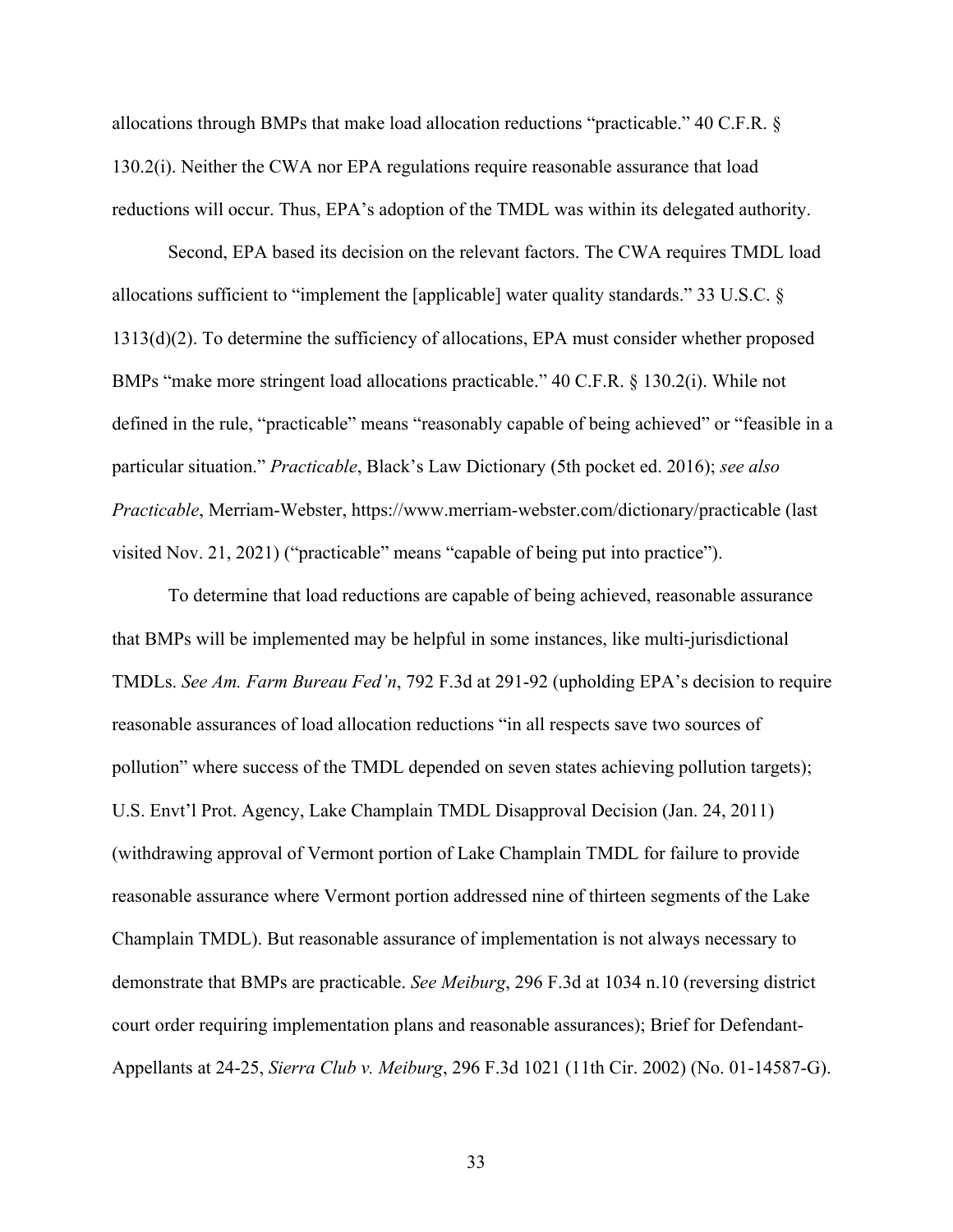Unlike Chesapeake Bay and Lake Champlain, Lake Chesaplain is located entirely within New Union, and the feasibility of nonpoint source pollution reductions does not depend on commitments from other states that BMPs will be implemented to achieve load reductions. Instead, the reductions here are capable of being achieved through New Union's comprehensive authority to implement BMPs for all nonpoint polluters contemplated in the TMDL. Moreover, the TMDL proposed feasible measures specific to each nonpoint source sector and enforceable by New Union—for example, the State Agricultural Commission has authority to review and approve plans for land application of manure, and the TMDL proposes restricting the scope of manure spreading plans. Thus, the claimed reductions are practicable without an additional reasonable assurance requirement.

Finally, EPA's decision to establish the TMDL without requiring reasonable assurance from New Union that proposed BMPs would achieve load reductions was rational based on the facts before EPA. CLW claims that New Union's failure to implement the BMPs following adoption of the TMDL is evidence that EPA was required to obtain reasonable assurances. That is immaterial here. It was not in the record before EPA, and review "is limited to the administrative record." *Miller v. United Welfare Fund*, 72 F.3d 1066, 1071 (2d Cir. 1995).

On the contrary, the facts before EPA when it adopted the TMDL support its decision. DOFEC originally proposed the BMPs contemplated in the Lake Chesaplain TMDL, suggesting that DOFEC wanted to implement those measures, and believed the measures would achieve the claimed load reductions. This previously manifested intent gave EPA confidence that New Union would implement the BMPs. Additionally, despite opposition from hog CAFOs and homeowners, New Union has authority to impose the BMPs and avenues to reduce the financial burden on homeowners of septic system BMPs. New Union has direct statutory authority to